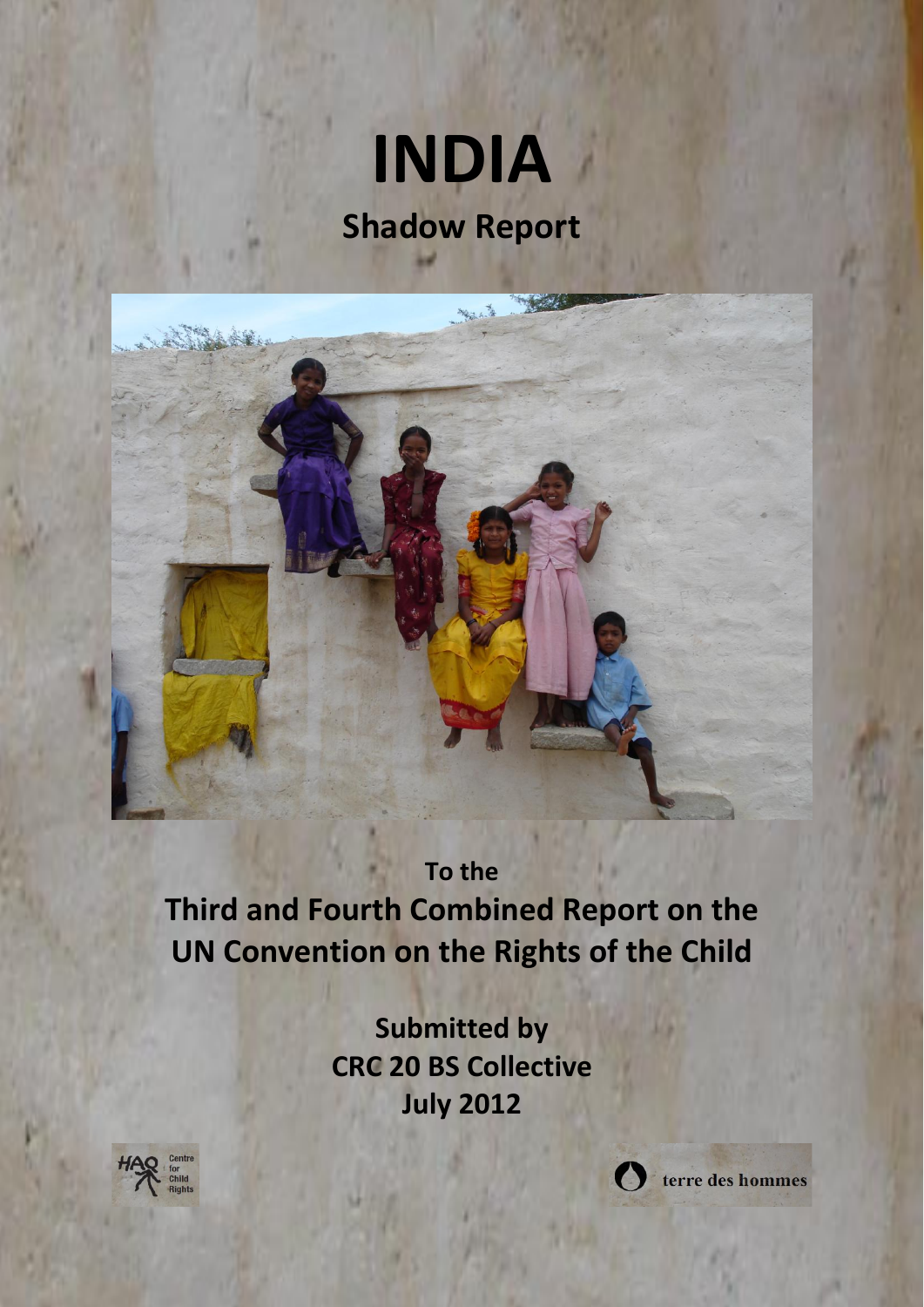**Published by** HAQ: Centre for Child Rights July 2011

#### **Report by:**

CRC 20 BS collective C/O HAQ: Centre for Child Rights B1/2 Malviya Nagar New Delhi -110017 India

**Telephone:** 91-11-26677412 **Fax:** 91-11- 26674688 **Email:** [info@haqcrc.org](mailto:info@haqcrc.org) **Website:** www.haqcrc.org

**Supported by**: terre des hommes Germany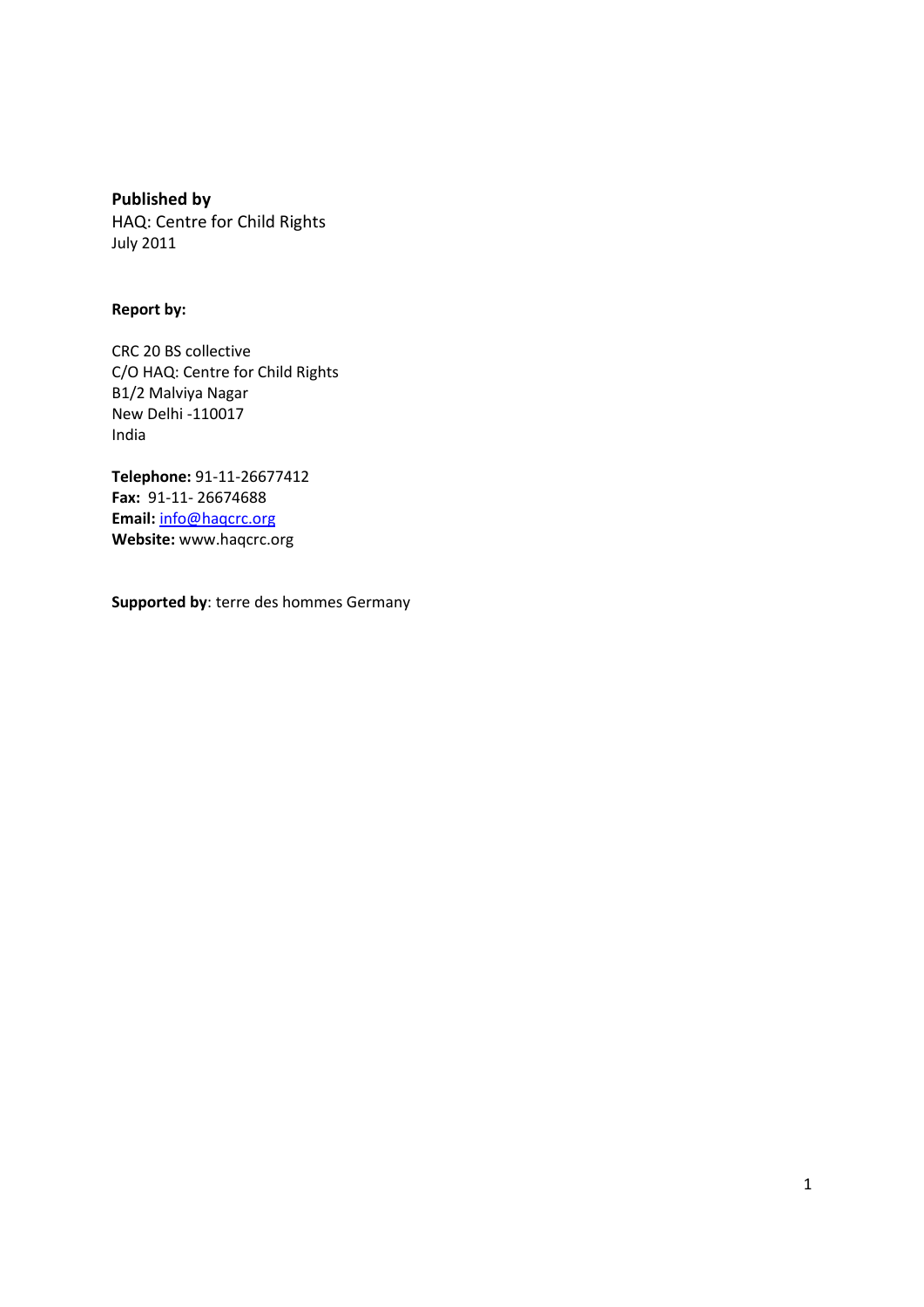# **Preface**

Government of India submitted its Third and Fourth Combined Report on the Convention on the Rights of the Child to the Committee on the Rights of the Child in 2011, which the Committee is scheduled to consider in its 66th pre-sessional working group to be held in Geneva from 7-11 October 2013.

This report by the CRC20BS (Balance Sheet) Collective, is being submitted as an alternative to that submitted by the Government.

The CRC 20 BS collective (consisting of 173 organizations and 215 children associated with them) came together to undertake a review of the two decades of implementation of the Convention on the Rights of the Child. It came out with a three volume report titled *Twenty Years of CRC- A Balance Sheet* in 2011*.* The process of pulling together the Balance Sheet through consultations with NGOs and children was undertaken by HAQ: Centre for Child Rights Delhi, supported by terre des hommes, Germany.

The present shadow report is an update of the Balance Sheet of 2011 (already sent to the UN Committee on the Rights of the Child). It reviews what has been achieved towards the realization of children's rights in India and the gaps that remain. This update has been undertaken by HAQ: Centre for Child.

It is hoped that the Committee will take into consideration the observations made in this report in formulating its Concluding Observations to the Government or India.

Bharti Ali **Enakshi Ganguly Thukral** Co-Director Co-Director

HAQ: Centre for Child Rights HAQ: Centre for Child Rights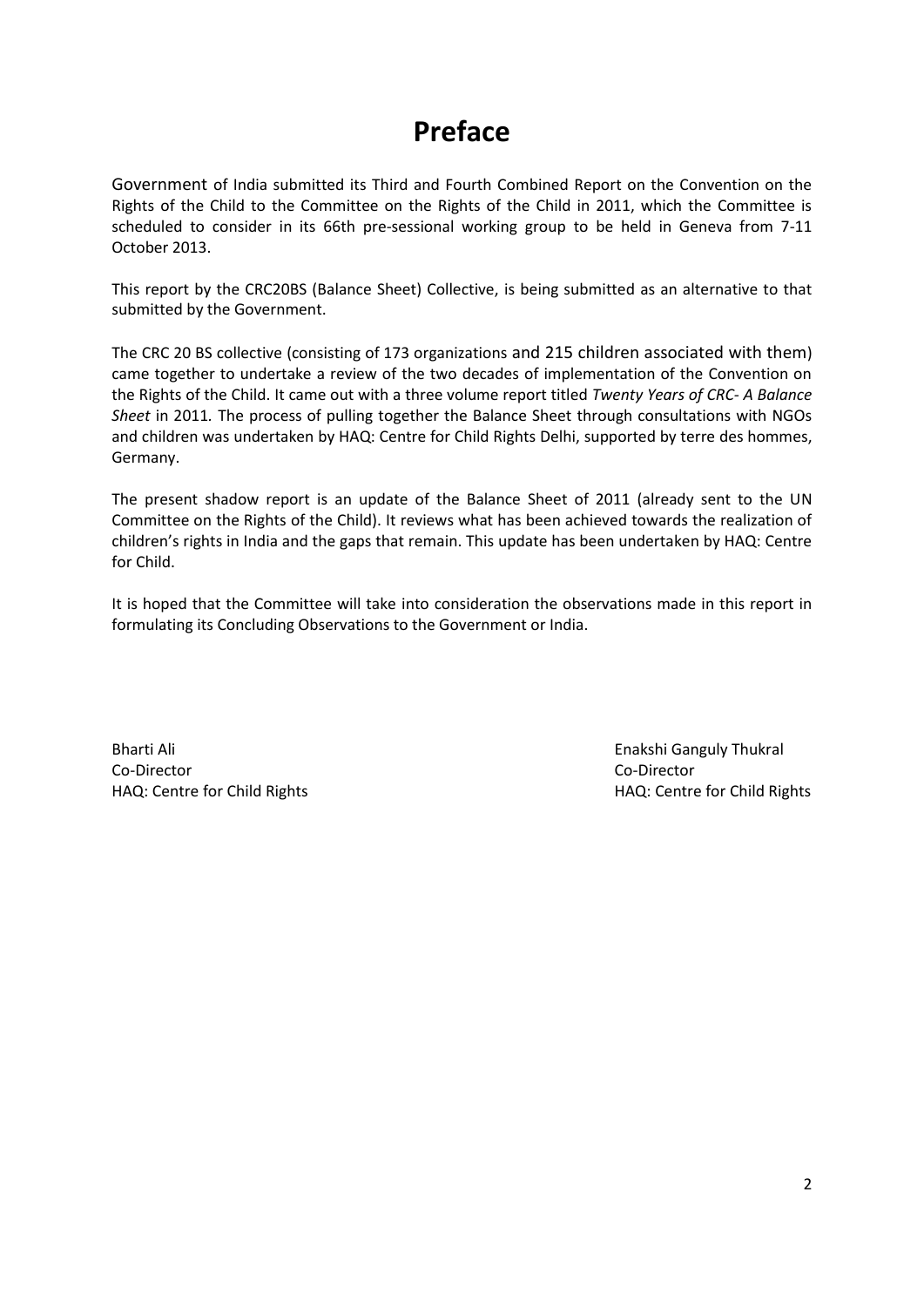# **Contents**

## **PART 1**

| Introduction<br>5                            |                                                                                                                                                                                                                                                                                                                           |                                                                                                  |                                                         |
|----------------------------------------------|---------------------------------------------------------------------------------------------------------------------------------------------------------------------------------------------------------------------------------------------------------------------------------------------------------------------------|--------------------------------------------------------------------------------------------------|---------------------------------------------------------|
| ı.                                           | <b>General Measures of Implementation</b><br>6                                                                                                                                                                                                                                                                            |                                                                                                  |                                                         |
| 1.<br>2.<br>3.<br>4.<br>5.<br>6.<br>7.<br>8. | Status of Ratification of various International and Regional Human Rights<br>Instruments<br>Reporting on CRC<br>Policies, Plans of Action and Programmes<br><b>Institutional Mechanisms</b><br><b>Coordination and Monitoring</b><br>Data Collection and Management<br><b>Training and Capacity Building</b><br>Resources |                                                                                                  | 6<br>$\overline{7}$<br>12<br>15<br>16<br>17<br>19<br>19 |
| II.                                          |                                                                                                                                                                                                                                                                                                                           | <b>Status of Children: An assessment on 11 indicators</b>                                        | 21                                                      |
| Ш.                                           |                                                                                                                                                                                                                                                                                                                           | India's Compliance on the Concluding Observations of the CRC Committee                           | 27                                                      |
| <b>Annexure</b>                              |                                                                                                                                                                                                                                                                                                                           |                                                                                                  |                                                         |
|                                              | Annexure 1                                                                                                                                                                                                                                                                                                                | <b>CRC20BS Collective</b>                                                                        | $30 - 33$                                               |
| <b>PART 2</b>                                |                                                                                                                                                                                                                                                                                                                           |                                                                                                  |                                                         |
| <b>Appendices</b>                            |                                                                                                                                                                                                                                                                                                                           |                                                                                                  |                                                         |
| Appendix 1                                   |                                                                                                                                                                                                                                                                                                                           | Laws, Policies, Plans of Action, Programmes/Schemes,                                             |                                                         |
|                                              |                                                                                                                                                                                                                                                                                                                           | <b>Institutional Mechanisms</b>                                                                  | 34                                                      |
| Appendix 2                                   |                                                                                                                                                                                                                                                                                                                           | Achievement of Goals and Targets                                                                 | 49                                                      |
| Appendix 3                                   |                                                                                                                                                                                                                                                                                                                           | Status of Ratification of International Instruments by India                                     | 72                                                      |
| Appendix 4                                   |                                                                                                                                                                                                                                                                                                                           | India's status on CRC and the Reporting Process                                                  | 80                                                      |
| Appendix 5                                   |                                                                                                                                                                                                                                                                                                                           | Examples of laws that have not worked, not even after<br>amendments, where they have taken place | 82                                                      |
|                                              |                                                                                                                                                                                                                                                                                                                           | State Rules under various laws                                                                   | 88                                                      |
| Appendix 6<br>Appendix 7                     |                                                                                                                                                                                                                                                                                                                           | Definition of a 'Child': Age of Children under Different                                         |                                                         |
|                                              |                                                                                                                                                                                                                                                                                                                           | Legislations                                                                                     | 95                                                      |
| Appendix 8                                   |                                                                                                                                                                                                                                                                                                                           | Problems in the establishment and functioning of the State                                       |                                                         |
|                                              |                                                                                                                                                                                                                                                                                                                           | <b>Commissions for Protection of Child Rights</b>                                                | 98                                                      |
| Appendix 9                                   |                                                                                                                                                                                                                                                                                                                           | History of Budgeting for Children in India                                                       | 100                                                     |
| Appendix 10                                  |                                                                                                                                                                                                                                                                                                                           | Data Management remains a challenge                                                              | 102                                                     |
| Appendix 11                                  |                                                                                                                                                                                                                                                                                                                           | <b>Compliance on Concluding Observations</b>                                                     | 105                                                     |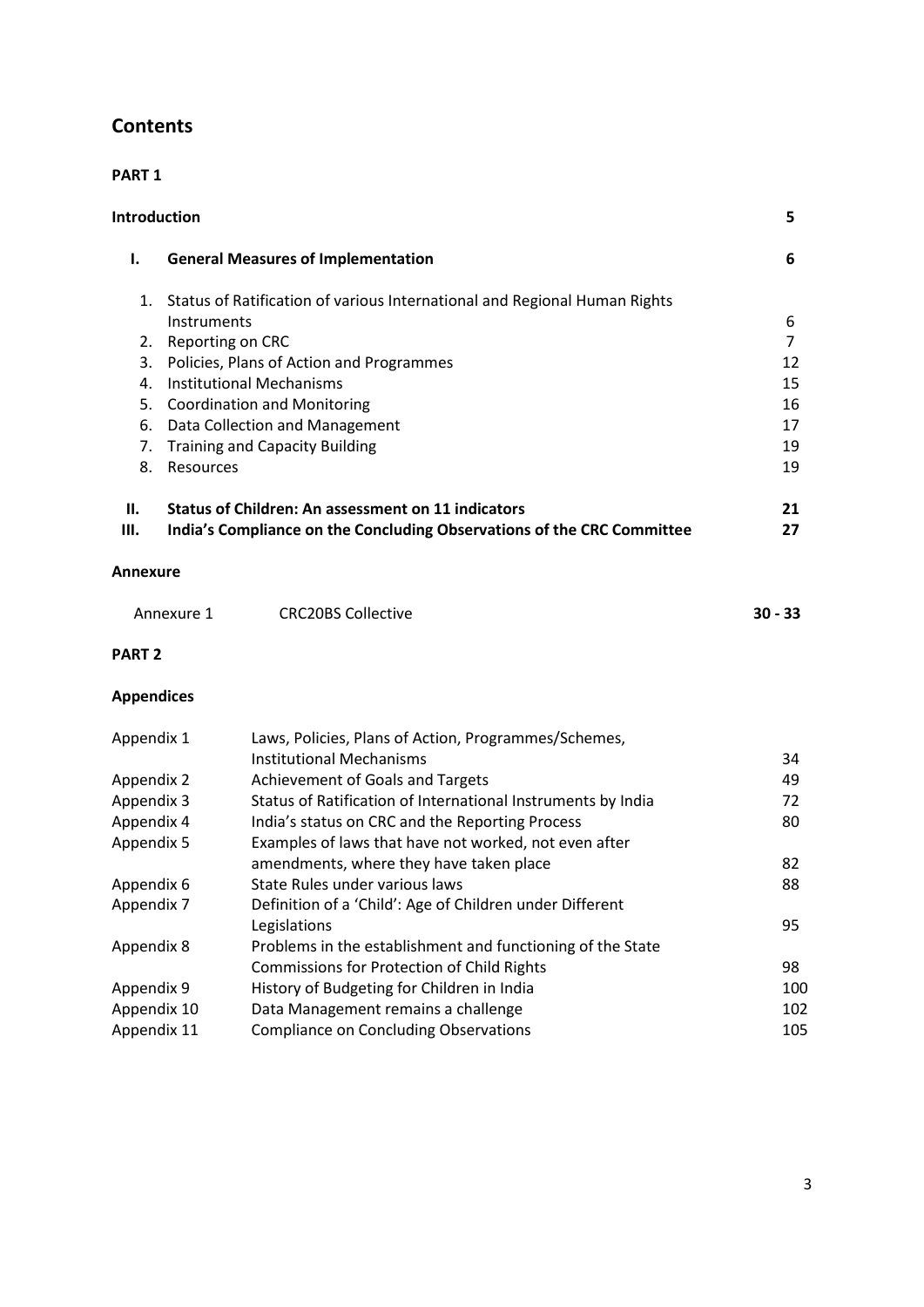#### **List of Abbreviations**

| S.No | <b>Abbreviations</b> | <b>Term</b>                                                    |
|------|----------------------|----------------------------------------------------------------|
| 1.   | ACHR*                | Asian Center for Human Rights                                  |
| 2.   | ARI                  | <b>Acute Respiratory Infection</b>                             |
| 3.   | <b>BfC</b>           | <b>Budget for Children</b>                                     |
| 4.   | <b>CARA</b>          | <b>Central Adoption Resource Authority</b>                     |
| 5.   | <b>CLPRA</b>         | Child Labour (Prohibition and Regulation) Act, 1986            |
| 6.   | <b>CPCR Act</b>      | The Commission for Protection of Child Rights Act, 2005        |
| 7.   | <b>CRC</b>           | Convention on the Rights of the Child                          |
| 8.   | <b>CrPC</b>          | The Code of Criminal Procedure, 1973                           |
| 9.   | CWC                  | <b>Child Welfare Committee</b>                                 |
| 10.  | <b>DISE</b>          | District Information System for Education                      |
| 11.  | <b>ECCED</b>         | Early Childhood Care, Education and Development                |
| 12.  | <b>FORCES</b>        | Forum for Crèche and Childcare Services                        |
|      | 13. FYP              | Five Year Plan                                                 |
| 14.  | GDP                  | <b>Gross Domestic Product</b>                                  |
|      | 15. ICDS             | <b>Integrated Child Development Services</b>                   |
| 16.  | <b>ICPS</b>          | <b>Integrated Child Protection Scheme</b>                      |
| 17.  | <b>ILO</b>           | International Labour Organization                              |
|      | 18. IMR              | <b>Infant Mortality Rate</b>                                   |
|      | 19. IPC              | The Indian Penal Code, 1860                                    |
| 20.  | <b>ITPA</b>          | Immoral Traffic Prevention Bill, 2006                          |
| 21.  | <b>JJB</b>           | Juvenile Justice Board                                         |
| 22.  | <b>MIS</b>           | Management Information System                                  |
| 23.  | <b>MISS</b>          | Management Information System and Services                     |
|      | 24. MWCD             | Ministry of Women and Child Development                        |
| 25.  | <b>NCG</b>           | <b>National Coordination Group</b>                             |
| 26.  | <b>NCLP</b>          | National Child Labour Project                                  |
| 27.  | <b>NCPCR</b>         | National Commission for Protection of Child Rights             |
| 28.  | <b>NCRB</b>          | National Crime Records Bureau                                  |
| 29.  | <b>NER</b>           | <b>Net Enrollment Ratio</b>                                    |
| 30.  | <b>NFHS</b>          | National Family Health Survey                                  |
| 31.  | <b>NGO</b>           | Non Governmental Organization                                  |
| 32.  | <b>NIPCCD</b>        | National Institute of Public Cooperation and Child Development |
| 33.  | <b>NPAC</b>          | National Plan of Action for Children                           |
|      | 34. NSS              | <b>National Service Scheme</b>                                 |
|      | 35. POCSO Act        | The Protection of Children from Sexual Offences Act, 2012      |
| 36.  | <b>PTR</b>           | Pupil to Teacher Ratio                                         |
| 37.  | <b>RTE</b>           | <b>Right to Education</b>                                      |
| 38.  | <b>RTI</b>           | Right to Information                                           |
|      | 39. SC               | <b>Scheduled Caste</b>                                         |
|      | 40. SCPCR            | State Commission for Protection of Child Rights                |
| 41.  | SJPU                 | Special Juvenile Police Unit                                   |
| 42.  | <b>ST</b>            | <b>Scheduled Tribe</b>                                         |
| 43.  | <b>TADA Act</b>      | Terrorist and Disruptive Activities (Prevention) Act           |
| 44.  | TB                   | Tuberculosis                                                   |
| 45.  | U-5MR                | <b>Under Five Mortality Rate</b>                               |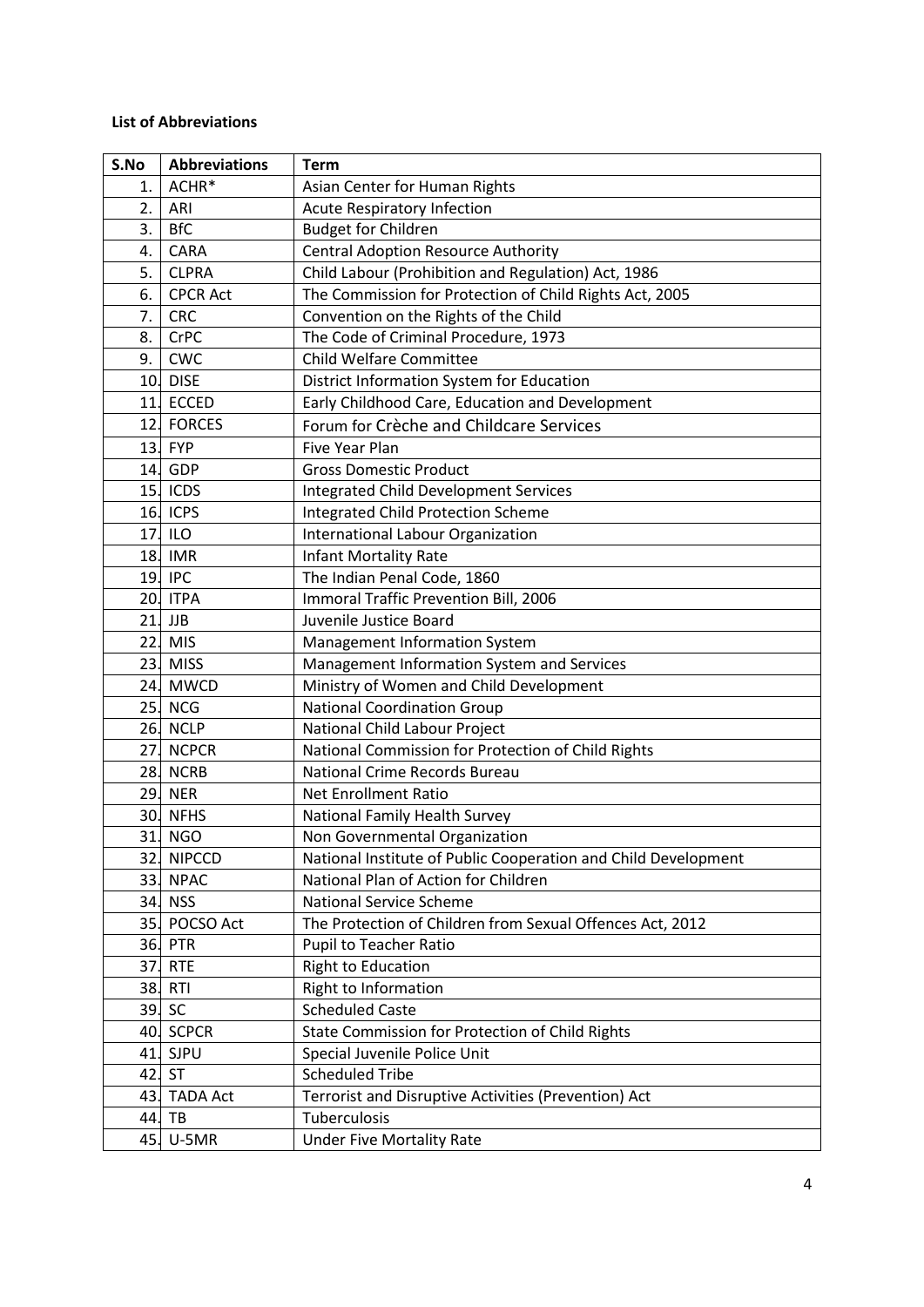#### **Introduction**

Globally, the last two decades have witnessed a rapid change in the economic and political conditions. Amidst many social, economic and political upheavals suffered by the world at large, India emerged as a powerful nation with a GDP growth rate increasing from 1.3 per cent in 1991-92 to 8.5 per cent in 2010. Despite the decade's lowest economic growth rate of 5 per cent on account of the 'impact of the global financial woes<sup> $1$ </sup> in 2012-13, on the whole, India has indeed become a strong player in the global market. In 2013, the total net worth of India's 55 billionaires was reported to have fallen marginally to \$189 billion (over Rs 10 lakh crore) in the past one year. But even half of this amount is said to exceed the country's total fiscal deficit.<sup>2</sup> The flip side to this picture of "growth" is that the level of poverty in the country has increased manifold, leaving more and more people out of the social security and safety net. In fact, gap between the rich and the poor has only widened more than ever before. What is more, children no longer seem to be the wealth of the nation with India scoring high on malnutrition, child labour, child sexual abuse and other child rights indicators in the world. The question about development for whom and at whose cost has never been more relevant than it is today. It needs to be reiterated and such stark contradictions need to be corrected without further delay.

In the wake of development policies that have been unfair to large sections of the population, there has been a global recognition for ensuring people their basic human rights. World over, the need to protect the rights of children has gained recognition. Yet, in many countries, including India, even after two decades of ratification of the Convention on the Rights of the Child, children continue to face the challenges of skewed development. Children's issues need to be viewed in this backdrop.

#### **Twenty Years of CRC: A Balance Sheet**

**.** 

Ever since the adoption of the CRC, governments, international organizations, civil society organizations and social movements have all struggled to bring the articles of the Convention into reality. Twenty years after the CRC came into existence, seemed to be an appropriate time to pause and review the situation. This report is based on one such attempt made in India by the CRC20BS Collective, a group of 173 organizations and individuals, including partners of terre des hommes (Germany) in India and 215 children associated with them [**Annexure 1 -** CRC20BS Collective].

#### **India's Children – what has really changed and what remains**

The gains made since ratification of the CRC are plenty, but the reality of children's situation is disturbing on many counts calling for urgent and serious attention. India may recognize its 41% child population<sup>3</sup> as a demographic dividend, but cannot harp on it for too long if it fails to secure every right for every child.

<sup>&</sup>lt;sup>1</sup> GDP growth rate at 6.4% in 2013-14: PM's economic advisory panel, 23 April 2013. Available at:

http://www.dnaindia.com/money/1825981/report-gdp-growth-rate-at-6-4pct-in-2013-14-pm-s-economic-advisory-panel *2* The Economic Times, *India's billionaire wealth much above country's fiscal deficit,* PTI, 5 Mar 2013. Available at: http://articles.economictimes.indiatimes.com/2013-03-05/news/37470185\_1\_billionaires-micky-jagtiani-fiscal-deficit

<sup>&</sup>lt;sup>3</sup> Office of the Registrar General and Census Commissioner, Government of India, 2011 Census Data, Age Structure and Marital Status. Available at: http://censusindia.gov.in/Census\_And\_You/age\_structure\_and\_marital\_status.aspx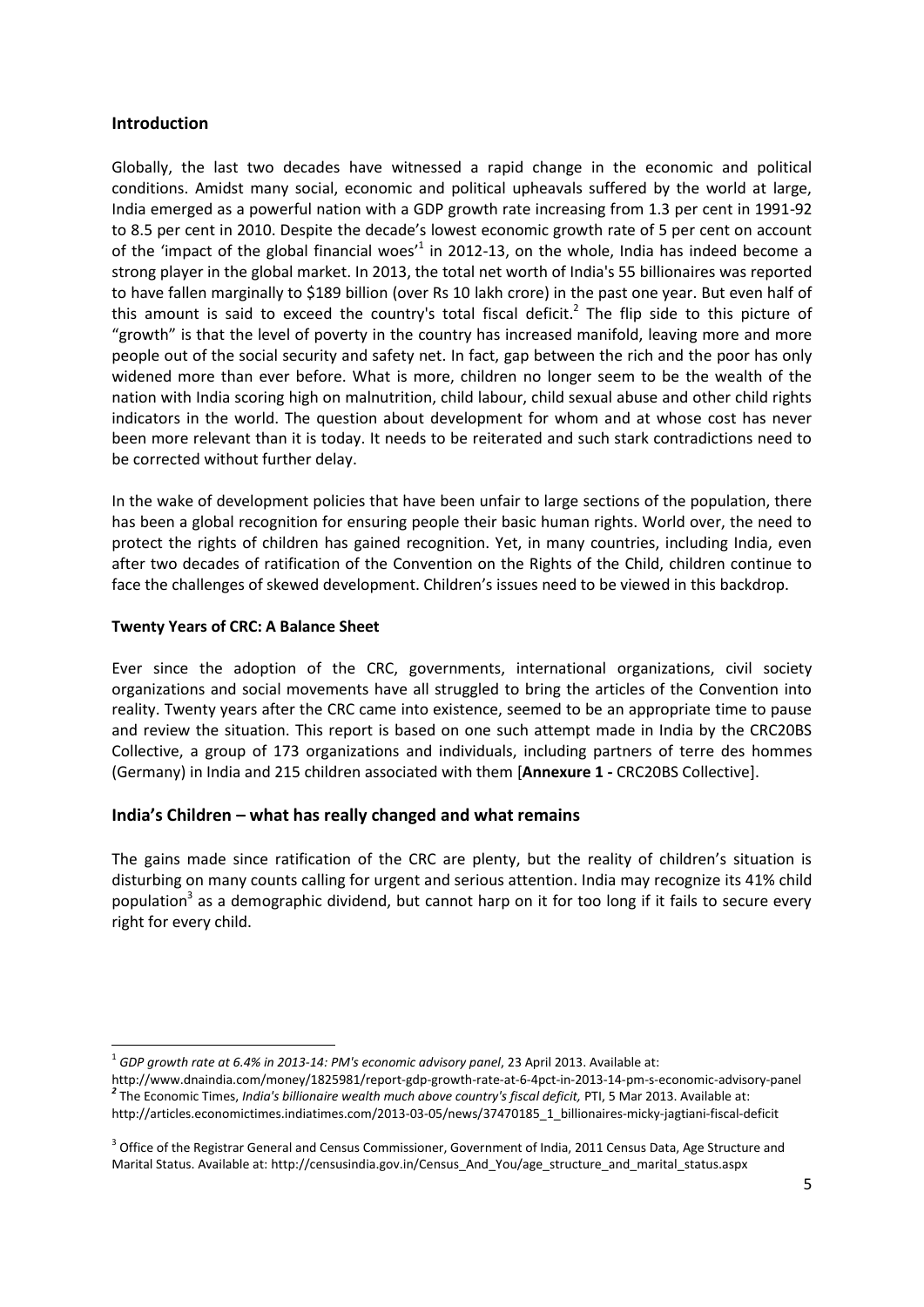#### **I. General Measures of Implementation**

It would be correct to say that India has emerged fairly strong in strengthening and improving its 'General Measures of Implementation' for ensuring children's rights. It is the implementation of these measures, visible in the outcomes and indicators for children, that remains a matter of grave concern.

In 2006 Government of India constituted a full-fledged Ministry for Women and Child Development in 2006. In 2005, the National Plan of Action for Children was revised. Children's rights today are addressed through **58 laws and 80 legal provisions** in the IPC, the CrPC and the Indian Evidence Act. There are **9 policy doc**uments impacting children's lives, many goals and targets set out under five year plans, **88 central government's budgeted programmes and schemes** for children from **14 Ministries**, a **National Commission for Protection of Child Rights and 20 State Commissions** [**Appendix 1 -** Laws, Policies, Plans of Action, Programmes/Schemes, Institutional Mechanisms **and Appendix 6 -** State Rules under various laws].

However, we also find that:

- Most goals and commitments remain unmet [**Appendix 2 -** Achievement of Goals and  $\bullet$ Targets].
- Voices of children often do not become part of process of making laws, policies, action plans and programmes.
- Laws do not include a financial memorandum to ensure commitment of resources for its implementation. On the contrary, over the years, the Government has systematically done away with adding a Financial Memorandum to the laws it makes.
- Implementation of laws is weak
- Several recommendations made to India by the CRC Committee in the past remain unmet, many are partially met and only a few have been fully complied with.

#### **Gaps and Challenges**

#### **1. Status of Ratification of various International and Regional Human Rights Instruments**

- $\bullet$ India signatory to several international conventions and covenants. [**Appendix 3 -** Status of Ratification of International Instruments by India]. There are however, some important conventions that India is yet to sign or ratify. These include **ILO Convention 138 on Minimum age of employment, the Convention Against Torture and Other Cruel, Inhuman or Degrading Treatment or Punishment, 1984, and the Convention relating to the status of refugees and its protocol**.
- Despite repeated recommendations by the CRC Committee in its Concluding Observations on India, **the Declaration on Article 32 of the CRC on elimination of child labour remains.**
- **Although the Third Optional** Protocol on communication mechanism is yet to come into  $\bullet$ force, **there is very little discussion within the government and the civil society in this regard.**
- **On ratification of ILO Convention No. 182 there is strong voice of dissent among civil society actors**. The arguments are that as of date there are 18 occupations and 65 processes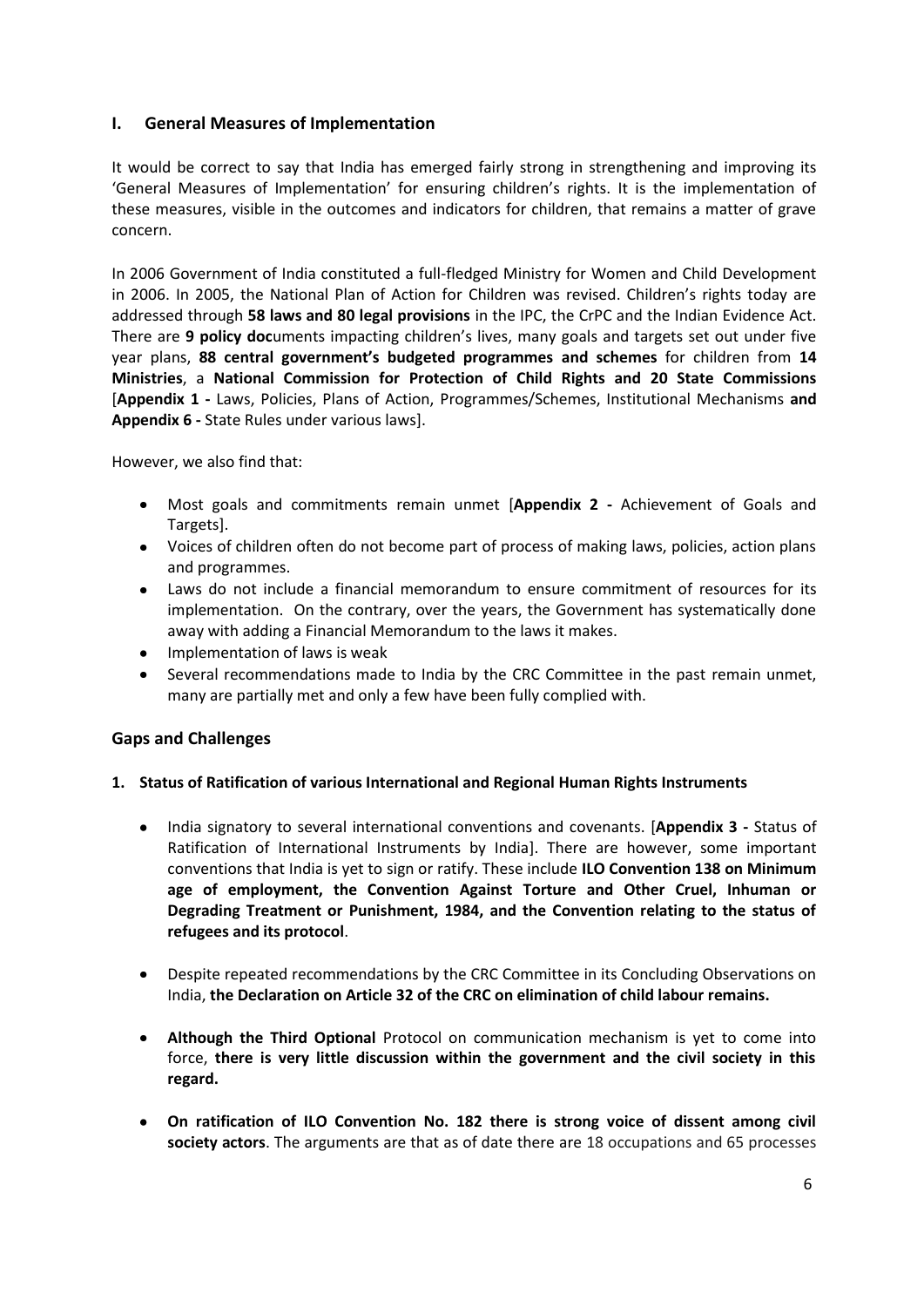in which child labour is banned and the list of hazardous occupations is progressively being expanded. This takes India way beyond the ILO 182 recommendation. The only worst form of labour not covered by the Indian law is child prostitution. Since prostitution of minors is an offence, civil society groups have opposed bringing it within the purview of labour. Also, with recent 2013 amendment to the criminal laws, insertion of new sections 370 and 371 in the Indian Penal Code takes care of various forms of child trafficking, including trafficking for prostitution and slavery.

#### **2. Reporting on CRC**

**India has since ratification of the CRC presented three reports to the Committee on the Rights of the Child. However, the reporting has always been delayed.** A combined third and fourth periodic report was submitted in September 2011 after a delay of over 6 years and over 3 years respectively. The initial reports on the Optional Protocol on sale of children, child prostitution and child pornography and the Optional Protocol on Children in armed conflict were also submitted in September 2011, delayed by almost four years [**Appendix 4 -** India's status on CRC and the Reporting Process]**.** 

- **Despite a spurt in legal reform post 2005, steps need to be taken to strengthen the implementation of existing laws and amend some of the existing ones.** One of the results of poor implementation of laws, lack of structures and mechanisms to ensure proper implementation, inadequate staff and other resources is the low rates of prosecution and conviction under most laws relating to women and children [**Appendix 5 -** Examples of laws that have not worked, not even after amendments, where they have taken place].
- **Legal Reform and Implementation of Laws in haste, leaving out important considerations or even diluting the intent and purpose.** For example, in 2002, while making education a fundamental right for children aged 6 to 14 years, rights of the 0-6 year olds, which were earlier seen as part of right to education, were taken away and added into the Directive Principles of State Policy. While the effort is laudable, it amounts to **dilution of the Supreme Court of India's judgement in Unni Krishnan, J.P., v. State of A.P. and Others [1993 SCC (1) 645], which recognized right to education for all children up to the age of 14 years as part of the Right to Life.**
- **Being a federal structure, most children's legislation except the criminal laws, require states to formulate their own rules for implementation. States often fall short in framing the rules, which in turn affects children's right to justice, care, protection and rehabilitation. A time frame for framing of rules must be part of every law or central rules and must become an indicator for monitoring compliance.** A look at the state rules framed under the Right to Education law, Juvenile Justice law, Child Labour law and Child Marriage law [**Appendix 6** - State Rules under various laws], reveals absence of certain rules in some states, unnecessary delay in the formulation of rules as well as their date of enforcement.
	- **What is interesting is that in 9 out of 20 states where the State Commission for Protection of Child Rights (SCPCR) exists, these were established without formulation of rules** meant to govern both the establishmsnet and the functioning of these bodies [**Appendix 1 -** Laws, Policies, Plans of Action, Programmes/Schemes, Institutional Mechanisms **and Appendix 6 -** State Rules under various laws].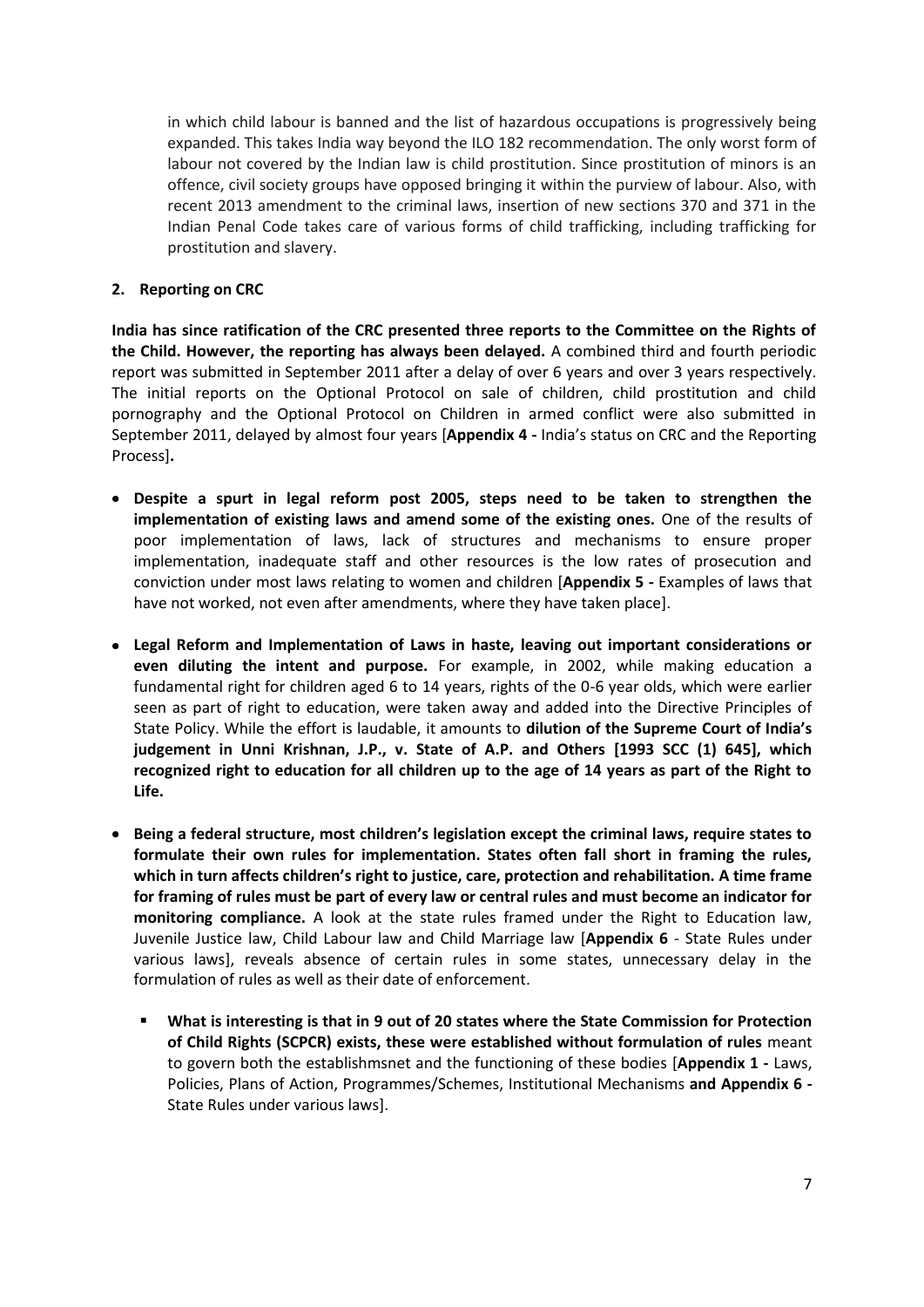- The Right of Children to Free and Compulsory Education Act was passed in 2009, nine years after education for children 6-14 years old became a constitutional guarantee. Central Model Rules on Right of Children to Free and Compulsory Education were notified in the Official Gazette on 8 April 2010. **Even after four years of the Right to Free and Compulsory Education coming into effect and three years post notification of the Central Rules, four states are yet to notify the state rules.** These include Bihar, Haryana, Kerala and Mizoram [**Appendix 6 -** State Rules under various laws].
- **Investing in pre-school education is not obligatory under the Right to Education Act. Hence play schools operate as private businesses without any regulation.** Attendance in a play school has, in practice, become a pre-requisite for getting admission into a private school. Unless regulated, besides children being subjected to questionable methods of teaching and curriculum, their care and protection in such play schools will remain at stake. A December 2012 case of sexual abuse of a 3 year old in a play school in Delhi is just one such case in point<sup>4</sup>.
- **The Child Labour (Prohibition and Regulation) act continues to exist despite education becoming a fundamental right.** If all children are supposed to be in school, there should be no child labour. **Existence of both the laws is a contradiction to be dealt with immediately.**
- **There is a need to expedite amendments in certain laws that have been in the pipeline for long. A few such important legislations pending amendment include:**
	- **The Immoral Traffic Prevention Bill, 2006 (ITPA)** The Immoral Traffic Prevention (Amendment) Bill has been on the anvil since 2006. On 5 May 2011, India ratified the Convention on Transnational Organized Crime and its Optional Protocol to Prevent, Suppress and Punish Trafficking Persons, Especially Women and Children. Very recently, as part of the 2013 Criminal Law Amendment Act, sections 370 and 371 of the Indian Penal Code were revised to cover trafficking in women and children. Keeping the amendment to ITPA on hold has no meaning in the light of these developments.
	- **The Child Labour (Prohibition and Regulation) Bill, 2012<sup>5</sup> After a long struggle the** proposed amendment to the child labour law proposes to ban all forms of child labour below the age of 14 years, thereby removing the distinction between hazardous and nonhazardous forms of child labour forever. As for adolescent labour, the bill proposes to prohibit it only in three sets of hazardous occupations and processes. Whether child labour ought to be treated as a labour welfare issue or a crime and hence a child protection issue is an ongoing debate necessary to decide which Ministry should play the nodal role in implementing a law against child labour.
	- **The Transplantation of Human Organs (Amendment) Bill, 2009**<sup>6</sup> was introduced in the Lower House of the Parliament on 18 December 2009 to amend the Transplantation of

<sup>4</sup> Ambika Pandit, *Out on bail, rape accused still stalks girl's family*, 21 April 2013, Available at:

http://articles.timesofindia.indiatimes.com/2013-04-21/delhi/38709814\_1\_child-rights-child-victims-fir <sup>5</sup> The Child Labour (Prohibition And Regulation) Amendment Bill, 2012, Bill No. LXII of 2012, As introduced in the Rajya Sabha. Available at:

http://www.prsindia.org/uploads/media/Child%20Labour/Child%20Labour%20%28Prohibition%20and%20Regulation%29 %20%28A%29%20Bill,%202012.pdf

<sup>6</sup> Parliament of India, Parliamentary Bulletin Part – II, No. 48229, Legislative Section, Statement regarding Government Legislative and other Business expected to be taken up during the Two Hundred and Twenty Second Session of the Rajya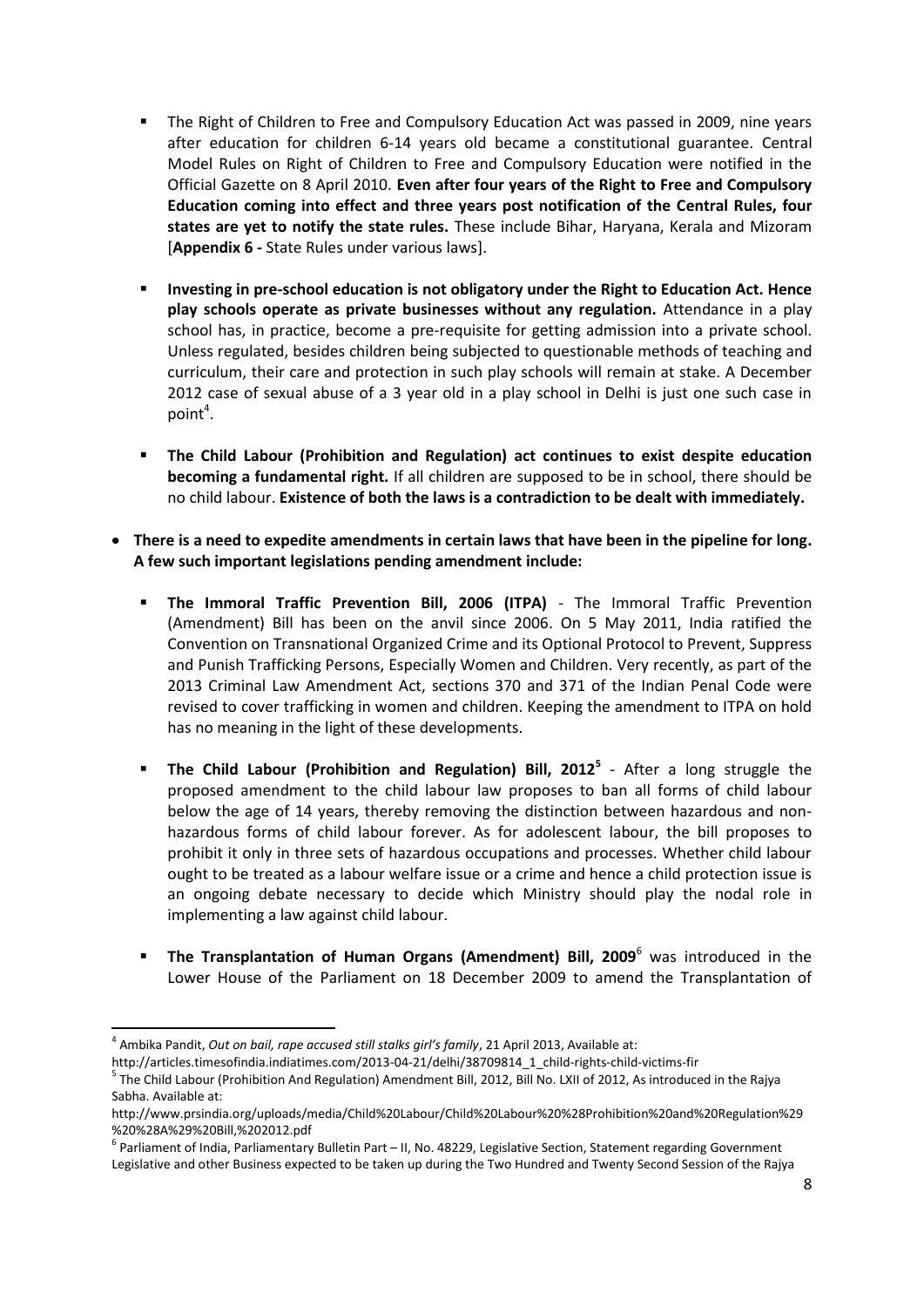Human Organs Act, 1994. The objective of the amendment is to protect the vulnerable sections of the society from being exploited commercially by unscrupulous elements and check trafficking of persons for organ transplant. The report of the Department-related Standing Committee on Health and Family Welfare was presented on 4 August 2010. The Bill is still under consideration.

- **The Registration of Births and Deaths (Amendment) Bill, 2012<sup>7</sup> was introduced in Raja** Sabha on May 7, 2012 after a series of efforts being made since 2007 primarily to include the registration of marriages within its purview. The long standing demand and promises of the government to make the registration process simple and less cumbersome, encourage people to get all births registered and to enable children in difficult circumstances such as street children, children of migrants and adopted children to get their births registered and possess a proof of residence or birth<sup>8</sup> do not find place in the proposed amendment.
- **The Assisted Reproductive Technology (Regulation) Bill 2010<sup>9</sup> is still in a draft stage. The** draft proposes to address rights and duties in relation to surrogacy but fails to protect the surrogate mother as well as the child from certain forms of abuse that may result through a surrogacy agreement. The most recent case of a convicted Israeli paedophile who got parental rights of an Indian surrogate child raises an alarm $^{10}$ .
- **The Prevention of Torture Bill, 2010, as passed by Lok Sabha** was passed by the Lok Sabha and referred to the Select Committee of the Rajya Sabha on 31 August 2010 and the Committee presented its report on 7 December 2010. After serious efforts at lobbying and advocacy by child rights organizations $^{11}$ , the Bill in its present form does contain provisions relating to children that were missing earlier. However, the bone of contention is the efforts being made by the Government of India to grant immunity to public servants from criminal action without an inquiry by the concerned Minister/Department and prior sanction from the concerned authority.
- **The National Health Bill, 2009** has been an outcome of several consultations. The Jan Swasthya Abhiyan, the Indian chapter of the People's Health Movement, had a major role in lobbying for and preparing the grounds for the draft bill. 'The Bill has been lying in cold storage with the chapter on financial memorandum yet to be completed. In a situation where the health needs of the people are dependent largely on the unregulated private sector, where there is gross underinvestment in health, where the rate of decline of either infant or maternal mortality has been slow, where there has been a resurgence in

Sabha, Wednesday, February 23, 2011, New Delhi. Available at:

[http://164.100.24.167/newsite/bulletin2/Bull\\_No.aspx?number=48229,](http://164.100.24.167/newsite/bulletin2/Bull_No.aspx?number=48229) accessed on 4 April 2011.

 $^7$  The Registration of Births And Deaths (Amendment) Bill, 2012. Bill No. XXII Of 2012, As Introduced in the Rajya Sabha. Available at:

http://www.prsindia.org/uploads/media/Registration%20of%20births%20and%20deaths/REegistration%20of%20Births%2 0and%20Deaths%20%28Amendment%29%20bill,%202012.pdf

<sup>&</sup>lt;sup>8</sup> Count Every Child because Every Child Counts: Promoting Universal Birth Registration in India, Plan India, [www.plan](http://www.plan-international.org/)[international.org](http://www.plan-international.org/)

 $\frac{9}{9}$  Ministry of Health & Family Welfare, Govt. Of India, The Draft Assisted Reproductive Technologies (Regulation) Bill – 2010, Indian Council Of Medical Research, New Delhi. Available at:

http://icmr.nic.in/guide/ART%20REGULATION%20Draft%20Bill1.pdf

<sup>&</sup>lt;sup>10</sup> [Danish](http://www.firstpost.com/author/danish) Raza. Why Indian surrogacy laws are ripe for exploitation by paedophiles. First Post. Jun 11, 2013. Available at: <http://www.firstpost.com/world/why-indian-surrogacy-laws-are-ripe-for-exploitation-by-paedophiles-862527.html>

<sup>&</sup>lt;sup>11</sup> HAQ: Centre for Child Rights, Submission made to the Select Committee on Prevention of Torture Bill, 2010, 5 October 2010. Available at www.haqcrc.org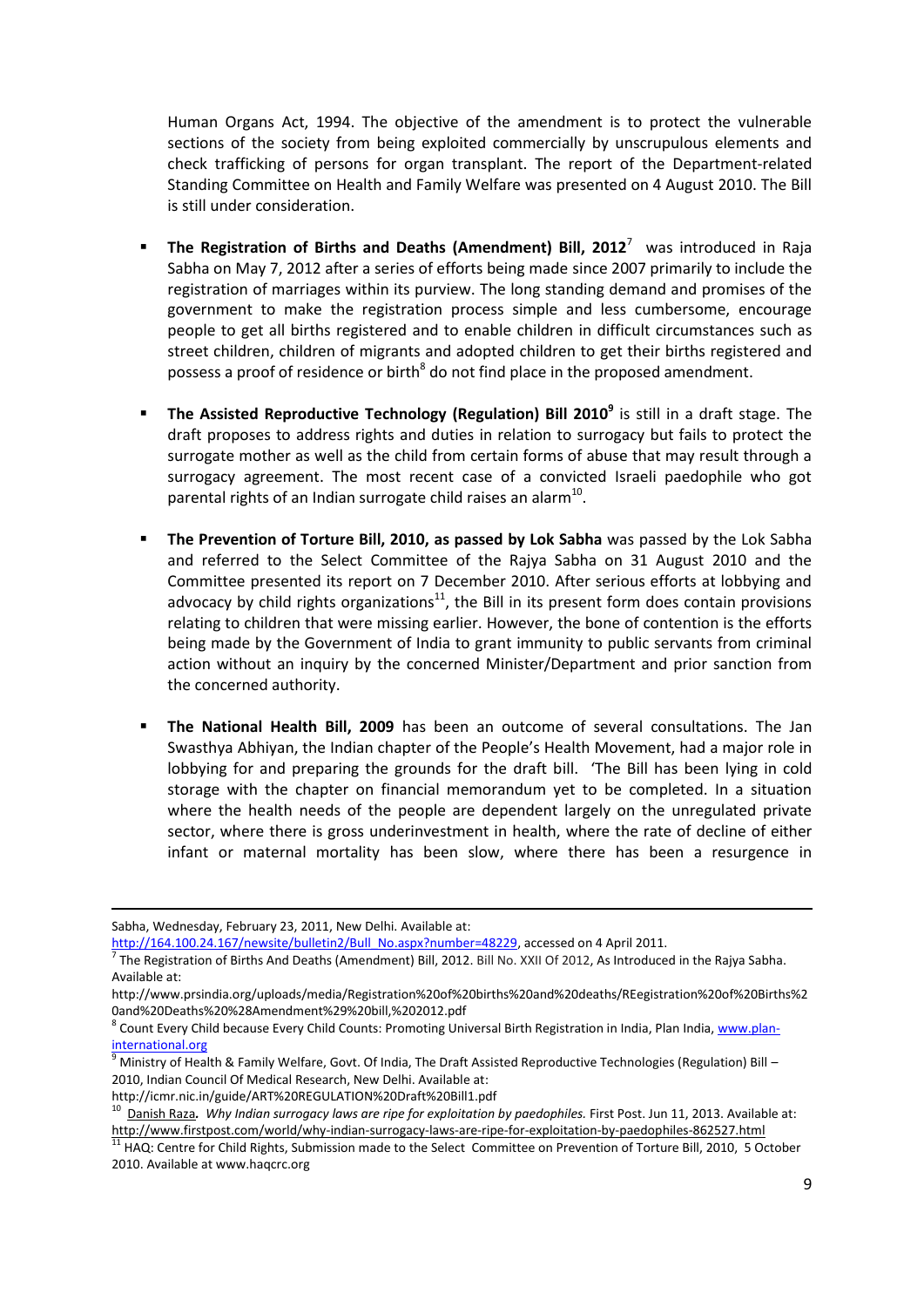communicable diseases, the belief that a credible public health system is the need of the hour is getting increasing recognition'. <sup>12</sup>

- **Certain laws in the making need to be looked at from a child rights lens and include provisions for children** such as the Food Security Bill and the Mines and Minerals (Development and Regulation) Bill, 2011, the Prevention of Torture Bill, 2010, the Land Acquisition, Rehabilitation and Resettlement Bill.
- **Some laws need to be repealed** as they contradict other existing laws and create confusion. For example, any law other than the Juvenile Justice (Care and Protection of Children) Act, 2000 as amended in 2006 under which child care institutions are registered/licensed should be repealed. Many institutions giving shelter, care and protection to children have failed to get registered under Section 34 of the Juvenile Justice Act on the grounds that they are already registered and licensed under the **Women's and Children's Institutions (Licensing) Act, 1956 or the Orphanages and Other Charitable Homes (Supervision and Control) Act, 1960**. As a result minimum standards of care and protection as laid down under the Juvenile Justice law cannot be ensured in these institutions. Frequent child rights violations are reported from such institutions as children residing therein continue to suffer corporal punishment, sexual abuse, poor nutrition and health care and sometimes even denial of right to education.
- **There are laws that need to be reviewed and amended:** 
	- **The Prohibition of Child Marriage Act, 2006 requires a change to declare all child marriages null and void.** As the law is formulated, only marriages resulting from use of force/threat/fraud/kidnapping or violation of an injunction order of a court to prevent such a marriage from taking place are null and void. Child marriages per se continue to be legally valid marriages unless either of the parties to the marriage wishes to nullify it, which seldom happens. **As a result, it has been found, the law does not result in deterrence despite enhancement of punishment. Neither is the law being implemented by the concerned authorities as child marriages continue to be seen as a social evil instead of a crime, and indeed child marriages continue to take place.**
	- Similarly, the **Children (Pledging of Labour) Act, 1933 is an age old law that needs to be revised completely** to allow children the right to complain against their parents/guardians, to make pledging of children for labour and employment of such a child a cognizable offence, increase the punishment/penalty and to bring it consonance with Section 370 and 371 of the IPC introduced by virtue of Criminal Law Amendment Act of 2013 as also in consonance with the definition of child (a person below the age of 18 years) in the new National Policy for Children, 2013.
	- In the recent **Protection of Children from Sexual Offences Act, 2012**, issues of age of sexual consent and mandatory reporting need to be debated and reviewed, comprehensive provisions need to be built in on protection of victims during investigation and post-trial, and provisions regarding rehabilitation and social integration of victims need to be added.
- **Harmonization between national laws and personal laws including the need for a uniform code for children as recommended by the Committee on the Rights of the Child remains a distant dream.**

 $12$  TK Rajalakshmi, Bill of Neglect, Frontline, Vol. 26, Issue 18, August 29-September 11, 2009. Available at: http://www.hindu.com/fline/fl2618/stories/20090911261802200.htm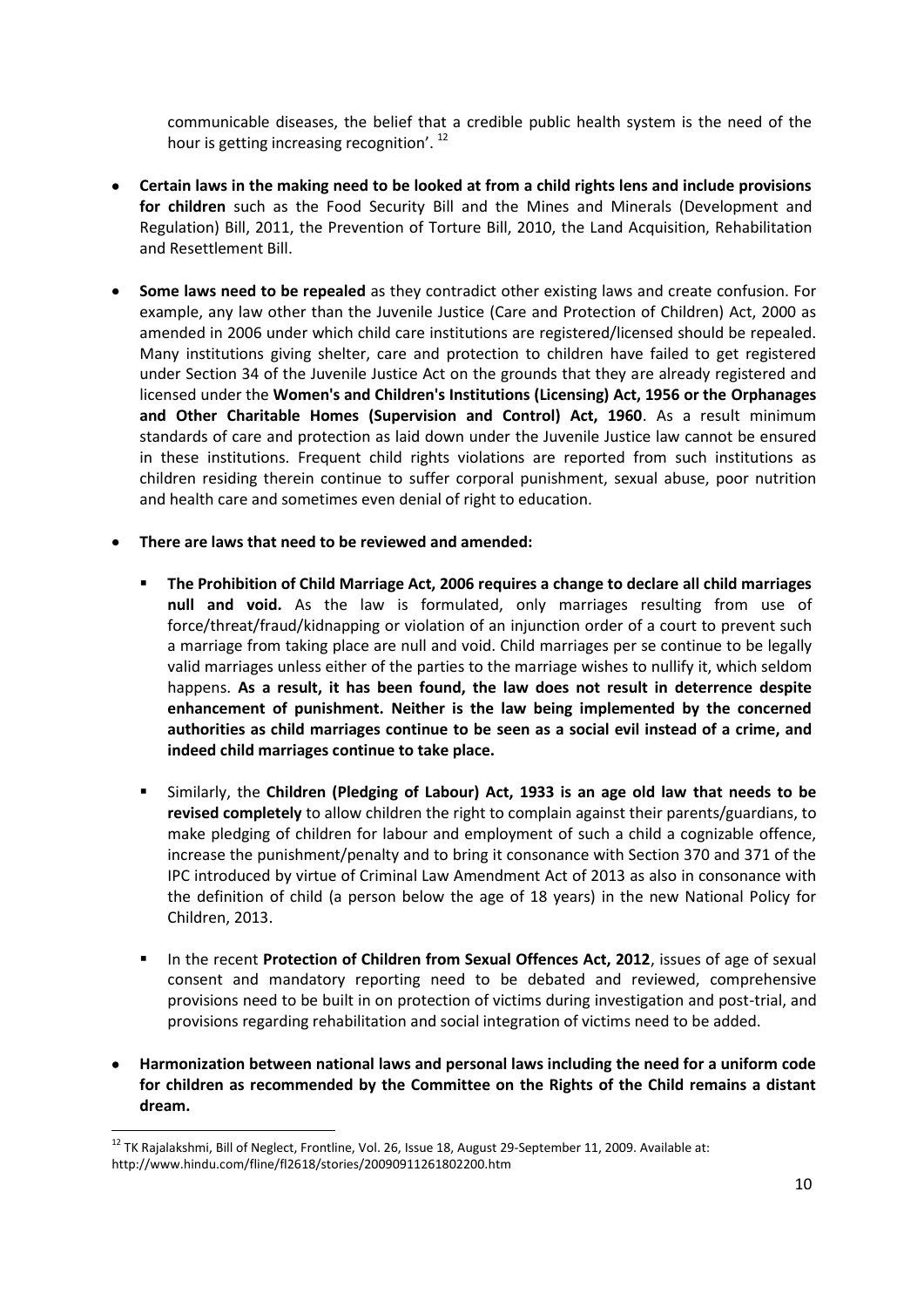- **There is need for a national law on adoption.** While the juvenile justice law allows for children in need of care and protection to be given in adoption, some personal laws do not. This contradiction is yet to be removed. Also, there is confusion as to which law is to be used by the courts for finalizing an adoption deed in a case where adoption is processed under the juvenile justice law. This is because the juvenile justice law provides for the process to be followed but is silent on the final adoption. Even the CARA guidelines are silent on the adoption deed. At present only the Hindu Adoptions and Maintenance Act provides for an adoption deed, which then limits adoption to only Hindu children and Hindu parents. Regulation of inter-country adoption is presently only through a set of guidelines framed by CARA. This situation also needs to be reversed to ensure legal action to deal with irregularities in inter-country adoptions and subsequent follow-ups as well as illegal adoptions.
- **In the light of the 2013 National Policy for Children, laws need to be revised to contain a uniform definition of the 'child' [Appendix 7 -** Definition of a 'Child': Age of Children under Different Legislations]**.** This has been a long standing recommendation of the CRC Committee to the Government of India and demand from the civil society in India. While the new policy for children paves the way for future legal reform in this direction, it cannot be ignored that the **proposed amendments to the child labour law continue to define a child as a person below the age of 14 years**. At the same time, in the wake of a brutal gang rape case in Delhi involving a juvenile, members from the police services, judiciary, executive and legislature are voicing the need to lower the age of juvenility to 16 years, especially in the case of heinous offences. Instead of treating children committing heinous offences, **a regressive move to lower the age of juvenility needs to be averted.**
- **However, it must be recognized that while adopting a uniform definition of the child, exceptions or exceptional circumstances will have to be explicitly spelt out and provided for in the laws. For example, the 'age of sexual consent' need not be the same as the definition of 'child'.** The 2012 Protection of Children from Sexual Offences Act does not address the issue of 'age of sexual consent' and treats all children below the age of 18 years engaging in sexual activity as victims of sexual assault, irrespective of consent. T**his is a serious error that needs to be corrected.** A number of boys in conflict with law and young men are ending up in detention facilities/jails because they get booked under kidnapping and rape laws on elopement. On the other hand, the Criminal Law Amendment Act of 2013 recognizes only sexual intercourse by a man with his wife below the age of 16 years as an offence. This adds to the confusion on the application of the two laws as well as confusion on the status of children in such odd situations.
- **Where there are no laws or policies, new ones are needed such** as there is no legal framework under the Indian constitution to **determine the status of refugees** and the Government of India has dealt with the refugees on ad hoc basis.
- Despite recommendations from the UNCRC Committee, **India still does not have a law banning corporal punishment in all places/situations. 13**

 $\overline{\phantom{a}}$ 

 $^{13}$  Global Initiative to end All Corporal Punishment. India – Country Report. 2013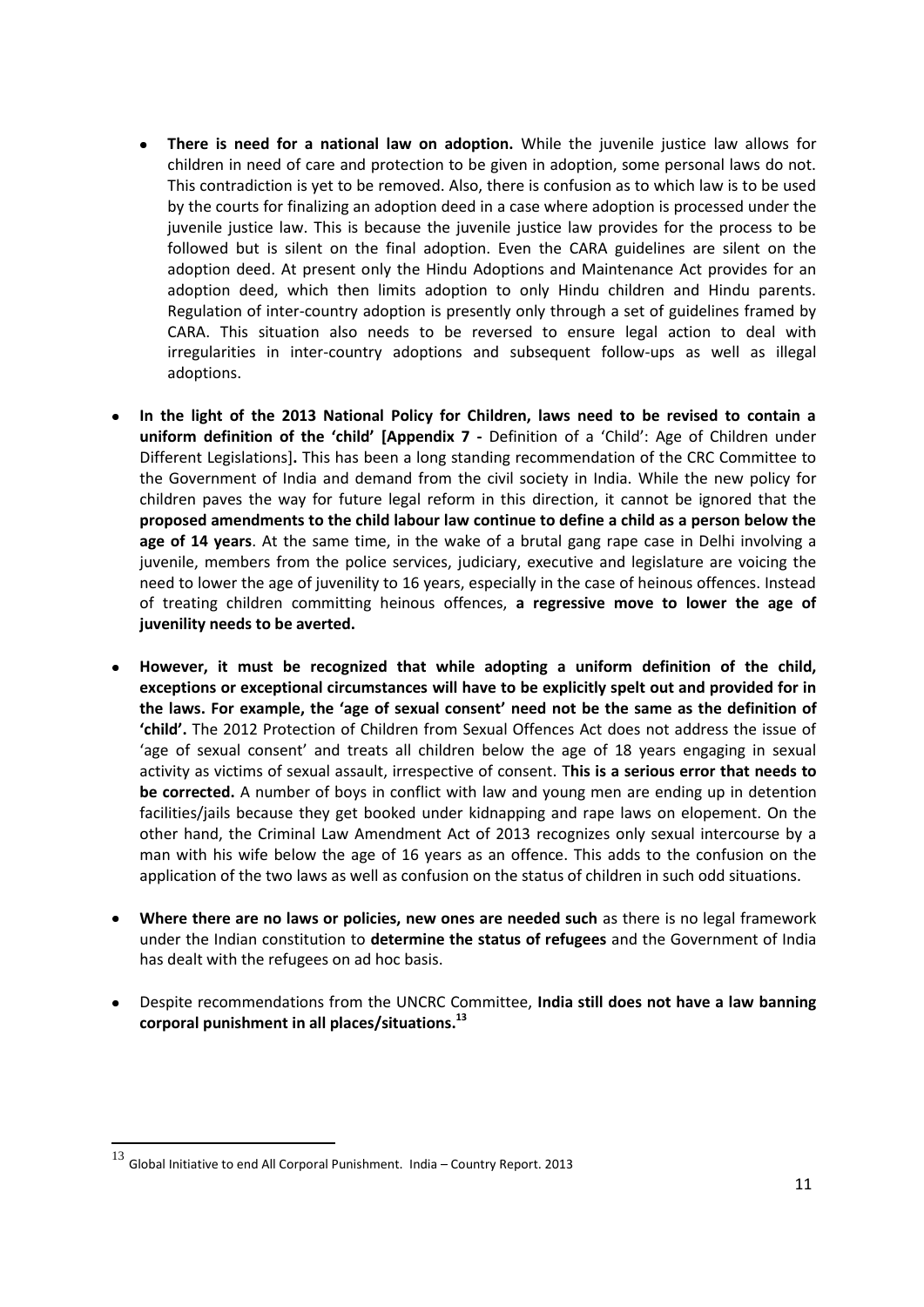- **3. Policies, Plans of Action and Programmes**
- After nearly 40 years, the **National Policy for Children was revised recently in 2013**. This is welcomed by all. The **Ministry of Women and Child Development however, needs to carry out a systematic campaign to widely publicise the new policy commitments**. To begin with the **policy document needs to be translated into the national language** and all **official languages in the states**.
- **Examination of policies shows that children's issues do not find place in development policies other than those directly relating to them.** For example the Mining Policy, or the Disaster Management Policy, or the housing and habitat policy must contain provisions for reducing violations of children's rights in such situations and ensuring that specific needs of children are addressed.
- Participants at a National Consultation held between 20-22 October 2011, to finalise the CRC20BS report expressed the **need for a National Policy on Early Childhood Care, Education and Development (ECCED)**, which should clarify, amongst others, matters regarding administrative authority responsible for pre-school education. The government of India has drafted a policy $^{14}$  and it is available for discussion.
- FORCES, a national network of organizations and individuals concerned with issues relating to women working in the unorganized sector and care of their children have been making a **demand for a Maternity and Child Care Code to ensure that all laws with implications for children have provisions on crèches and maternity entitlements.**<sup>15</sup>
- **The National Plan of Action for Children, 2005 is outdated and needs a revision. The goals are targets set out in the National Plan of Action for Children, 2005 (NPAC) have crossed their deadline.** As far as the National Plan of Action for the girl Child is concerned, clearly, the states did not feel the need to have a state plan for the girl child and, finally, the National Plan of Action for Girl Children was merged with the National Plan of Action for Children in 2005.
- **Most states and union territories are yet to formulate their State Plan of Action for Children** based on the National Plan of Action for Children, 2005. In fact lack of state plans has always hampered the implementation of the National Plan. There is no readily available updated information in this regard, although a 2007 report of the Ministry of Women and Child Development puts the figure at  $13^{16}$ . Collation of information available from various state websites suggests that 18 states have at some point had a State Plan of Action for Children but most of these are outdated [**Appendix 1 -** Laws, Policies, Plans of Action, Programmes/Schemes, Institutional Mechanisms**]**. Only three states – Bihar, Gujarat and Orissa – seem to have drawn up a Plan of Action for Children post formulation of the National Plan of Action for Children in 2005. In 2011, Karnataka drafted a new action plan for the period 2011-2020, which is still awaiting finalization and adoption.

<sup>&</sup>lt;sup>14</sup> [http://wcd.nic.in/schemes/ECCE/National%20ECCE%20Policy%20draft%20\(1\).pdf](http://wcd.nic.in/schemes/ECCE/National%20ECCE%20Policy%20draft%20(1).pdf)

<sup>&</sup>lt;sup>15</sup> Information provided by FORCES at the National Consultation on 'Twenty Years of CRC: A Balance Sheet (CRC20BS), 20-22 October, 2011, New Delhi.

<sup>16</sup> Ministry of Women and Child Development. Government of India, *National Report on "A World Fit for Children", 2007*. p.

<sup>3.</sup> Available at: http://www.unicef.org/worldfitforchildren/files/India\_WFFC5\_Report.pdf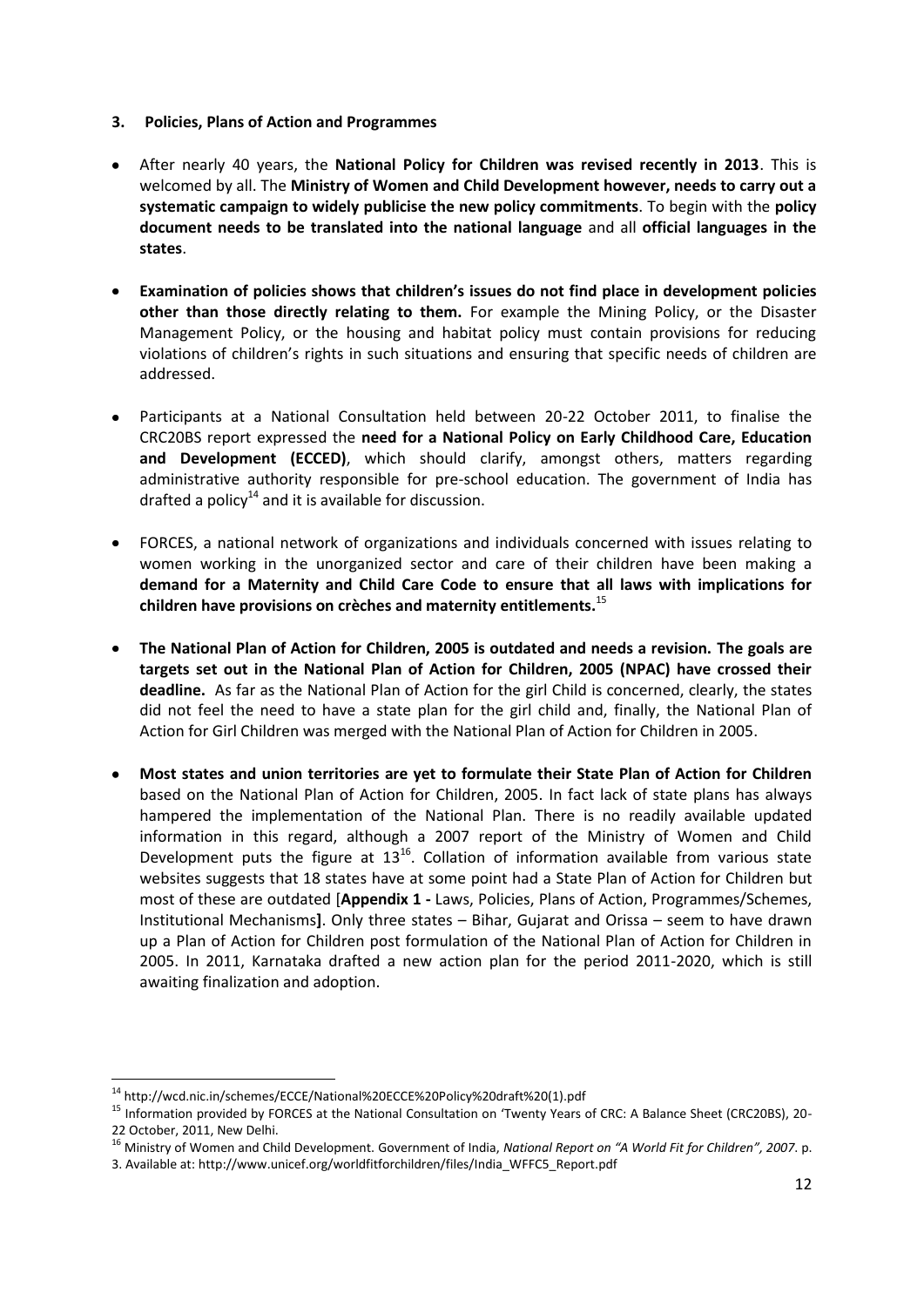- **In a decentralised form of governance, the Panchayati Raj Institutions do not participate in the process of framing laws, policies, plans and programmes.** Their role is merely to implement the schemes and decide on how best to prioritize the budget available.
- **The neediest and most deserving people continue to be deprived of benefits of various programmes and schemes for lack of proof of identity and/or residence.** For example, in Delhi, the one of the most talked about scheme for the girl child is the 'Ladli Yojana'. Unfortunately, lack of proof of residence has kept many girls away from the benefit of this scheme. Moreover, the first child in India is often born in the mother's native place of birth, which may be in a district or state other than where she lives after marriage. Such situations further complicate matters when establishing residence is generally a struggle in itself.
- **There is duplication of efforts and very little convergence in the planning and implementation of various schemes and programmes.** For example, despite education programmes like the Sarva Shiksha Abhiyan, the labour ministry continues to provide non-formal education under its National Child Labour Project (NCLP). This is also a violation of children's right to mainstream education. Furthermore, the Ministry of Women and Child Development also implements a scheme for welfare of working children in need of care and protection.
- **Entry of the private sector in the implementation of critical services is increasingly resulting in the State's abdication of its responsibility.** In the public private partnership (PPP) model, there is little or no accountability of the private agencies once they have submitted the utilization certificates for the grants received from the state. Tracking down allocations and spending under certain schemes has become difficult as the money is transferred directly to the societies created to implement them and the budget documents fail to provide a break-up.
- Often enough an assessment of the grants-in-aid given to NGOs to provide services to children reveal the inadequacy of the budgets granted to the NGOs for the implementation of such services as against what the government otherwise spends for a similar intervention. **While on one hand NGOs are being brought in as service providers on grounds of their ability to provide better services, on the other hand they are expected to achieve better results with lesser budgets.** Perhaps **one of the reasons for shifting to NGOs is the lack of a will to invest adequately on children's rights.**
- **Consultations held with children during the Balance Sheet process, clearly pointed out the virtual lack of knowledge among them about the various programmes and schemes meant for ensuring their rights.** The only schemes known to children are Sarva Shiksha Abhiyan, Mid-day meal scheme, polio immunization and Anganwadi programme under the ICDS.
- **There are a number of schemes and services for people with disabilities but there is no evidence of a child rights framework in their design.** Hence in effect while they are meant for all persons with disability, they lack age specific design.
- **The very right of children to survival and health is at stake due to the poor implementation of the schemes on health.** Poor maintenance and consequent deterioration of building and equipment, staff vacancies, staff absence, lack of adequate numbers of women staff, poor supply and logistics and poor access to health centres have been mentioned as reasons for the poor functioning of primary health care institutions.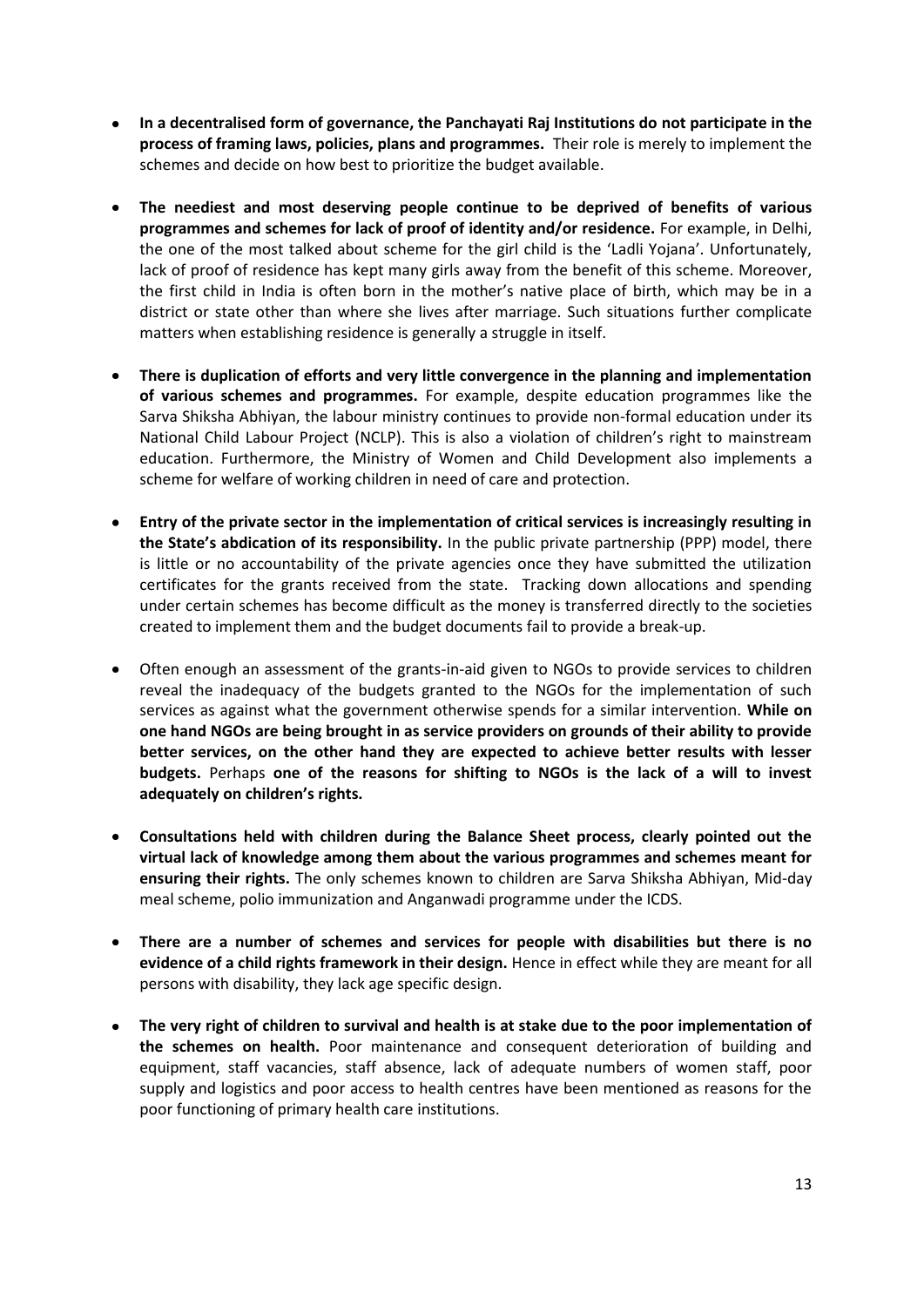- **Among the child specific schemes in the health sector, there are none to address problems of mental health of children or drugs and substance abuse among children.** There are no separate shelter, care, protection and rehabilitation facilities for these children and they languish in the existing few and overcrowded facilities with adults. Private facilities are beyond the reach of common man.
- Malnutrition among children is addressed in a focussed manner by both the Ministry of Health and Family Welfare and the Ministry of Women and Child Development. The focus of MWCD is largely on nutrition of the 0-6 year old children and adolescent girls. **Issues concerning nutrition among boys in general receive very little focus. Similarly, overnutrition issues among urban children of wealthy families remain unaddressed.**
- **Schemes pertaining to upliftment of status of the girl child are seldom thought through seriously.** The Balika Samriddhi Yojana was launched by the Central Government in 1997 with the specific objective of changing the community's attitude towards the girl child and ensuring her survival, education and marriage only on attaining majority. The states already had similar schemes doing fairly well. With the Centre forcing down this scheme, the situation changed as the states had to invariably wait for grants from the centre, which delayed matters and affected the implementation of the scheme. In the Tenth Plan, the government decided to transfer this scheme to the State Governments. Schemes for adolescent girls continue to focus on health and nutrition aspects than on empowering girls to live with dignity and self-respect. The life-skill component of such programmes includes sanitation, hygiene during menstrual cycle, food habits, stereotyped vocational skills and the role of micro-credit for financing. Micro-credit and formation of self-help groups has failed to empower women to deal with domestic violence and other forms of abuse and exploitation. Moreover, the sharp fall in the sex-ratio of adolescent girls highlighted in the 2001 Census seems to have fallen off the radar for further anlaysis. There is no tracking of adolescent sex-ratio.
- **Child protection schemes continue to suffer the worst fate. In the XIth Five Year Plan period, the Ministry of Women and Child Development launched the Integrated Child Protection Scheme (ICPS).** The scheme was based on the recognition of 'glaring gaps in the infrastructure, set up and outreach services for children'<sup>17</sup>. These gaps, which continue to exist even today, include:
	- Poor planning and coordination,  $\equiv$
	- Low coverage,

- $-$  Poor infrastructure,
- Inadequate resources,
- $-$  Serious service gaps,
- Poor understanding of child rights and child protection, and
- Lack of a child friendly approach.
- **While trafficking of children is recognized as a serious problem in the country, there are virtually no programmes covering all source, destination and transit areas to address issues of prevention, protection and rehabilitation of the victims holistically. Those that exist are limited to pilot schemes** such as Ujjwala, and are only for girls trafficked for commercial sexual exploitation. Large scale trafficking of both girls and boys for labour remains a challenge.

<sup>&</sup>lt;sup>17</sup> Ministry of Women and Child Development, Government of India, Integrated Child Protection Scheme. Available at: [http://wcd.nic.in/,](http://wcd.nic.in/) within Schemes, Children Related Schemes.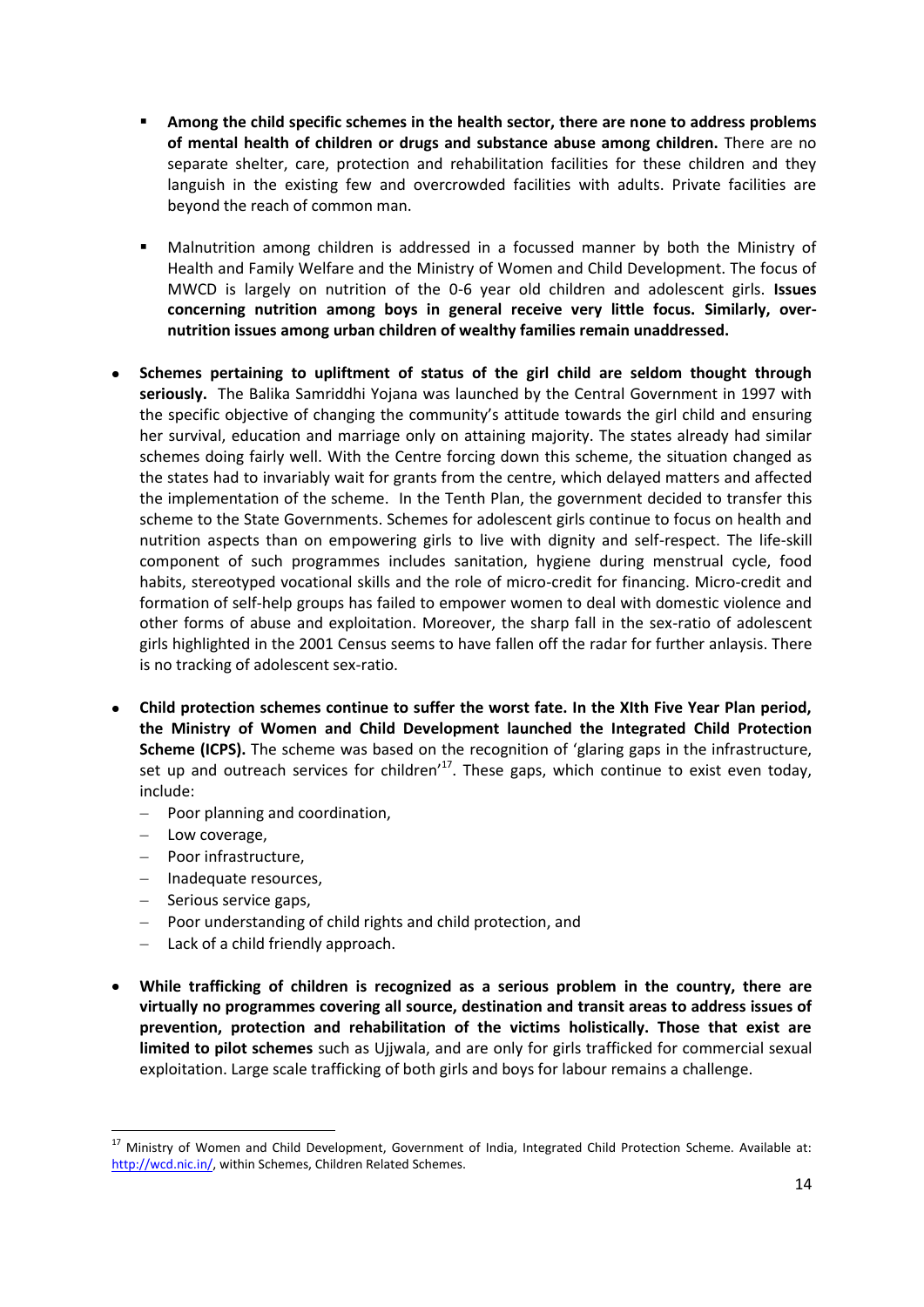#### **4. Institutional Mechanisms**

- **There is no uniformity in the country with respect to the administrative mechanism responsible as the nodal Department for planning and implementation of children's programmes and schemes.** In some states the responsibility lies with the Department of Women and Child Development, in some others it is with the Department of Social Welfare. The nomenclatures for these departments also vary. While in a federal structure of governance states have the autonomy to set up their own administrative mechanisms, some uniformity on the structure, functioning and resources made available to these Departments may be ascertained in order to eliminate confusion regarding the role and mandates of different departments in the states, whom to approach for what, and to ensure comparability in terms of budgets of the concerned departments, their performance and achievements.
- **Mechanisms such as the Commission for Protection of Child Rights do not exist in all the states.** As of now there are SCPCRs in only 20 of the 35 states and Union Territories.
- **The Paris Principles and CRC Committee's General Comment No. 2 on national human rights institutions stand violated** vis-à-vis the National and the State Commissions for Protection of Child Rights [**Appendix 8 -** Problems in the establishment and functioning of the State Commissions for Protection of Child Rights]. This is because of the absence of rules governing selection of members to the National and the State Commissions; the manner in which state commissions have been established without formulation of rules; the very process that has been followed for selection of the chairpersons and members; inadequacy of funds and staff at the disposal of the commissions; and, lack of autonomy to function as an independent body.<sup>18</sup> A Public Interest Litigation on selection of members to the National Commission is pending in the Delhi High Court (Association for Development & HAQ: Centre for Child Rights Vs Union of India & Ors [W.P. (C) 1055/2011. CM Appl. 5093/2013])
- **There is no official information available on the number of children's courts established in various states under the Commission for Protection of Child Rights (CPCR) Act, 2005 and the number of special courts established under the new Protection of Children from Sexual Offences (POCSO) Act, 2012.** As per news reports and report of a judicial colloquium organized by the Centre for Child and The Law, National Law School, Bangalore, cchildren's courts have thus far been notified only in Delhi (11 functional courts), Haryana, Goa (1 functional court), Maharashtra, Karnataka, Kerala and Tripura.<sup>19</sup> It is noticed that in practice, the children's courts under the CPCR Act are also being designated as the special courts under POCSO Act.
- **Till date there is no clear data on the number of CWCs, JJBs, SJPUs and such other structures required to be put in place for implementation of various child protection laws and the Integrated Child Protection Scheme. At the same time, even going by the conflicting data available, all districts do not have these structures as mandated under the juvenile justice law.** On 22 January 2010, the Supreme Court of India ordered that CWCs and JJBs be set up in every district (*Bachpan Bachao Andolan v Union of India*) [WP (Civil) No. 51 of 2006]. However, a reply

<sup>18</sup> Centre for Child and the Law, National Law School of India University, Bangalore, *Judicial Decisions Relevant to Human Rights Institutions (Digest 1)*. Available at[: http://www.nls.ac.in/ccl/justicetochildren/decisions.pdf](http://www.nls.ac.in/ccl/justicetochildren/decisions.pdf)

<sup>&</sup>lt;sup>19</sup> Centre for Child and the Law, National Law School of India University, Bangalore, Law Commission of India

with the support of UNICEF India Country Office, *Judicial Colloquium on Children's Court: A Report*, 26 February 2012, Bangalore, India, Available at: http://www.nls.ac.in/ccl/justicetochildren/JudicialColloquiumReport.pdf. And Information available at [http://infochangeindia.org/children/news-scan/maharashtra-notifies-dedicated-childrens-courts.html,](http://infochangeindia.org/children/news-scan/maharashtra-notifies-dedicated-childrens-courts.html) http://www.indianexpress.com/news/haryana-designates-children-s-courts/1125205/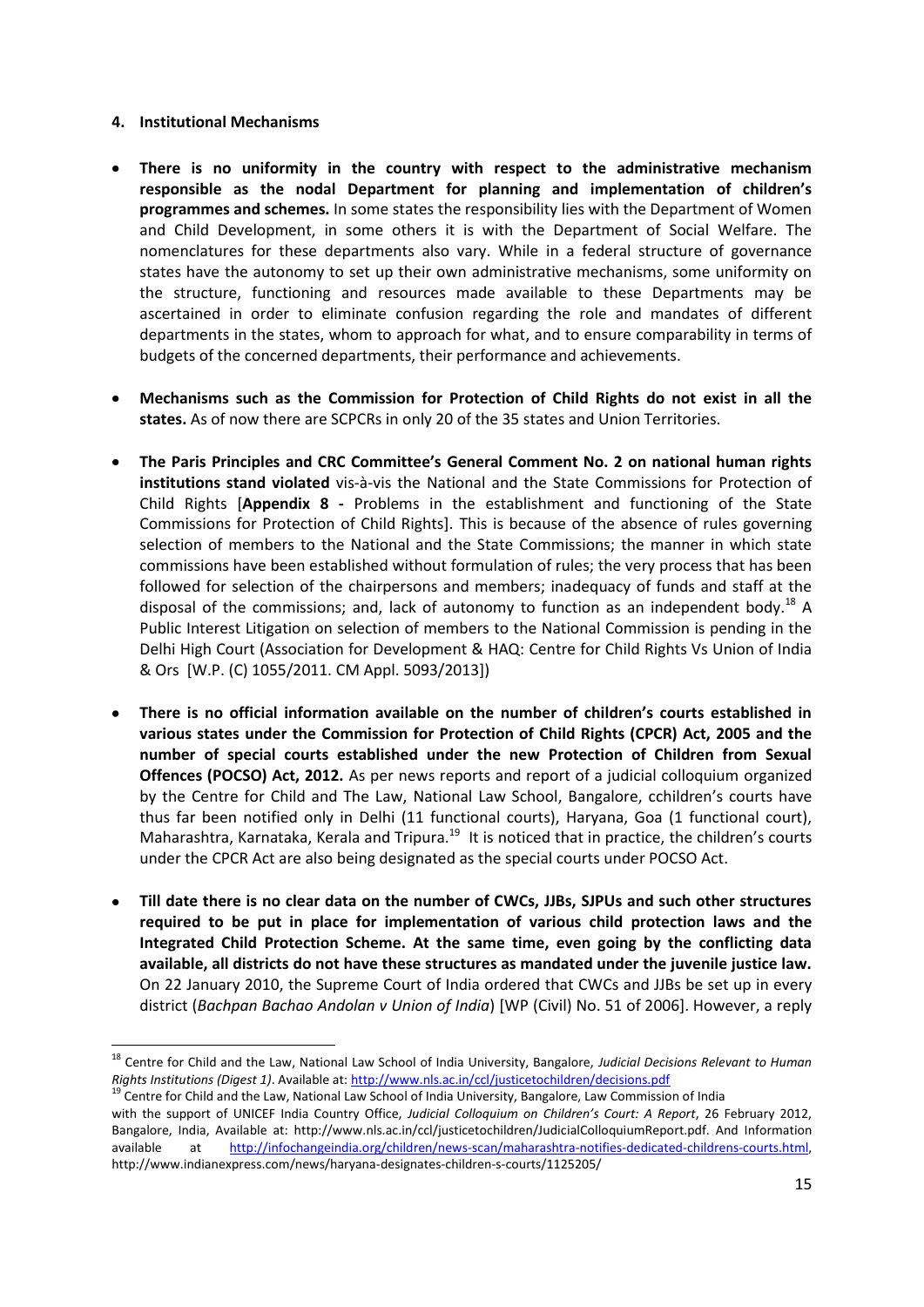filed by different states in another PIL *Sampurna Behura v. Union of India and others* on the implementation of the JJ Act says that only 14 states and four union territories have set up JJBs and CWCs in all districts. At the same time the report of the Ministry of Women and Child Development submitted to the Planning Commission of India for the XIIth Five Year Plan suggests that the Child Welfare Committees (CWCs) and Juvenile Justice Boards (JJBs) have doubled from 240 before introduction of ICPS to the present number of 548. Similarly there are 561 JJBs as against 211 before introduction of the scheme. 660 Special Juvenile Police units (SJPUs) have also been set up. Further, 21 State Child Protection Societies (SCPS) and District Child Protection Societies (DCPS,) in 14 States, have also been established under the Scheme. The  $3^{rd}$  and  $4^{th}$  combined periodic report of the Ministry of Women and Child Development provides data dated 2007, when it could have provided more updated figures. In a country with 640 districts, data provided in that report in Annexure 8B.1.2 is only for 500 districts.

All 173 organizations and 215 children who have been part of the CRC20BS exercise **proposed a separate Ministry on Child Rights both at the national level and in the states.** 

#### **5. Coordination and Monitoring**

- **While special laws and policies are needed to address the special situations of children because of their age and vulnerability, it is critical to see the relationship between all important national policies and child rights through convergence of services. The most common and obvious policies are those related to development, land resources, industry and mining, employment etc.** When all communities are affected by forest, agricultural and infrastructure policies, children too are impacted. Changing land use patterns that take away land from food-crops results in fall in nutrition levels as does the access to forest resources that communities have been dependent on. The current state of malnutrition of children bears testimony. Farmer suicides as a result of agricultural priorities renders children orphan or destitute, pushes the family into penury and forces children to go to work, in the absence of state mechanisms to take care of them.
- **The Five Year Plans have time and again reiterated the need for improving coordination between Ministries and Departments and convergence of services. However, they have failed to establish the process and the methodology that would ensure better coordination**.
	- Although children's nutrition is a responsibility of the Ministry of Women and Child Development (MWCD), there are nutrition related programmes of the Ministry of Health and Family Welfare too. Similarly, the role of many other departments comes into play in successfully eradicating malnutrition. "**Leadership and efficient governance are required at all levels to ensure synergy through convergence between Programmes/Missions/Acts which impact nutrition directly or indirectly (income, sanitation, drinking water, feeding programmes etc.) run by different departments/ ministries like health, women and child development, agriculture, civil supplies, and others**. 20
	- The most important aspect of ICPS, which was formally recognized in the design of the scheme, was that of prevention. Clearly **a role of various Ministries/Departments is necessary in order to prevent families to fall out of the social security and protective net.**

<sup>1</sup> <sup>20</sup> Indian National Science Academy, *Nutrition Security for India–Issues and Way Forward, A Position Paper*, December 2009, New Delhi. p 2.

Available at: http://www.insaindia.org/Nutrituion%20security%20position%20paper.pdf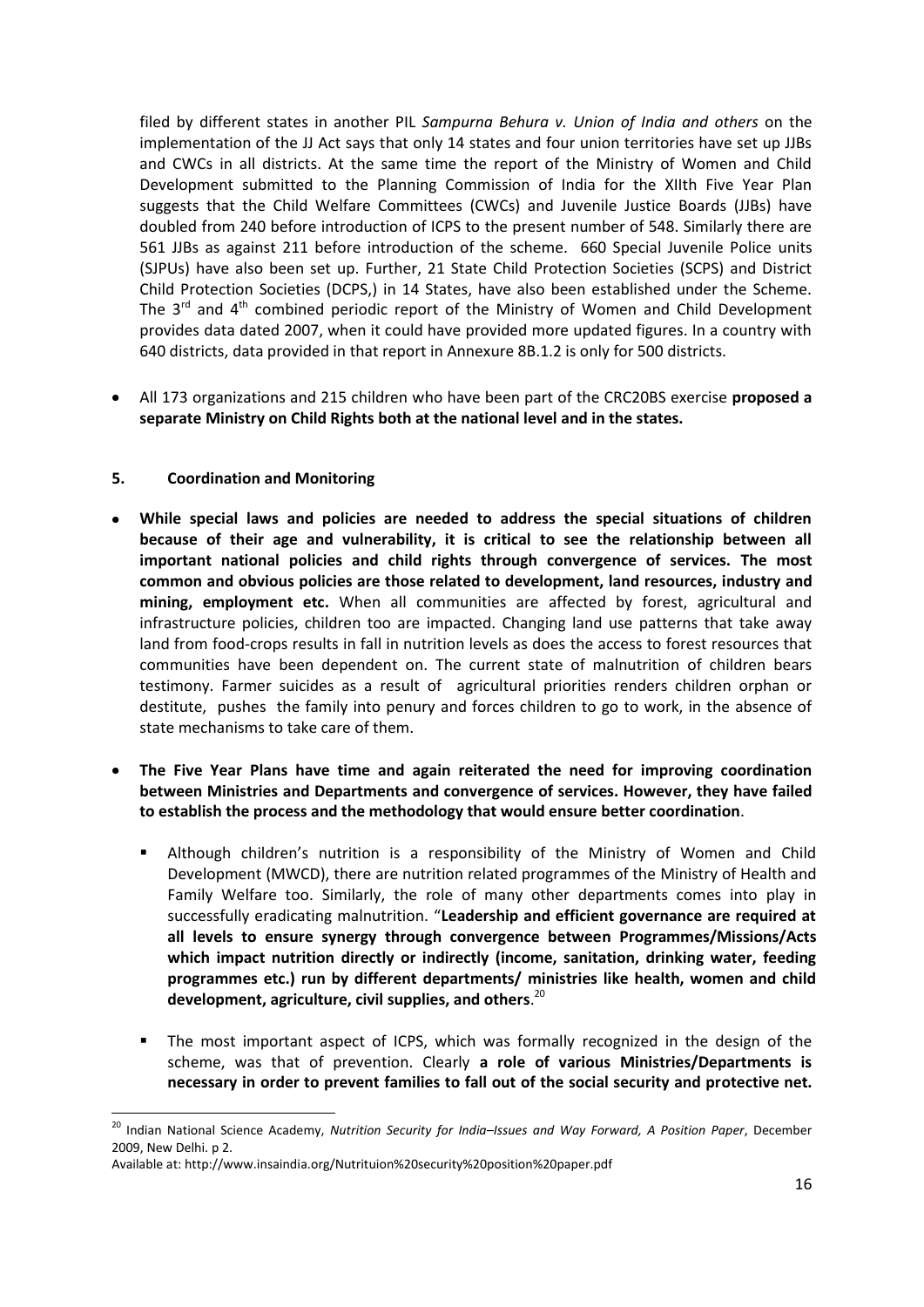**Yet, convergence of services and coordination between the Ministries/Departments remains a serious challenge.** Prevention related programmes often enough therefore remain focused at awareness drives. As the Ministry of Women and Child Development and its counterpart in the states lack the convening power necessary to ensure coordination and convergence, most child protection goals remain a delusion.

**The rights of children with disability almost always fall through the cracks because of lack of synergy and co-ordination between ministries and departments.** The Ministry of Social Justice and Empowerment in the centre and the Departments of Welfare holds the responsibility of providing welfare measures for persons with disability while the Ministry for Women and Child Development in the Centre and the Departments for Women and Children in the states hold the principal responsibility for children. Each of them pass the buck where the disabled child is concerned. Adding to the confusion is the fact that disability is seen as a health issue and hence brings is the role for the Ministry/ Departments of Health.

#### **The National Coordination Group (NCG) has failed to sustain itself due to lack of coordination between different ministries and departments.**

- **The NCG was constituted as per requirement of the CRC to monitor implementation of the** convention. After reconstitution in April 2005, it met twice in June 2005 and then in December 2005. The group was once again reconstituted in October 2007, where after it has met only once.
- There is no coordination and cooperation between the different ministries that are part of the NCG and hence to get all on board together has not been possible for the Ministry of Women and Child Development, the nodal ministry responsible for setting up and functioning of the NCG.
- While the NCG is at the national level, there is a need for a similar mechanism in the states and at the district level too.
- **While child impact assessments of laws, policies, programmes and plans of action form part of the XIIth Five Year Plan, indicators for carrying out such assessments are yet to be developed.**
- **Absence of the State Commissions for Protection of Child Rights in all the states and union territories, hampers monitoring of child specific laws.** The Right to Education law and 2012 Protection of Children from Sexual Offences Act specifically entrusts the responsibility of monitoring their implementation with the Commissions for Protection of Child Rights.

#### **6. Data Collection and Management**

**Even after 20 years of the CRC and repeated recommendations of the CRC Committee to India, getting accurate and reliable data on children as well as mechanisms set out to implement the various laws, policies and programmes remains a challenge, especially at the district level.** 

One of the major goals of the 2005 National Plan of Action for Children was to build a comprehensive system for data collection and analysis. **The goal is yet to be achieved.**

**Problems with the existing data includes non-availability of disaggregated data for all child rights indicators, e**.g. child participation and all forms of disability amongst children; non-availability of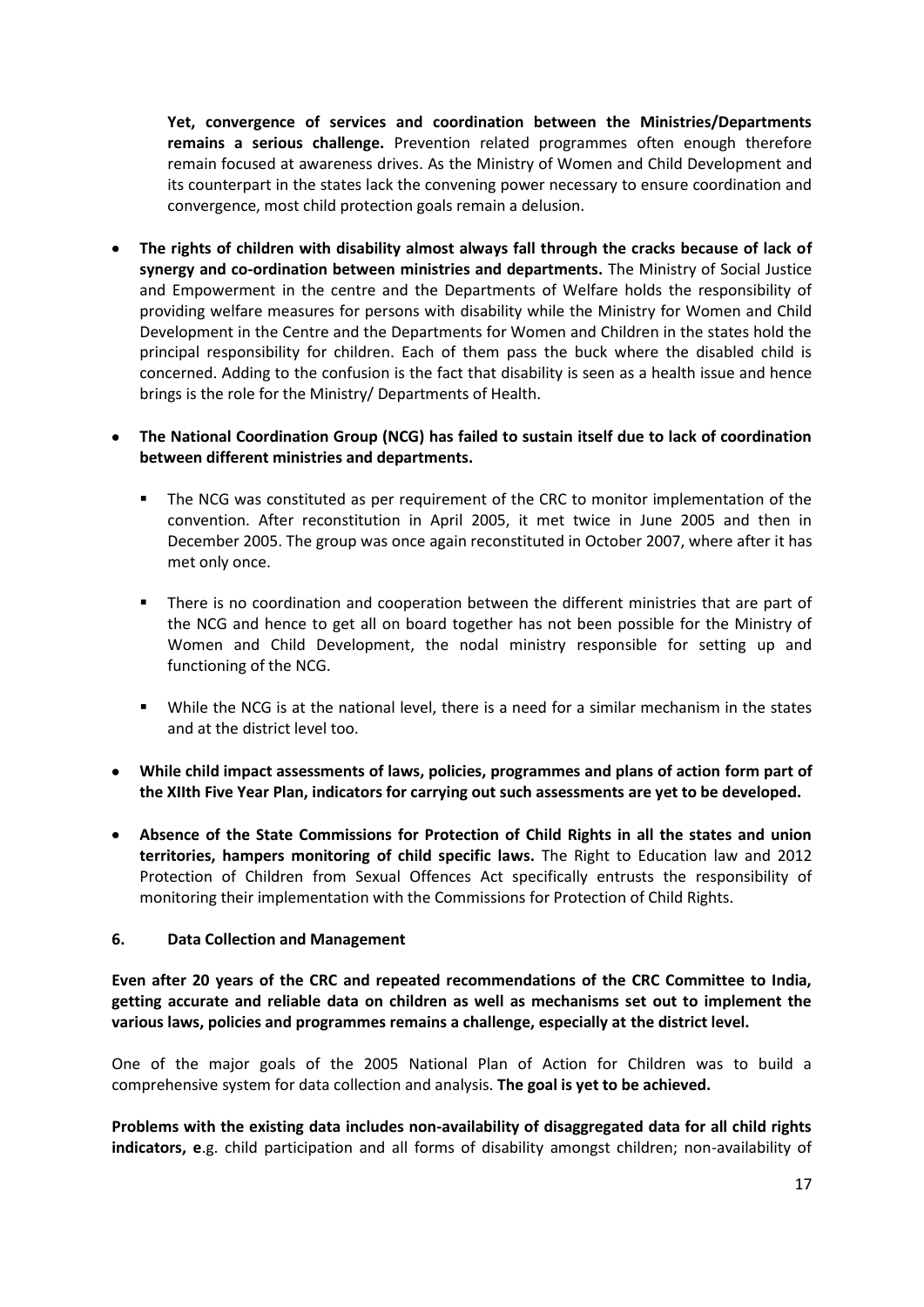district level data; duplication of data; and lack of updated information, lack of updated information on state rules, absence of collated data on institutional set up for ensuring all rights of children such as special courts or children's courts, CWCs, JJBs, Commissions for Protection of Child Rights etc. The Census data being a household survey is most reliable. However, since it takes place once in ten years, the data becomes redundant over a period of time. The sample surveys indeed cannot be fully relied upon and can only be treated as projections or estimates. Moreover, use of differing methodologies by different sources on the same issue or indicator, results in conflicting information. **Thus, we continue to see not only inadequate data but also conflicting data from various government sources.** 

- **Information that should be in public domain is often not made available and the Right to Information (RTI) Act has to be used even to obtain data that should otherwise be easily accessible for sociological and socio-legal research.**
- **Using the RTI law for monitoring state performance is not well received by state actors.** Experiences of RTI activists therefore suggest that even in responding to RTI applications, often enough the required information is not shared. Either the application gets passed on from one department to another, resulting in delay in receiving the information required, or inadequate information or data is shared.
- Participants at the National Consultation held in the course of finalising this report are of the view that **data collection process is not scientific; often surveyors go without adequate training on data collection, and many times at the cost of children.** For example, school teachers are routinely involved in carrying out the decennial Census, which is at the cost of their teaching time. On the other hand where instructions are laid out to carry out such surveys over weekends or other non-working days, it is not appreciated by the teachers at all, affecting the quality of data collected. Interestingly, the Right of Children to Free and Compulsory Education Act, 2009 states that 'No teacher shall be deployed for any non-educational purposes other than the decennial census, disaster relief duties or duties relating to elections to the local authority or the State Legislatures or Parliament, as the case may be'.<sup>21</sup>
- **The need for a centralised MIS/ child tracking system has been recognized by the Ministry of Women and Child Development in the Eleventh and the Twelfth Five Year Plans. However, progress in this regard is slow. At the same time, the district and state system of data collection must converge effectively at the national level.**

The Government of India had initiated an inter-ministerial agency called INFOCS (a statistical information agency for children), with independent status, led by the Ministry of Statistics and Programme Implementation. This was to have the primary responsibility of maintaining a database related to children. However, over the years it has become defunct.

In October, 2010, YaR Forum India showcased its Homelink, software cum web portal, at a National Workshop on Child Tracking System held at NIPCCD, New Delhi, organized by the Ministry of Women and Child Development. Homelink Child MISS (Management Information System & Services), a bio-metric inclusive product, is under construction with additional features to accommodate the requirements of the Integrated Child protection Scheme (ICPS) and the Juvenile Justice Act 2000. This could well have been used in all the Child Welfare Centres

**<sup>.</sup>** <sup>21</sup> Section 27, Right of Children to Free and Compulsory Education Act, 2009, Ministry of Law and Justice (Legislative Department), Gazette of India Notification dated 27 August, 2009.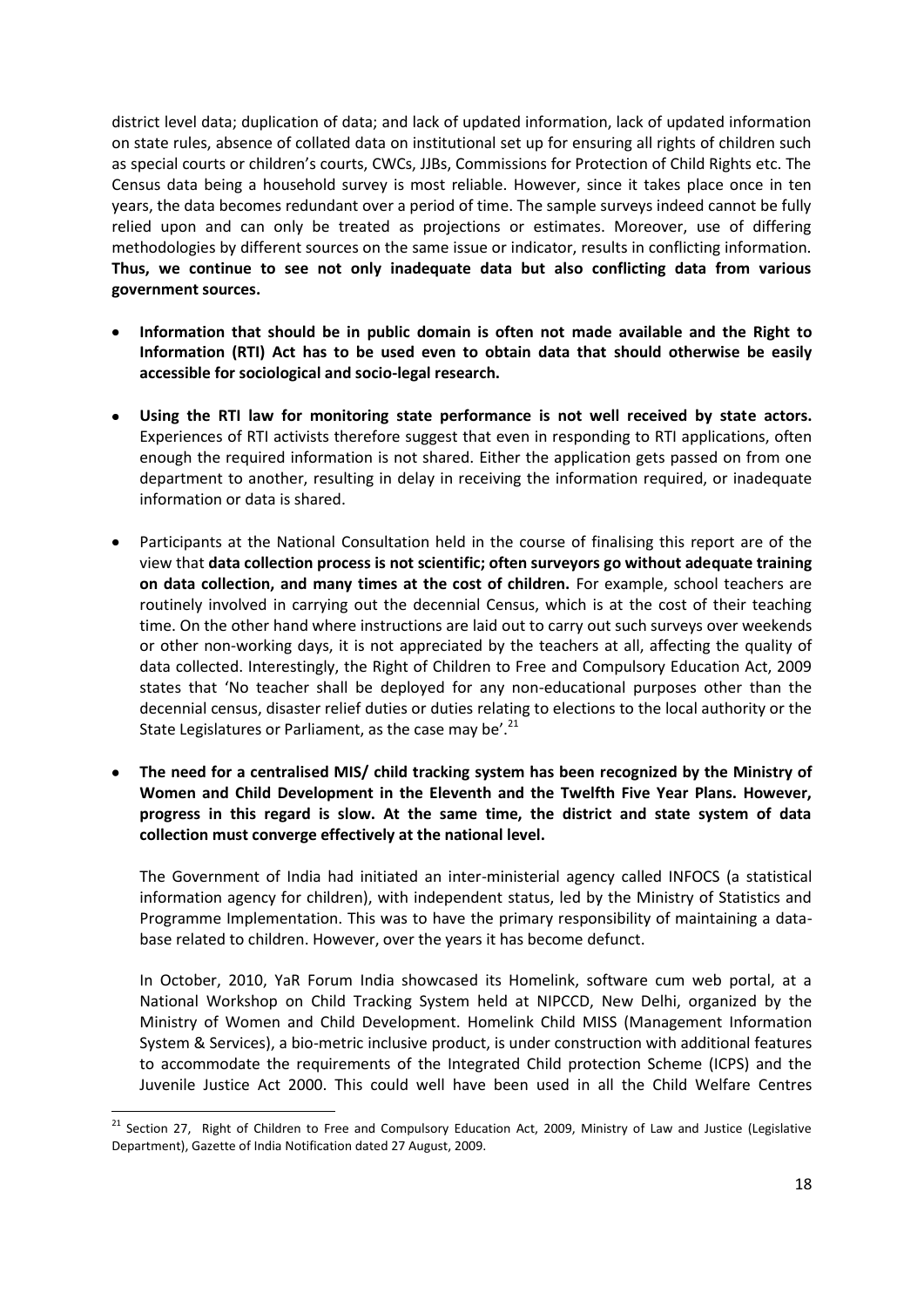effectively. However, the Ministry went into yet another exercise of developing a child tracking system, which is still being experimented with on a pilot basis.

#### **7. Training and Capacity Building**

- **The need and demand for training and capacity building is far beyond the current availability of human and infrastructural resources.**
- **Training programmes on the provisions of the Convention for all professional groups working with children** (i.e. judges, lawyers, law enforcement officials, civil servants, local government officials, personnel working in institutions and places of detention for children, teachers, health personnel, including psychologists, and social workers) **are not systematic**. **Different bodies design different programmes and the Convention as such does not always form part of the curriculum.**
- **Finding trained people to fill existing vacancies remains a challenge** and hence para-teachers or untrained trained teachers continue to be employed in the states for education. There are about 8.1 lakh untrained teachers in the country with four States—Bihar, UP, Jharkhand and West Bengal—accounting for 72 per cent of them.<sup>22</sup> Positions for welfare officers/social workers/counselors remain vacant and even contracting out these positions has failed to bring in trained people. Where trained people are available, they are not remunerated adequately to help sustain them in the jobs. Most CWCs, JJBs and State Commissions for Protection of Child Rights are manned by people who lack the requisite training.
- The **increasing rate of crimes against children and crimes by children calls for investing in trained psychologists.** Applied Psychology needs to be promoted at a large scale as a subject at the University level. Number of trained and qualified psychologists are few and their services are expensive and beyond the reach of common man. Mental health concerns remain unaddressed. It is reported that with 6.5% prevalence of serious mental disorder, the average national deficit of psychiatrists in India is estimated to be 77%.<sup>23</sup>
- While it has been recognized that rights of children with disability must be addressed through inclusion rather than segregation, **lack of training or care-workers, teachers and others and non-availability of special needs educators does not facilitate this inclusive mode of intervention.**

#### **8. Resources**

Since the last review, there have been important strides taken towards the recognition of budget for children (BfC) by the government of India [**Appendix 9 -** History of Budgeting for Children in India]. However, **increase in the resources for children is not proportionate to the increase in the overall budget of the Union Government**. In 2013-14, while the total Union Budget increased by 11.7% over the previous year, corresponding increase in allocations for children was 8.7%.<sup>24</sup>

 $\overline{\phantom{a}}$  $22$  Planning Commission of India, Twelfth Five Year Plan Draft Report, Social Sectors, Volume 3, p 48. Available at: http://planningcommission.gov.in/plans/planrel/12thplan/welcome.html

<sup>&</sup>lt;sup>23</sup> Thirunavukarasu M, Thirunavukarasu P. Training and National deficit of psychiatrists in India - A critical analysis. Indian J Psychiatry 2010. Available at: [http://www.indianjpsychiatry.org/text.asp?2010/52/7/83/69218.](http://www.indianjpsychiatry.org/text.asp?2010/52/7/83/69218)

<sup>24</sup> HAQ: Centre for Child Rights, Budget 2013-14 and Children: A First Glance. Available at: *http://www.haqcrc.org/sites/default/files/Budget%20for%20Children%20Analysis%202013-14\_0.pdf,* 2012-13.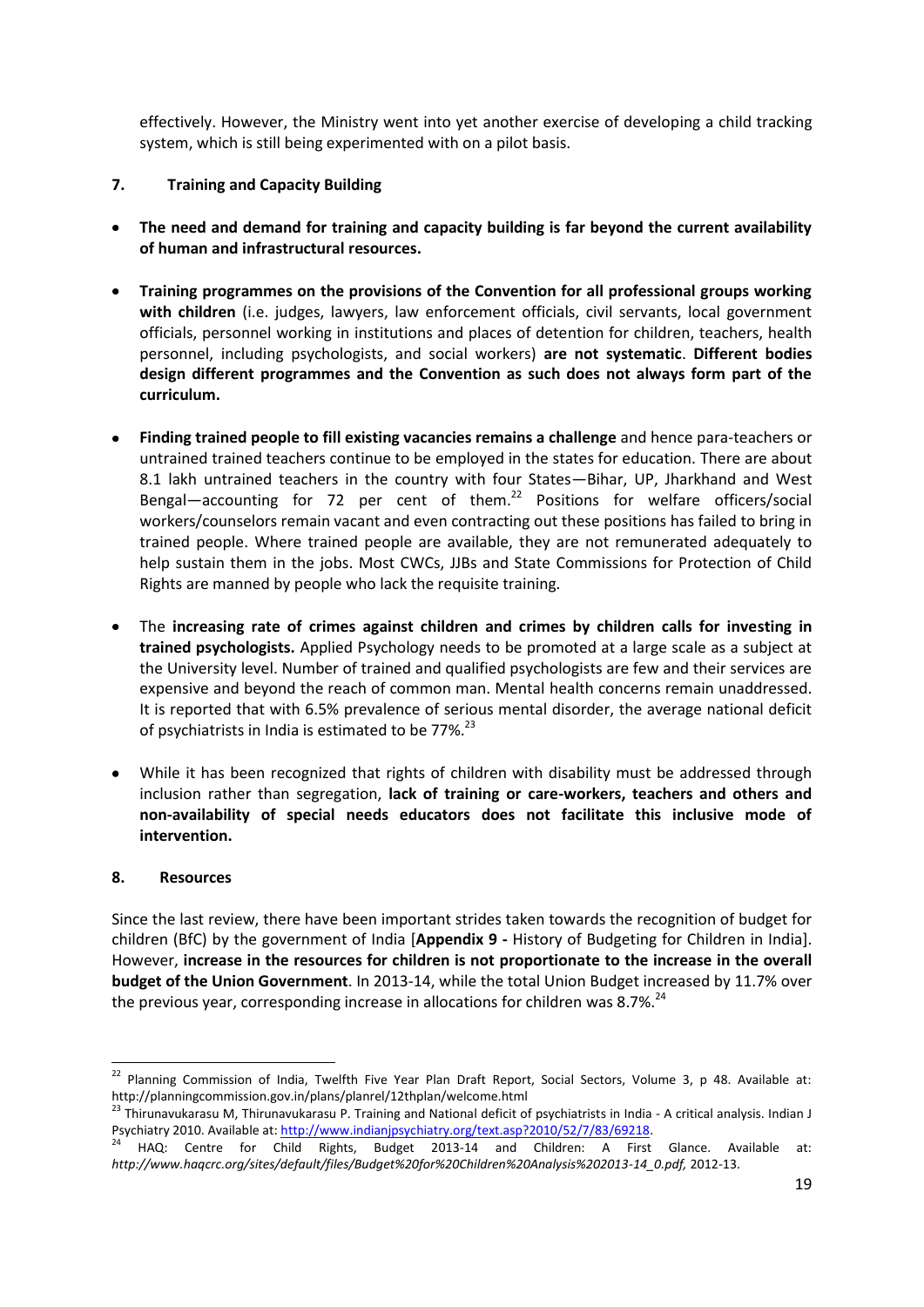There has been a consistent rise in the allocation and spending on children. It was 2.39 per cent in 2000-01 and has systematically gone up to over 5 per cent in 2006-07, and since then it has remained around 5 % of the total budget, which is clearly quite low. However, HAQ: Centre for Child Rights' Budget for Children (BfC) analysis shows that **in the Central Government's Budget, the share of budget allocations for children has increased very marginally** from 5.08% to 5.09% between 2007-08 and 2011-12; and the **share of expenditure on children has gone down** from 4.28% to 4.11% between 2007-08 and 2009-10, **reflecting underutilization of even the meagre funds allocated** for implementation of children's rights.



Source: HAQ: Centre for Child Rights based on Govt of India- Detailed Demands for Grants 2000-01 to 2011-12

Sectoral analysis shows that **education received the maximum average allocation** with 2.49% of the national budget and **child protection the lowest** with only an average of 0.04 per cent share, and this despite the recognition it found in the Eleventh Five Year Plan (2007-2012) and the launching of the flagship scheme called ICPS. **Allocations on child protection have consistently been the lowest all through the last two decades**.



Source: HAQ: Centre for child Rights based on Govt of India- Detailed Demands for Grants 2000-01 to 2011-12

A significant proportion of the resources are being raised for education through a cess imposed on public services. **The 1966 Kothari Commission recommendation of investment of 6% of GDP on**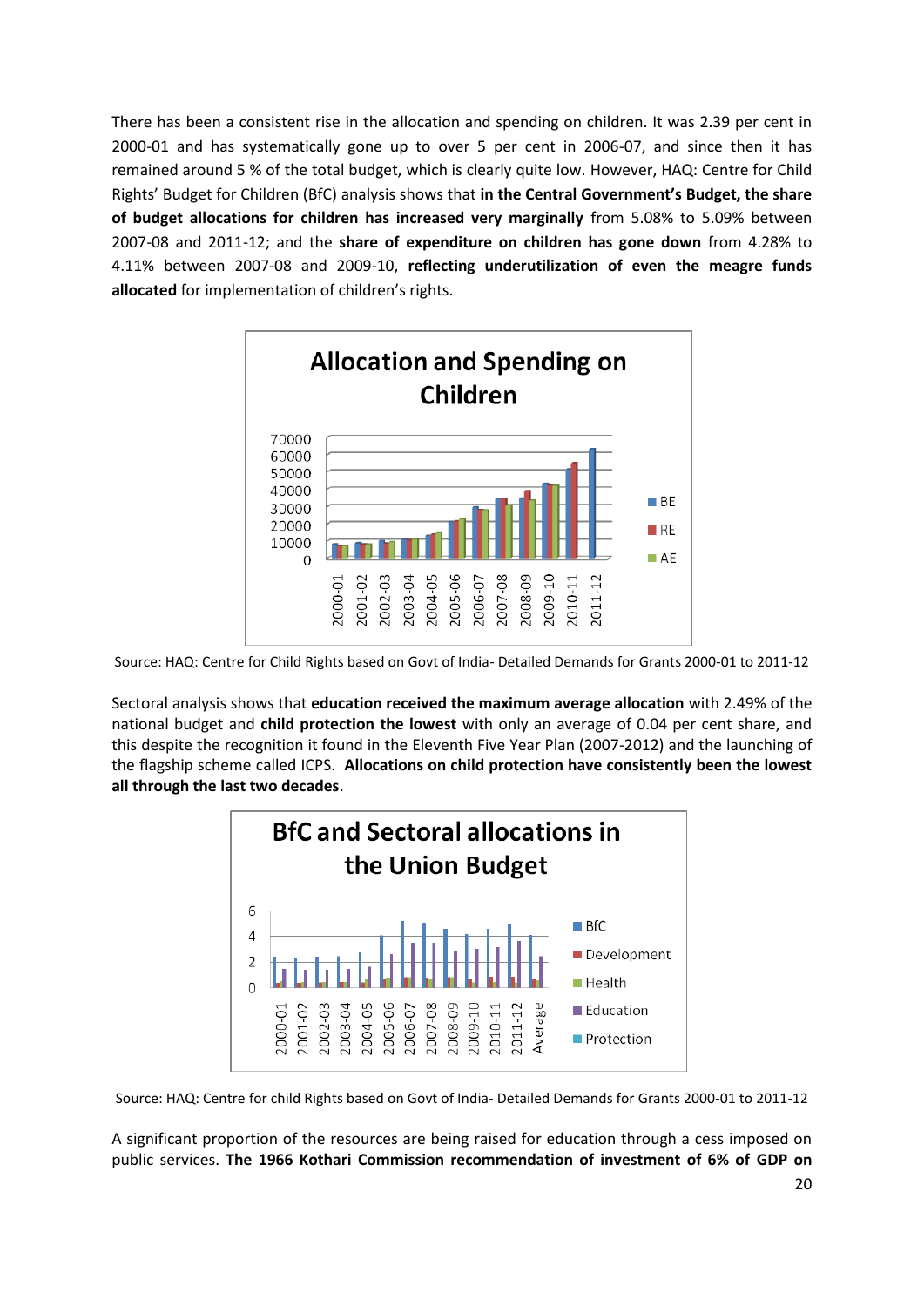**primary education remains unmet.** In fact, **public spending on overall education was 3.23% of GDP in 2009-10.**<sup>25</sup> The **share of central government in public spending on health is a mere 0.25% of GDP**, **nowhere near the government's target of 3% of GDP or the WHO recommendation of 5% of GDP**. 26

| <b>Indicator</b>           | <b>Situation</b>                                                                     |
|----------------------------|--------------------------------------------------------------------------------------|
| <b>Birth Registration</b>  | There has been a significant improvement in the last few years with                  |
|                            | birth registration going up from 74% in 2005-06 to 81.1% in 2009. <sup>27</sup>      |
|                            | Delhi is one of the 13 reported to have achieved cent per cent level of              |
|                            | registration of births. However, a PIL filed in the High Court of Delhi              |
|                            | (WP (C) 8889/2011) shows that as of May 2013 there were 150 minors                   |
|                            | lodged in Delhi's Tihar jail. <sup>28</sup> Visits to the jail by members of a panel |
|                            | constituted by the NCPCR reveal that most of these minors were born                  |
|                            | at home and do not possess a birth certificate. Birth registration                   |
|                            | continues to be less than 50% in the States of Bihar and Chhattisgarh. <sup>29</sup> |
| Sex-ratio                  | The Twelfth Five Year Plan reiterates the Eleventh Five Year Plan goal to            |
|                            | raise sex-ratio for the 0-6 age group to 950 by 2016-17. Child sex-ratio             |
|                            | dropped from 945 in 1981 to 927 in 2001 and an all time low of 914 in                |
|                            | 2011. This poses greater challenge in reaching the goal set out. Child               |
|                            | sex ratio has declined in 27 out of the 35 states and Union Territories.             |
|                            | The decreasing girls to boys ratio is no longer confined to the northern             |
|                            | states and now includes all the six north-eastern states except                      |
|                            | Mizoram. <sup>30</sup>                                                               |
|                            |                                                                                      |
|                            | India is reported to be a home to 243 million adolescents in the age                 |
|                            | group of 10 -19 years <sup>31</sup> , comprising nearly a quarter of the country's   |
|                            | population. However, adolescent sex-ratio was 898 in the 1981                        |
|                            | Census, falling down to 882 females per 1000 males in 2001 Census,                   |
|                            | with a further low of 858 for older adolescents aged 15-19 years.                    |
|                            | While the 2011 census is yet to provide an age break-up of population                |
|                            | figures, adolescent sex ratio has received no attention in the Twelfth               |
|                            | Five Year Plan at all.                                                               |
| <b>Health and Survival</b> | While most health indicators show an improvement, India ranks the                    |
|                            | highest in the world on levels of malnutrition, being home to one in                 |
|                            | three of the world's malnourished. Percentage of children with low                   |
|                            | birth weight has gone up by 17.7 percentage points between 1992-93                   |
|                            | and 2005-06, and percentage of children <3 yrs who are wasted also                   |
|                            | increased by 6.4 points. Percentage of anaemic children increased from               |
|                            | 74% in 1998 to 79% in 2006.                                                          |
|                            |                                                                                      |
|                            | However, caste and tribal based discrimination continue to play a key                |

#### **II. Status of Children: An assessment on 11 indicators**

<sup>1</sup> <sup>25</sup>Centre for Budget and Governance Accountability, *Union Budget 2010-11: Which Way Now? Response to the Union Budget*, Serial No. C 1, Education.

<sup>&</sup>lt;sup>26</sup> Centre for Budget and Governance Accountability, Budget Track, Volume 8, Track 2, August 2011, pp. 8

<sup>27</sup> Ministry of Home Affairs, Government of India. *Annual Report 2012-13*, p 191.Available at: http://mha.nic.in/pdfs/AR(E)1213.pdf

<sup>&</sup>lt;sup>28</sup> Sana Shakil, *Around 150 minors languishing in Tihar jail, Delhi Police tells HC, Mail Today, 20 May 2013.* 

<sup>29</sup> Ibid. Ministry of Home Affairs, Annual Report.

<sup>&</sup>lt;sup>30</sup> HAQ: Centre for Child Rights, India: Child Rights Index. p 69. New Delhi.

<sup>&</sup>lt;sup>31</sup> UNICEF. State of the World's Children Report 2011.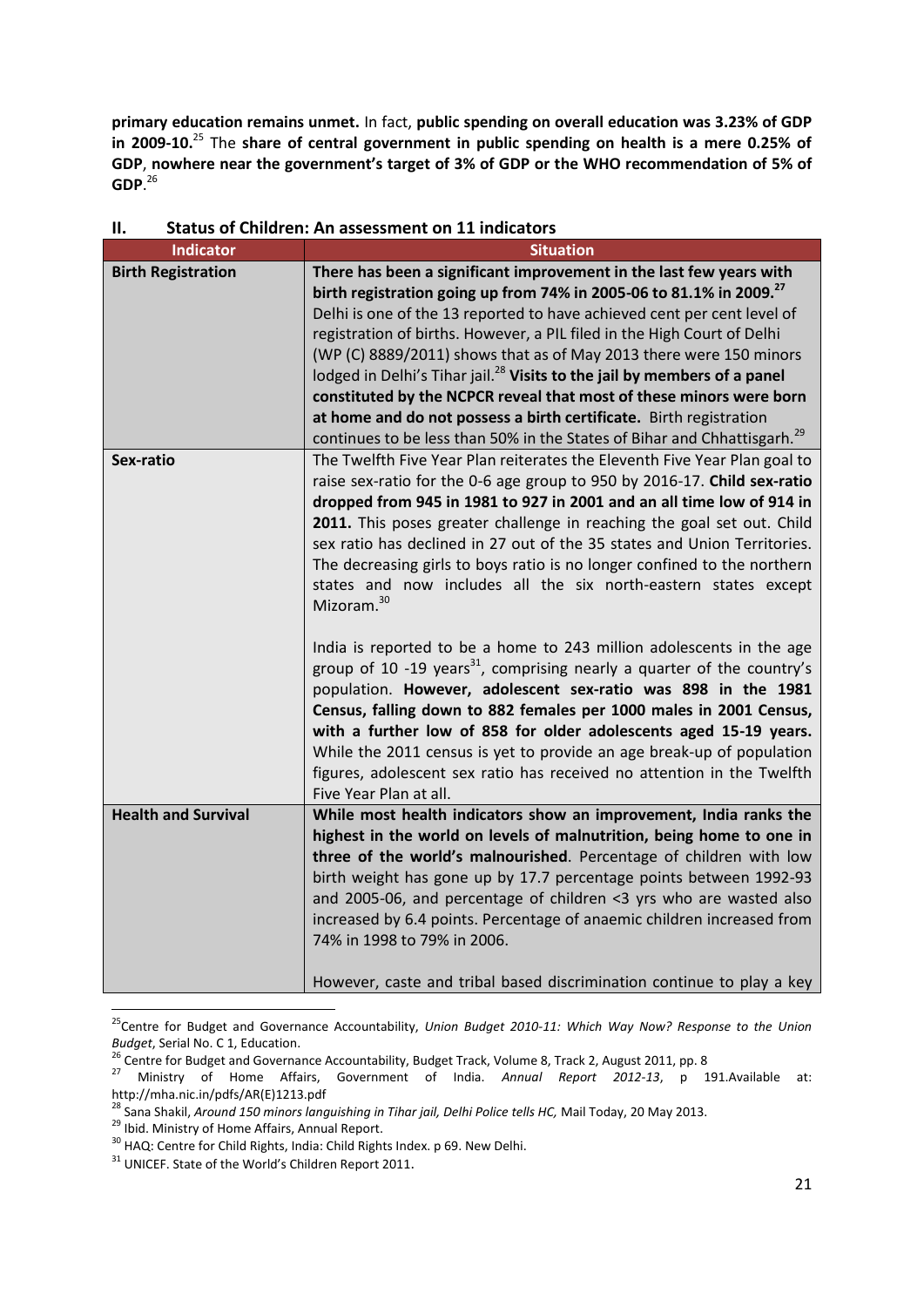|                          | role in child survival. NFHS-3 reveals that IMR and U-5MR is more than<br>the national average amongst scheduled caste (SC) and scheduled tribe<br>(ST) children. U-5 MR is 88.1 for SC and 95.7 for ST children as against<br>the rate of 59.2 for other children.<br>While states like Kerala and Tamil Nadu have excelled on child health                                                                                                                                                                                                                                                                                                                                                                                                                                                                                                                                                                                                                                               |
|--------------------------|--------------------------------------------------------------------------------------------------------------------------------------------------------------------------------------------------------------------------------------------------------------------------------------------------------------------------------------------------------------------------------------------------------------------------------------------------------------------------------------------------------------------------------------------------------------------------------------------------------------------------------------------------------------------------------------------------------------------------------------------------------------------------------------------------------------------------------------------------------------------------------------------------------------------------------------------------------------------------------------------|
|                          | indicators, Orissa, Madhya Pradesh, Uttar Pradesh, Rajasthan and Bihar<br>are the worst, accounting for almost 60% of child deaths.                                                                                                                                                                                                                                                                                                                                                                                                                                                                                                                                                                                                                                                                                                                                                                                                                                                        |
|                          | <b>Disease burden</b><br>Latest and updated statistics on disease burden among children India<br>are hard to find. India has been ranked as the seventh most<br>environmentally hazardous country in the world. <sup>32</sup> 1.6 to 4.8 per cent<br>of all cancer in India is seen in children below 15 years of age. Despite<br>there being a higher proportion of childhood cancer in India relative to<br>the developed world, it has not been a priority in health care. <sup>33</sup><br>Although there are no statistics available for deaths due to ARIs and<br>diarrhoea, six to eight per cent of the total TB cases are amongst<br>children aged 0-14 years. According to a news report dated 2008, over<br>300,000 children are orphaned by the disease every year. Thousands of<br>children drop out of school on account of parental illness, while over<br>20 per cent of them have to take up jobs to supplement income,<br>especially if the father has TB. <sup>34</sup> |
| <b>Ecological rights</b> | Overall, 25 percent of deaths of persons below 18 years can be<br>attributed to environmental factors. Among children under 14<br>however, the figure rises to 36. <sup>35</sup> The incidence of childhood cancer is<br>higher in urban areas as compared to rural areas. Relationship between<br>childhood cancer and urban lifestyle, overcrowding and air pollution<br>cannot be ruled out and needs to be investigated further. <sup>36</sup><br>The estimated figure for the displaced and project affected children in<br>India comes to about 24 million. <sup>37</sup> There are no estimates available in                                                                                                                                                                                                                                                                                                                                                                        |
|                          | this regard.<br>Children's ecological rights is an area that has remained neglected and<br>do not form part of any policy making either. The 1992 National Plan<br>of Action for Children included a section on children and environment,                                                                                                                                                                                                                                                                                                                                                                                                                                                                                                                                                                                                                                                                                                                                                  |

<sup>32</sup> *Pollution Facts.* Available at: http://m.pals.in/pollution-facts.php, and *Envrionment Polution in India,* Available at: http://www.gits4u.com/envo/envo4.htm

<sup>33</sup> Arora RS, Eden TOB, Kapoor G. *Epidemiology of Childhood Cancer in India.* Indian Journal of Cancer, October-December 2009, vol 46, Issue 4. Available at: http://www.indianjcancer.

com.

<sup>34</sup> Kounteya Sinha, Times News network, *World TB Day: 'Women, children worst hit'*, 24 March 2008. Available at: http://articles.timesofindia.indiatimes.com/2008-03-24/india/27769503\_1\_world-tb-day-tuberculosis-research-centrethree-lakh-children

<sup>35</sup> UNICEF Innocenti Research Centre, *Climate change and children: A human security challenge*, Policy Review Paper, November, 2008, pp.4, 5, 11, 12

<sup>36</sup> Arora RS, Eden TOB, Kapoor G. *Epidemiology of Childhood Cancer in India.* Indian Journal of Cancer, October-December 2009, vol 46, Issue 4. Available at: http://www.indianjcancer.com.

<sup>37</sup> Walter Fernandes, *Paying the price for someone else's displacement,* InfoChange News & Features, July 2008. Available at: http://infochangeindia.org/agenda/migrationdisplacement/paying-the-price-for-someone-else%E2%80%99sdisplacement.html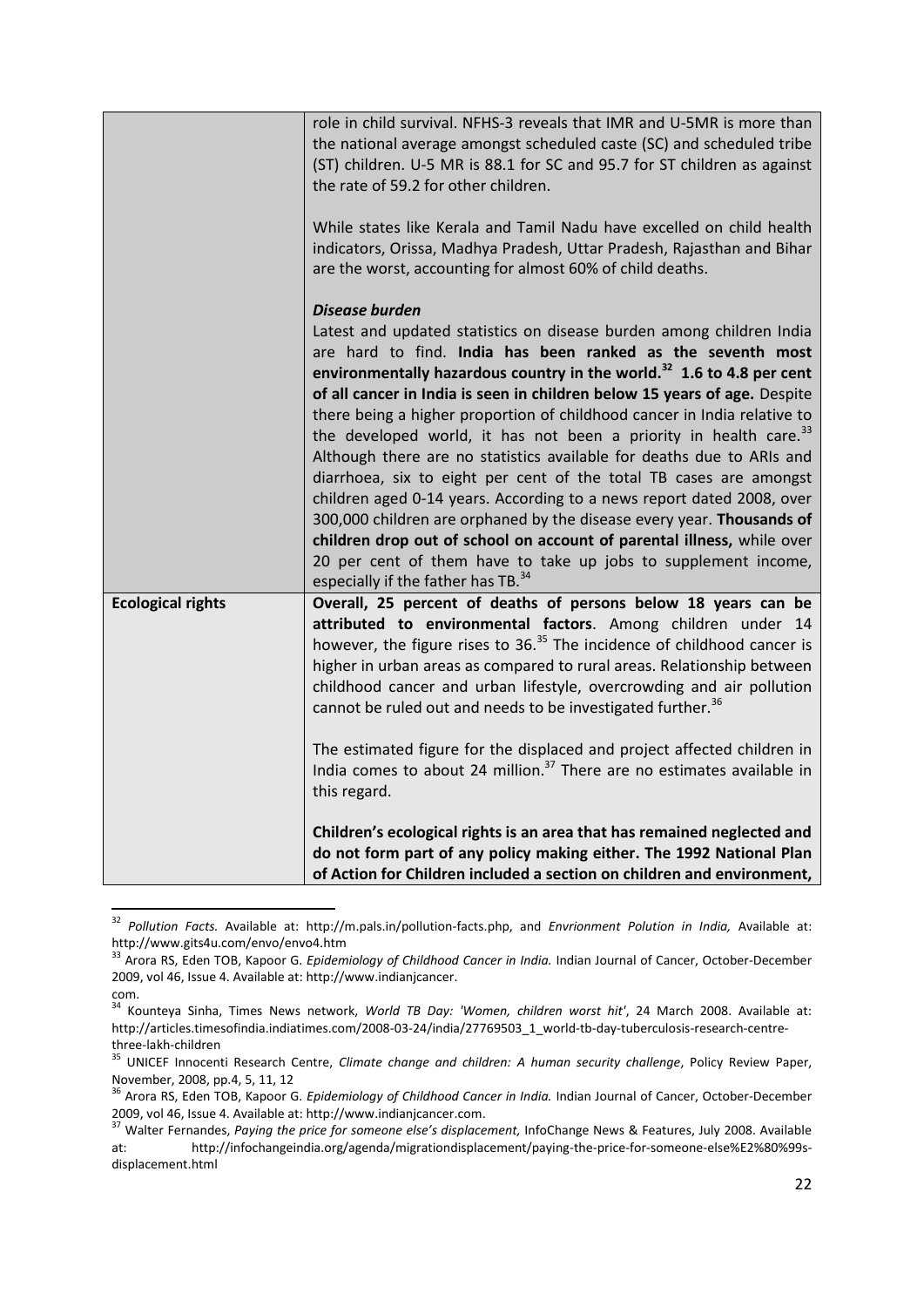|                          | which was missing from the revised 2005 National Plan of Action and<br>now the 2013 National Policy for Children, too fails to include<br>children, ecology and environment. The number of children falling prey<br>to natural disasters too is not know, though reports are available of<br>children being trafficked in such situations. <sup>38</sup><br>A 2010 report on the effects of mining on children in India brought to<br>light not only the paradox of "India's inclusive growth" that still ignores<br>the majority of children but also the extent of violations of children's<br>rights. Neither the National Rehabilitation and Resettlement Policy, |
|--------------------------|-----------------------------------------------------------------------------------------------------------------------------------------------------------------------------------------------------------------------------------------------------------------------------------------------------------------------------------------------------------------------------------------------------------------------------------------------------------------------------------------------------------------------------------------------------------------------------------------------------------------------------------------------------------------------|
|                          | 2007 nor the National Mineral Policy, 2008 is reported to have<br>addressed or even mentioned children's issues. <sup>39</sup>                                                                                                                                                                                                                                                                                                                                                                                                                                                                                                                                        |
| Early Childhood care and | The biggest gap in addressing the rights of the young child is the fact                                                                                                                                                                                                                                                                                                                                                                                                                                                                                                                                                                                               |
| <b>Development</b>       | that they are not included in the Fundamental Right to Education                                                                                                                                                                                                                                                                                                                                                                                                                                                                                                                                                                                                      |
|                          | (which is for children in the 6-14 age group). Their needs are                                                                                                                                                                                                                                                                                                                                                                                                                                                                                                                                                                                                        |
|                          | addressed primarily through the creation of child care centres and<br>crèches through the programmes of the government. However, these                                                                                                                                                                                                                                                                                                                                                                                                                                                                                                                                |
|                          | are highly inadequate. According to the 2012-13 Annual Report of the                                                                                                                                                                                                                                                                                                                                                                                                                                                                                                                                                                                                  |
|                          | Ministry of Women and Child Development, as of 31 March 2012, there                                                                                                                                                                                                                                                                                                                                                                                                                                                                                                                                                                                                   |
|                          | are 23,785 crèches operational under the Rajiv Gandhi National Crèche                                                                                                                                                                                                                                                                                                                                                                                                                                                                                                                                                                                                 |
|                          | Scheme. There is still a shortfall of 768,282 crèches going by the                                                                                                                                                                                                                                                                                                                                                                                                                                                                                                                                                                                                    |
|                          | requirement of 800,000 crèches projected by Forum for Crèche and                                                                                                                                                                                                                                                                                                                                                                                                                                                                                                                                                                                                      |
|                          | Childcare Services [FORCES] and acknowledged by the Ministry of                                                                                                                                                                                                                                                                                                                                                                                                                                                                                                                                                                                                       |
|                          | Women and Child Development. <sup>40</sup> According to the Ministry of Women                                                                                                                                                                                                                                                                                                                                                                                                                                                                                                                                                                                         |
|                          | and Child Development, the number of crèches has almost remained                                                                                                                                                                                                                                                                                                                                                                                                                                                                                                                                                                                                      |
|                          | stagnant and experience has been that several of the crèches are either                                                                                                                                                                                                                                                                                                                                                                                                                                                                                                                                                                                               |
|                          | not functioning or are poorly managed. <sup>41</sup>                                                                                                                                                                                                                                                                                                                                                                                                                                                                                                                                                                                                                  |
| <b>Child Marriage</b>    | Child marriage remains a huge problem in the country, with poor                                                                                                                                                                                                                                                                                                                                                                                                                                                                                                                                                                                                       |
|                          | implementation of the law. Although there is reduction in the                                                                                                                                                                                                                                                                                                                                                                                                                                                                                                                                                                                                         |
|                          | percentage of girls getting married before the legal permissible age                                                                                                                                                                                                                                                                                                                                                                                                                                                                                                                                                                                                  |
|                          | (from 28% in 2002-04 to 22.1% in 2007-08), more number of boys are                                                                                                                                                                                                                                                                                                                                                                                                                                                                                                                                                                                                    |
|                          | getting married before the legal age (23.4% in 2007-08 as against<br>20.7% in 2002-04). <sup>42</sup>                                                                                                                                                                                                                                                                                                                                                                                                                                                                                                                                                                 |
|                          | The mean age at marriage was 19.5 for girls and 24.5 for boys in the<br>year 2002-04. In the year 2007-08, while the mean age at marriage<br>increased in the case of girls to 19.8, for boys it decreased marginally to<br>24.43 But the average conceals significant regional differences. The<br>states with a high proportion of girls getting married below age 18 are                                                                                                                                                                                                                                                                                           |

<sup>38</sup> Karon Snowdon, ABC News, *Bihar flood exposes vulnerable children to trafficking*, 5 September 2008 Available at: http://www.abc.net.au/news/2008-09-04/bihar-flood-exposes-vulnerable-childrento/499812

 $\overline{\phantom{a}}$ 

<sup>&</sup>lt;sup>39</sup> Dhaatri Resource Centre for Women and Children – Samata and HAQ: Centre for Child rights in partnership with mines, minerals and PEOPLE, *India's Childhood in the "Pits": A*

*Report on the Impacts of Mining on Children in India,* March 2010, p 5

<sup>40</sup> FORCES, *The Status of the young Indian child,* Submission by FORCES, India, to the CRC Day of Discussion on "Implementing Child Rights in Early Childhood". Available at:

http://www.crin.org/docs/resources/treaties/crc.37/Discussion.asp

<sup>&</sup>lt;sup>41</sup> Ministry of Women and Child Development, Government of India, Report of the Working group on Child Rights for the 12<sup>th</sup> Five Year Plan (2012-1017), p 24.

<sup>&</sup>lt;sup>42</sup> International Institute for Population Sciences, District Level Household and Facility Survey II and III.

<sup>43</sup> International Institute for Population Sciences, District Level Household and Facility Survey II and III.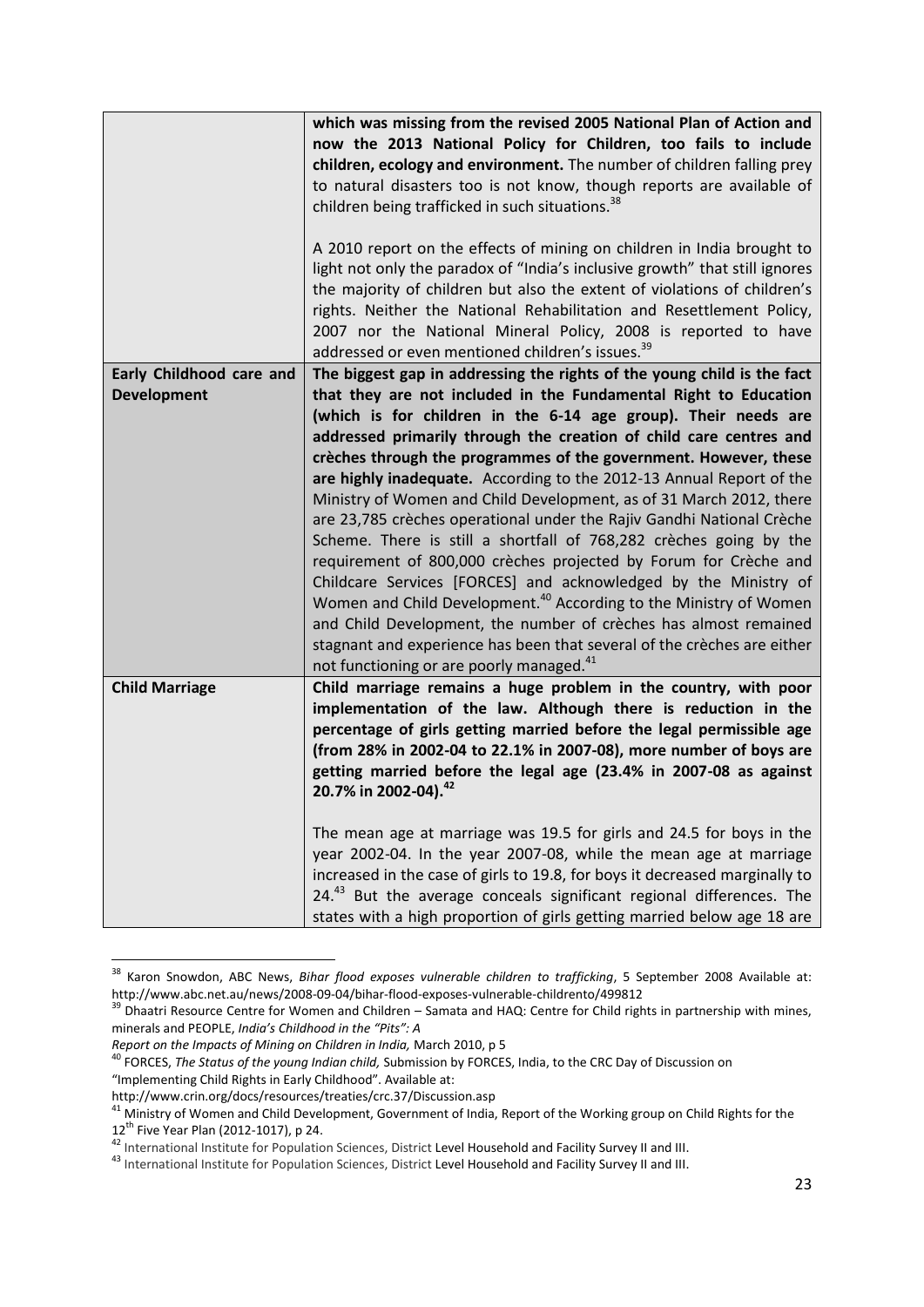|                  | Bihar (46 percent), West Bengal (41 percent), Rajasthan (40 percent),<br>Jharkhand (36 percent), Uttar Pradesh (33 percent), Madhya Pradesh,<br>Dadra and Nagar Haveli and Andhra Pradesh (29 percent). In these nine<br>states more than one-fourth of the girls are married before they are 18<br>years old and it is more than the national average. In 16 states, less<br>than or equal to one-tenth of the girls are married below 18 years;<br>these states are Himachal Pradesh, Lakshadweep, Goa, Chandigarh,<br>Pondicherry, Daman and Diu, Uttarakhand, Punjab, Delhi, Andaman and<br>Nicobar Islands, Manipur, Kerala, Jammu and Kashmir, Arunachal<br>Pradesh, Tamil Nadu and Mizoram. Both Himachal Pradesh and Kerala<br>have high female literacy.                                                                                                                                                                          |
|------------------|--------------------------------------------------------------------------------------------------------------------------------------------------------------------------------------------------------------------------------------------------------------------------------------------------------------------------------------------------------------------------------------------------------------------------------------------------------------------------------------------------------------------------------------------------------------------------------------------------------------------------------------------------------------------------------------------------------------------------------------------------------------------------------------------------------------------------------------------------------------------------------------------------------------------------------------------|
|                  | The use of law to curb child marriages is poor as nationally only 169<br>crimes of child marriage got registered in 2012.                                                                                                                                                                                                                                                                                                                                                                                                                                                                                                                                                                                                                                                                                                                                                                                                                  |
| <b>Education</b> | There has been a substantial improvement in enrolment of children<br>into schools. However, it is the retention of children in schools that<br>remains the big challenge. According to the Draft Twelfth Five Year<br>Plan Report, the GER2 increased from 111.2 per cent in 2006-07 to 115<br>per cent in 2009-10 and the Net Enrolment Ratio (NER) improved<br>significantly from 92.7 per cent to 98 per cent during this period.<br>However, female literacy levels as per the Literacy Rate 2011 census are<br>65.46% where the male literacy rate is 82.14%.indicating a gender gap.<br><sup>44</sup> Access, reach and gender parity deficit in schooling is observed, in the<br>most populated states of Bihar, Uttar Pradesh, West Bengal and<br>Rajasthan. Access for children from marginalized groups, minorities,<br>extremely poor households, and educationally and economically lagging<br>states increased. <sup>45</sup> |
|                  | Quoting 2009-10 data, the Draft Twelfth Five Year Plan Report states, <sup>46</sup><br>The number of schools that do not comply with the Right to<br>Education (RTE) norms for the required Pupil-Teacher Ratio (PTR) is<br>fairly high. School-wise analysis based on District Information<br>System for Education (DISE) 2009-10 indicates that 46 per cent of<br>primary and 34 per cent of upper primary schools have poor PTRs.                                                                                                                                                                                                                                                                                                                                                                                                                                                                                                       |
|                  | Only 4.8 per cent government schools have all nine facilities<br>stipulated in the RTE Act, approximately one-third of the total<br>schools have up to seven facilities, and about 30 per cent schools<br>do not have even five of these facilities.                                                                                                                                                                                                                                                                                                                                                                                                                                                                                                                                                                                                                                                                                       |
|                  | It is important to note that the maximum number of out of school<br>children are those with mental disabilities (48 per cent), followed<br>by children with speech disabilities (37 per cent). Neither the school<br>system nor any other institutional mechanism is equipped to                                                                                                                                                                                                                                                                                                                                                                                                                                                                                                                                                                                                                                                           |

<sup>44</sup> *Literacy Rate in India,Census 2011.* Available at: http://www.mapsofindia.com/census2011/literacy-rate.html <sup>45</sup> Dr. J. D. Singh, *Education for All in India: The Major Issues, Challenges and Possible Enablers*, Anstract, Educationia Confab, Vol. 2, No. 4, April 2013, P 237, ISSN: 2320-009X. Available at:

 $\overline{\phantom{a}}$ 

http://www.confabjournals.com/confabjournals/images/6520138454029.pdf

<sup>&</sup>lt;sup>46</sup> Planning Commission of India, Twelfth Five Year Plan Draft Report, Social Sectors, Volume 3, pp 48-49, 53. Available at: http://planningcommission.gov.in/plans/planrel/12thplan/welcome.html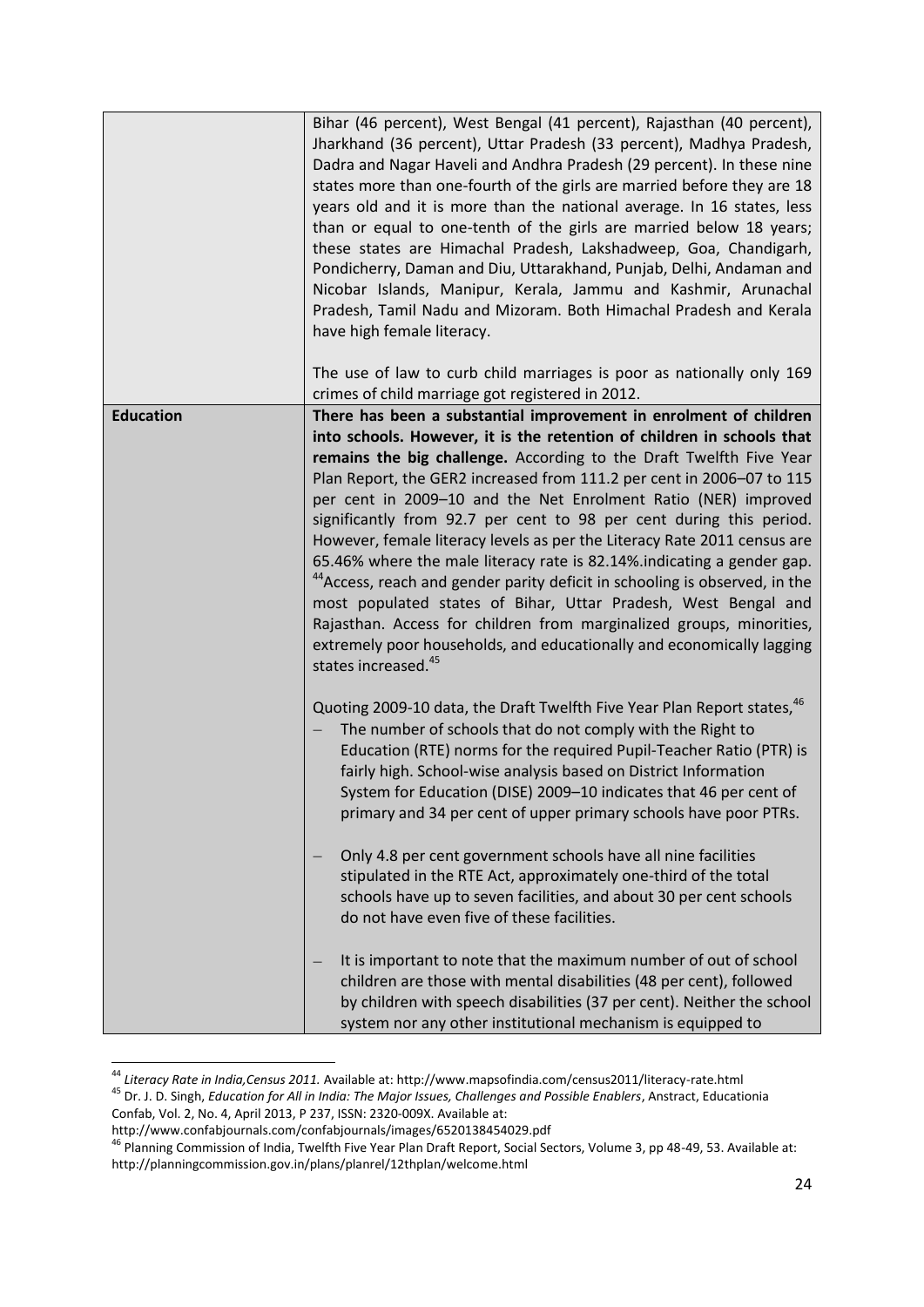|                           | address the challenging needs of mentally disabled children.                                                                                                                                                                                                                                                                                                                                                                                                                                                                                                                                                                                                                                                                                                                                                                                                                                                                                                                                                                                                                                                                                                                                                                                                                                                                                                                                                                                                                                                                                       |
|---------------------------|----------------------------------------------------------------------------------------------------------------------------------------------------------------------------------------------------------------------------------------------------------------------------------------------------------------------------------------------------------------------------------------------------------------------------------------------------------------------------------------------------------------------------------------------------------------------------------------------------------------------------------------------------------------------------------------------------------------------------------------------------------------------------------------------------------------------------------------------------------------------------------------------------------------------------------------------------------------------------------------------------------------------------------------------------------------------------------------------------------------------------------------------------------------------------------------------------------------------------------------------------------------------------------------------------------------------------------------------------------------------------------------------------------------------------------------------------------------------------------------------------------------------------------------------------|
|                           | The national drop-out average at elementary level is still as high at<br>42.39 per cent. The dropout rates for SC and ST children at 51.25<br>per cent and 57.58 per cent, respectively, are much higher than<br>that for non-SC/ST children at 37.22 per cent.                                                                                                                                                                                                                                                                                                                                                                                                                                                                                                                                                                                                                                                                                                                                                                                                                                                                                                                                                                                                                                                                                                                                                                                                                                                                                    |
| <b>Child Labour</b>       | Child labour has increased by 12.32% between 1991 and 2010. While                                                                                                                                                                                                                                                                                                                                                                                                                                                                                                                                                                                                                                                                                                                                                                                                                                                                                                                                                                                                                                                                                                                                                                                                                                                                                                                                                                                                                                                                                  |
|                           | some increase is attributed to the increase in the number of hazardous<br>occupations and processes in which child labour is banned, there are no<br>recent studies to indicate the nature of increase as such. A large<br>proportion of children are engaged in the manufacturing sector (17.2<br>percent of which 14.4 are boys and 20.5 percent are girls as per the<br>NSS, 61st rounds 2004-05), and they are likely to be exposed to the risk<br>of being in such hazardous occupations as wage labourers. <sup>47</sup> The 2011<br>provisional Census data is yet to provide figures for child labour.<br>Moreover, estimates on child labour vary from one source to another<br>[Appendix 10 - Data Management remains a challenge]. According to<br>the 2001 Census, which is quoted extensively even today, some states,<br>including Andhra Pradesh and Maharashtra reported reductions in child<br>labour, whereas in other states, including Rajasthan, Uttar Pradesh and<br>Bihar child labour increased between 29% and 39%. The highest<br>percentage rise of 91% was in Himachal Pradesh as the state has more<br>migrant working children. While Uttar Pradesh may have the highest<br>head count of working children in the country, it is Mizoram that ranks<br>the lowest because the number of working children in proportion to<br>the total child population is highest in that state. Other north-eastern<br>states with high percentage of child population in labour are Sikkim,<br>Meghalaya, Nagaland. <sup>48</sup> |
|                           | Between 2009 and 2011, 22,468 prosecutions were launched under the<br>Child Labour (Prohibition and Regulation) Act [CLPRA] and 2,896<br>employers were reported to have been convicted, which makes it only<br>12.9% conviction. <sup>49</sup>                                                                                                                                                                                                                                                                                                                                                                                                                                                                                                                                                                                                                                                                                                                                                                                                                                                                                                                                                                                                                                                                                                                                                                                                                                                                                                    |
| Violence against Children | As per the Crime in India statistics of the National Crime Records                                                                                                                                                                                                                                                                                                                                                                                                                                                                                                                                                                                                                                                                                                                                                                                                                                                                                                                                                                                                                                                                                                                                                                                                                                                                                                                                                                                                                                                                                 |
|                           | Bureau (NCRB), there has been a 253% increase in crimes against                                                                                                                                                                                                                                                                                                                                                                                                                                                                                                                                                                                                                                                                                                                                                                                                                                                                                                                                                                                                                                                                                                                                                                                                                                                                                                                                                                                                                                                                                    |
|                           | children between 2001 and 2012. Children are increasingly becoming                                                                                                                                                                                                                                                                                                                                                                                                                                                                                                                                                                                                                                                                                                                                                                                                                                                                                                                                                                                                                                                                                                                                                                                                                                                                                                                                                                                                                                                                                 |
|                           | targets of most violent crimes. Between 2001 and 2012, kidnapping and                                                                                                                                                                                                                                                                                                                                                                                                                                                                                                                                                                                                                                                                                                                                                                                                                                                                                                                                                                                                                                                                                                                                                                                                                                                                                                                                                                                                                                                                              |
|                           | abduction of children has witnessed highest increase of over 600%,                                                                                                                                                                                                                                                                                                                                                                                                                                                                                                                                                                                                                                                                                                                                                                                                                                                                                                                                                                                                                                                                                                                                                                                                                                                                                                                                                                                                                                                                                 |
|                           | followed by 373% increase in procuration of minors for prostitution,                                                                                                                                                                                                                                                                                                                                                                                                                                                                                                                                                                                                                                                                                                                                                                                                                                                                                                                                                                                                                                                                                                                                                                                                                                                                                                                                                                                                                                                                               |
|                           | 268% increase in foeticide and 200% increase in selling of minors for<br>prostitution, 189.6% in child rape and 168% in child marriage. Indeed<br>reporting of crimes has improved over the years. However, there is a<br>mismatch between cases of buying of minors for prostitution and<br>selling of minors for prostitution. While the former shows a decline, the                                                                                                                                                                                                                                                                                                                                                                                                                                                                                                                                                                                                                                                                                                                                                                                                                                                                                                                                                                                                                                                                                                                                                                             |

<sup>47</sup> National Commission for Enterprises in the Unorganized Sector, *Report on the Conditions of Work and Promotion of Livelihoods in the Unorganized Sector*, August 2007, p 101.

<sup>48</sup> HAQ: Centre for Child Rights, *India: Child Rights Index*. 2011. p 220. New Delhi

<sup>49</sup> *Direct Request (CEACR) - adopted 2012, published 102nd ILC session (2013), C029 - Forced Labour Convention, 1930 (No. 29) India (Ratification: 1954).* Available at:

[http://www.ilo.org/dyn/normlex/en/f?p=1000:13101:0::NO::P13101\\_COMMENT\\_ID:3080124](http://www.ilo.org/dyn/normlex/en/f?p=1000:13101:0::NO::P13101_COMMENT_ID:3080124) and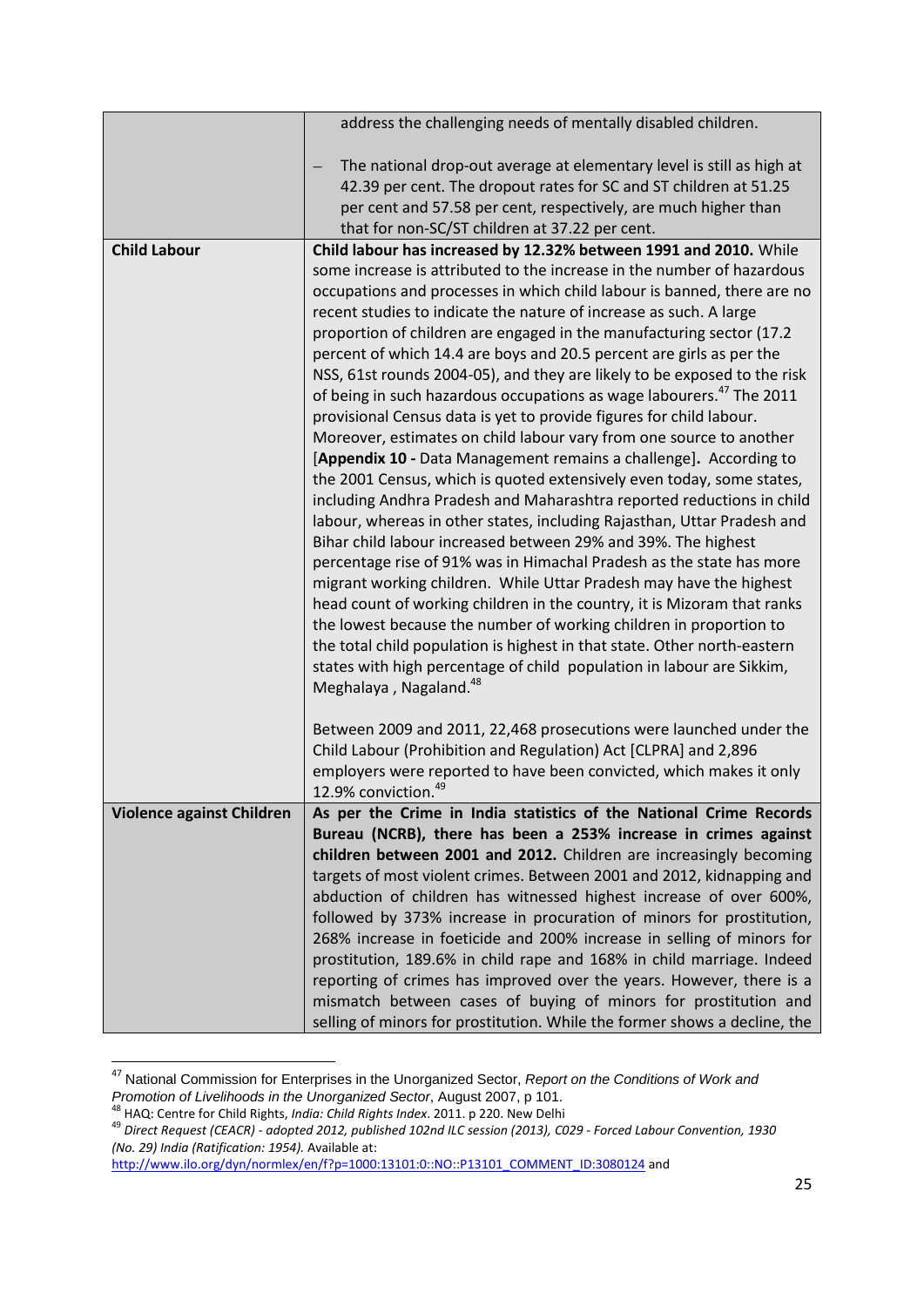|                           | latter shows an increase. If minors are being sold, they are also being<br>bought by someone. In other words, the buyers are not being booked<br>under the law. Infanticide too shows a decline, which is perhaps due to<br>non-registration of cases or registration as a case of murder instead of<br>infanticide. With adoption guidelines and the juvenile justice law<br>allowing children to be surrendered for adoption, only 13% increase is<br>seen in cases of exposure and abandonment of children below 12 years<br>of age.                                                                                                                                                                                                                                                                                                                                                                                                                               |
|---------------------------|-----------------------------------------------------------------------------------------------------------------------------------------------------------------------------------------------------------------------------------------------------------------------------------------------------------------------------------------------------------------------------------------------------------------------------------------------------------------------------------------------------------------------------------------------------------------------------------------------------------------------------------------------------------------------------------------------------------------------------------------------------------------------------------------------------------------------------------------------------------------------------------------------------------------------------------------------------------------------|
|                           | There is decline of 9.4 percentage points in the charge sheeting rate<br>and further decline of 18.4 percentage points in the rate of conviction,<br>calling for serious action, especially in terms of setting up children's<br>courts/special courts to deal with offences against children.                                                                                                                                                                                                                                                                                                                                                                                                                                                                                                                                                                                                                                                                        |
|                           | The focus on protection of children with disability has been very weak<br>despite the international recognition that these children are more<br>vulnerable to abuse and violence. The XIIth plan vociferously reiterates<br>the need for inclusion, yet, when it comes to child protection,<br>institutions and services available for shelter, care and protection of<br>children fail to provide for and address the needs of children with<br>disability.                                                                                                                                                                                                                                                                                                                                                                                                                                                                                                          |
|                           | Refugee and stateless children too fall off the radar of all planning and<br>policy making.                                                                                                                                                                                                                                                                                                                                                                                                                                                                                                                                                                                                                                                                                                                                                                                                                                                                           |
| <b>Crimes by Children</b> | Crimes by children too have increased and this is true of certain<br>crimes under the special laws as well as violent crimes under the<br>Indian penal Code. Amongst the special laws, between 2001 and 2012,<br>violation of the Foreigners Registration Act by minors witnessed a 733%<br>increase, while offences under Explosives and Explosive Substances Act<br>saw 433% increase and the offence of child marriage saw 350%<br>increase. Amongst crimes under the Indian Penal Code, counterfeiting<br>cases against minors saw the maximum increase of 725%, followed by<br>kidnapping and abduction (546.7%), causing death by negligence<br>(430.6%), robbery (367.7%), rape (194.5%), and violation of the Dowry<br>prohibition Act (183.3%). With all districts now having a Juvenile Justice<br>Board to try cases involving children in conflict with the law, the<br>pendency has reduced during this eleven year period by 15.6<br>percentage points. |
|                           | Interestingly, while no case has been booked against a minor under the<br>Terrorist & Disruptive Activities Act (TADA) in the last eleven years,<br>recently, on 21 March 2013, the Supreme Court of India gave death<br>sentence to a minor booked in the 1993 Bombay Bomb Blast case.<br>While the juvenile justice law as amended in 2006 has a retrospective<br>effect and also an overriding clause clearly stating that no other law<br>shall apply to minors with respect to detention, penalty or sentencing,<br>the Supreme Court took the view that TADA is a special law to deal with<br>special offences and will over ride the juvenile justice law.                                                                                                                                                                                                                                                                                                     |
|                           | At the same time after the alleged involvement of a minor in the gang                                                                                                                                                                                                                                                                                                                                                                                                                                                                                                                                                                                                                                                                                                                                                                                                                                                                                                 |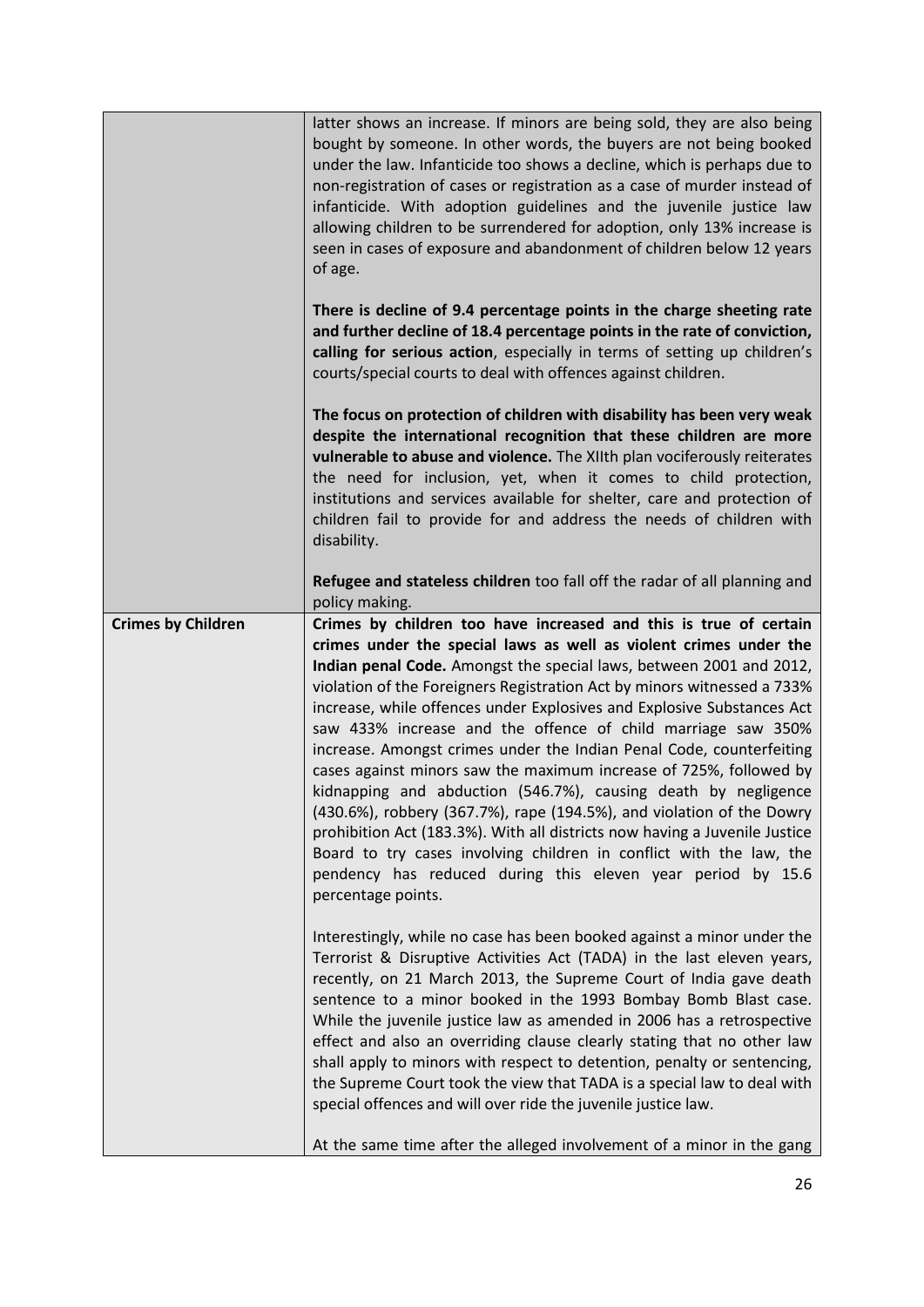|                                   | rape of a 23 year old in Delhi on 16 December 2012, there has been an<br>outrage against the provisions of the juvenile justice and a popular<br>demand to lower the age of juvenility from 18 to 16 years and provide<br>for higher sentencing to the extent of death sentence for 16-18 year<br>olds involved in heinous offences. This demand is reiterated by police<br>and several Parliamentarians.                                                                                                                                                                                                                                                             |
|-----------------------------------|-----------------------------------------------------------------------------------------------------------------------------------------------------------------------------------------------------------------------------------------------------------------------------------------------------------------------------------------------------------------------------------------------------------------------------------------------------------------------------------------------------------------------------------------------------------------------------------------------------------------------------------------------------------------------|
|                                   | On one hand, there is very little understanding of the growing<br>aggression amongst children, no reform and rehabilitation programmes<br>for children in conflict with the law, and individual care plans are not<br>part of the orders of the Juvenile Justice Boards inquiring into such<br>cases, despite the law providing for all this. On the other hand, any<br>change in the law succumbing to popular demands will be regressive<br>and a violation of all internationally recognized principles of juvenile<br>justice. It must be ensured that the age of juvenility is not reduced<br>and a recommendation from the Committee on this is very important. |
| <b>Children</b><br>affected<br>by | Calculations made by the Asian Centre for Human Rights (ACHR),                                                                                                                                                                                                                                                                                                                                                                                                                                                                                                                                                                                                        |
| armed conflict                    | based on the various notifications put out by the government gives a                                                                                                                                                                                                                                                                                                                                                                                                                                                                                                                                                                                                  |
|                                   | figure of 197 districts being affected by armed conflict. <sup>50</sup> The                                                                                                                                                                                                                                                                                                                                                                                                                                                                                                                                                                                           |
|                                   | government of India continues to refer to it as civil unrest and not                                                                                                                                                                                                                                                                                                                                                                                                                                                                                                                                                                                                  |
|                                   | armed conflict. <sup>51</sup> And yet the Integrated Child Protection Scheme (ICPS)                                                                                                                                                                                                                                                                                                                                                                                                                                                                                                                                                                                   |
|                                   | is meant to address protection of child victims of 'armed conflict'.                                                                                                                                                                                                                                                                                                                                                                                                                                                                                                                                                                                                  |
|                                   |                                                                                                                                                                                                                                                                                                                                                                                                                                                                                                                                                                                                                                                                       |
|                                   | According to the Asian Centre for Human Rights (ACHR), there are at<br>least 3,000 child soldiers in areas of armed conflict in North-East and                                                                                                                                                                                                                                                                                                                                                                                                                                                                                                                        |
|                                   | <b>J&amp;K.</b> <sup>52</sup> Among all conflict regions of India the States of Chhattisgarh and<br>Orissa have been increasingly in news for using children as combatants                                                                                                                                                                                                                                                                                                                                                                                                                                                                                            |
|                                   | and in other war activities. Children growing up in conflict become                                                                                                                                                                                                                                                                                                                                                                                                                                                                                                                                                                                                   |
|                                   | vulnerable to abuse and exploitation, are forced into labour because                                                                                                                                                                                                                                                                                                                                                                                                                                                                                                                                                                                                  |
|                                   | the family falls into distress and even grow up to be violent themselves.                                                                                                                                                                                                                                                                                                                                                                                                                                                                                                                                                                                             |
|                                   | Children also frequently become injured and are killed during attacks in                                                                                                                                                                                                                                                                                                                                                                                                                                                                                                                                                                                              |
|                                   | conflict areas.                                                                                                                                                                                                                                                                                                                                                                                                                                                                                                                                                                                                                                                       |

#### **III. India's Compliance on the Concluding Observations of the CRC Committee**

**Several recommendations of the CRC Committee have not been complied with [Appendix 11 -** Compliance on Concluding Observations**]. These include:**

- A uniform code for children  $\bullet$
- A uniform law on adoption  $\bullet$

<sup>&</sup>lt;sup>50</sup> Asian Centre for Human Rights (ACHR), India's Child Soldiers: Government defends officially designated terror groups' record on the recruitment of child soldiers before the UN Committee on the Rights of the Child, A Shadow Report to the UN Committee on the Rights of the Child on the involvement of children in armed conflict, p 5, March 2013.

<sup>51</sup> Ministry of Women and Child Development, Government of India, *India Third and Fourth Combined Periodic Report on the Convention on the Rights of the Child, 2*011, p 99.

<sup>52</sup> Asian Centre for Human Rights (ACHR), India's Child Soldiers: Government defends officially designated terror groups' record on the recruitment of child soldiers before the UN Committee on the Rights of the Child, A Shadow Report to the UN Committee on the Rights of the Child on the involvement of children in armed conflict, p 5, March 2013.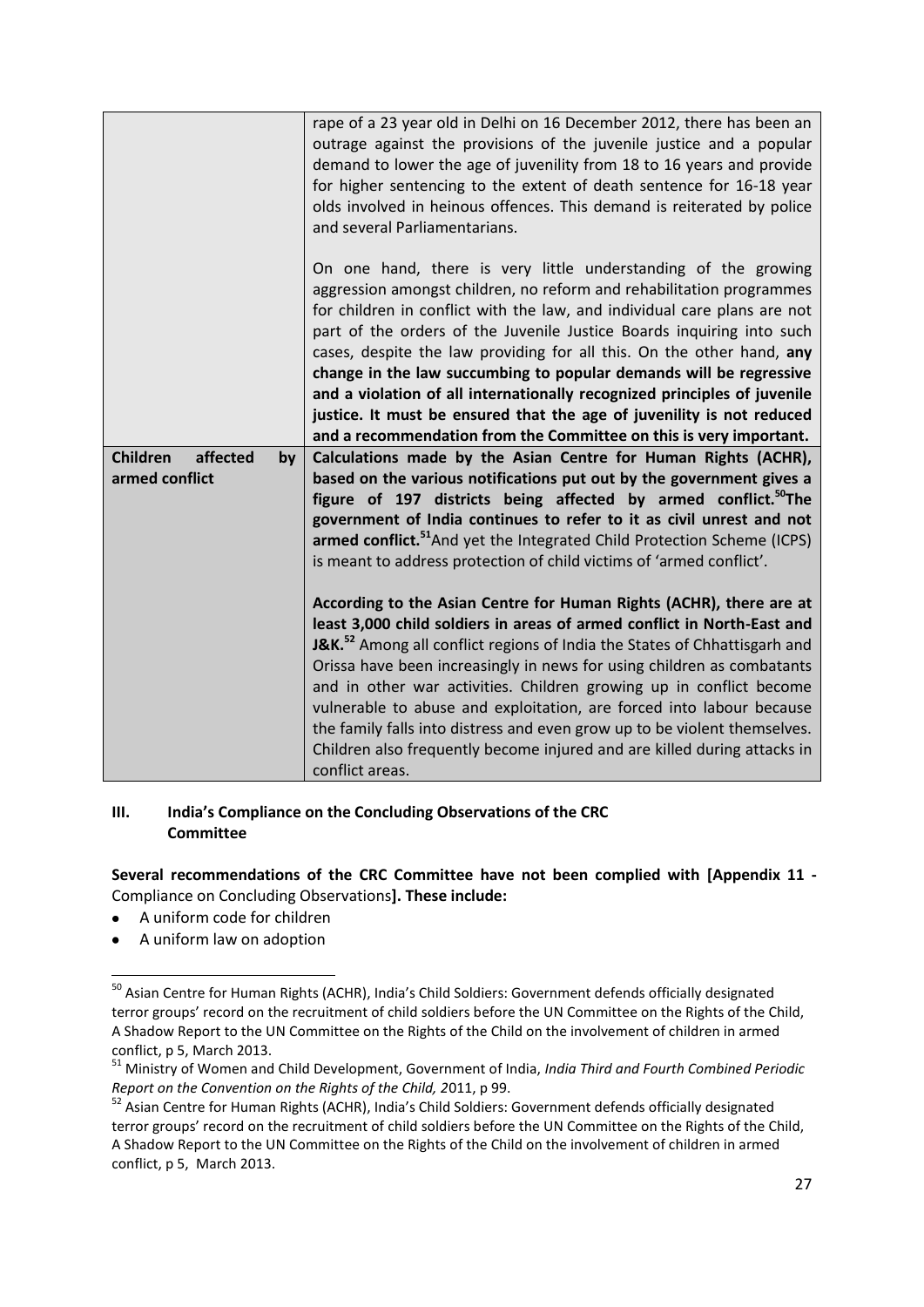- Harmonization between national laws and personal laws
- Raising the age of criminal responsibility
- Extending the Juvenile Justice law to the whole country including J&K
- Amendment to the CrPC to remove provisions that provide immunity to government officials against criminal action. While such an amendment has been made in the context of rape and other sexual offences against women and girls, the immunity remains in the case of all other offences, including sexual offences against boys.
- Guaranteeing free and compulsory education for **all** children up to 14 years of age  $\bullet$
- Promotion of child participation in family, schools, institutions as well as judicial and administrative proceedings
- Reporting on racial discrimination and Xenophobia
- Training panchayats on children's rights  $\bullet$
- Prohibition of corporal punishment in family settings
- Promoting non-violent forms of discipline
- Removal of India's Declaration on Article 32 of the CRC on elimination of child labour
- Ratification of ILO Convention 138 on Minimum age of employment
- Ratification of the Convention Against Torture and Other Cruel, Inhuman or
- Degrading Treatment or Punishment, 1984
- Ratification of the Convention relating to the status of refugees and its protocol

## **Despite several positive measures, the situation of children demands improvement in the following areas:**

- Creation of a child rights index to monitor progress at both central and state level
- A systematic and regular assessment of children's situation and data base management,  $\bullet$ providing disaggregated data at district level
- Incentives for states to improve their performance on child rights indicators
- Greater investment of infrastructure and human and financial resources and proper utilization of funds
- Clearly demarcated funds for implementation of laws
- Greater investment in training and capacity building
- Planning for children in tribal areas and areas under conflict and monitor progress
- Impact assessments and not mere evaluation of schemes
- Convergence and coordination within all levels of governance
- Improved reporting on international commitments
- Greater transparency in accountability even as the government engages in consultative processes with civil society
- All States do not have a State Commission for Protection of Child Rights. In 9 out of 20 states where they exist, they were set up even without framing the rules for their establishment and functioning. The National Commission for Protection of Child Rights and the State Commissions face resource crunch for effective functioning. Selection of members to these bodies requires transparency and due process. These bodies seldom exercise even the limited powers vested in them.
- Goals set out in the National Plan of Action for Children have crossed their deadline. The NPAC requires revision.
- Lack of state plans hampers implementation of the National Plan even when it exists.
- While the CRC mandates consultations with children in the decisions concerning them, this is rare, and negligible when it comes to law making and designing policies and programmes.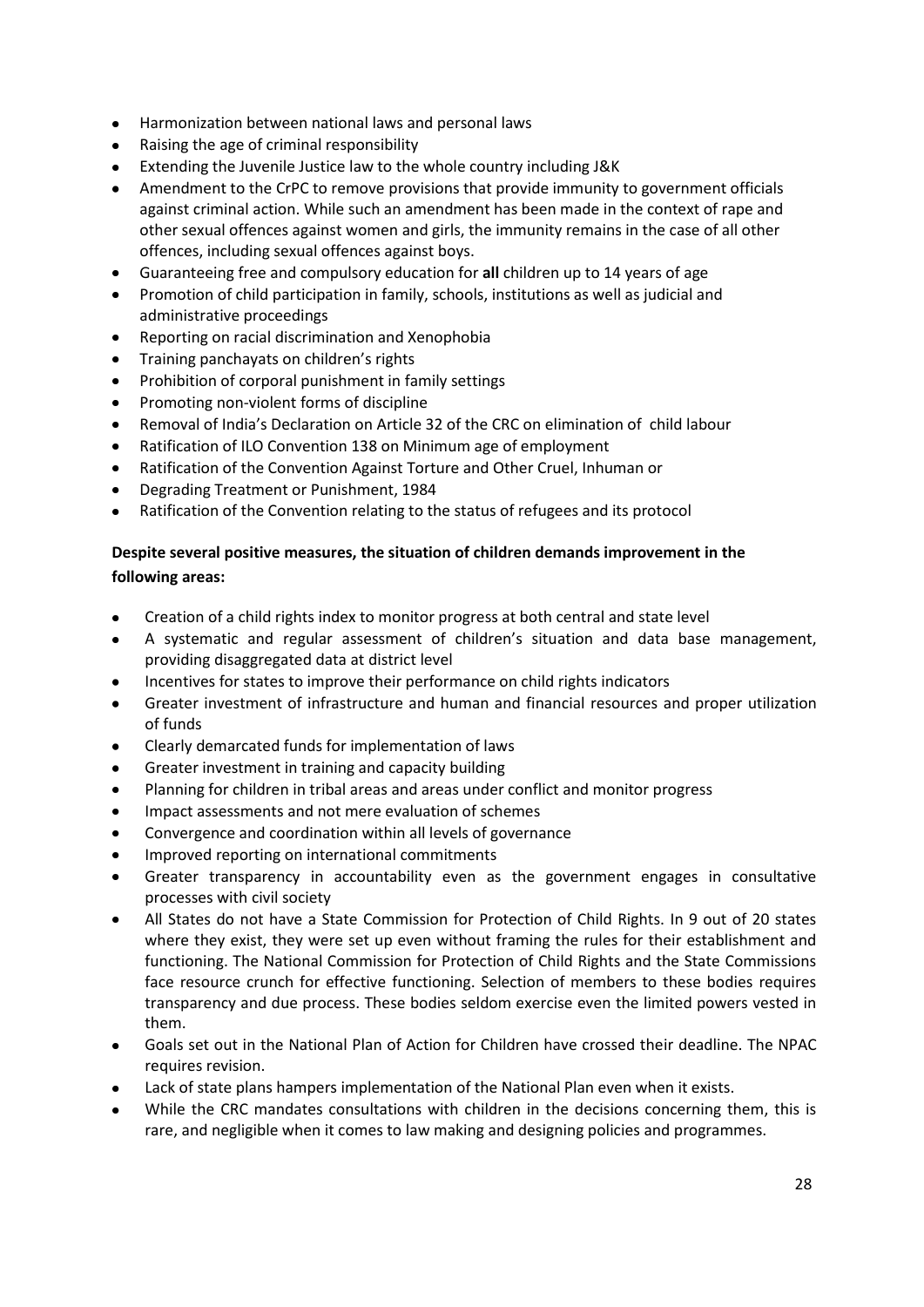Training programmes for services providers need to be undertaken on a systematic and  $\bullet$ continuous basis.

#### **Children's Voice**

- Children also wish to have a better say in law and policy making.
- They wish the Government would work towards taking care of their families so that they are not deprived of a loving and caring family.
- They want birth certificates that will help them access benefits of the existing schemes easily.
- Disabled children want care, treatment and facilities to grow and develop in a healthy manner.
- The mentally challenged of course cannot speak for themselves, but will they never be able to enjoy their rights is something they do wish to know?
- Children in conflict areas long for attention.  $\bullet$
- Children don't want to be displaced from their homes, parks, playgrounds and all they seek is a safe and secure life.
- They want recognition of violation of their ecological rights by the CRC Committee and  $\bullet$ necessary action.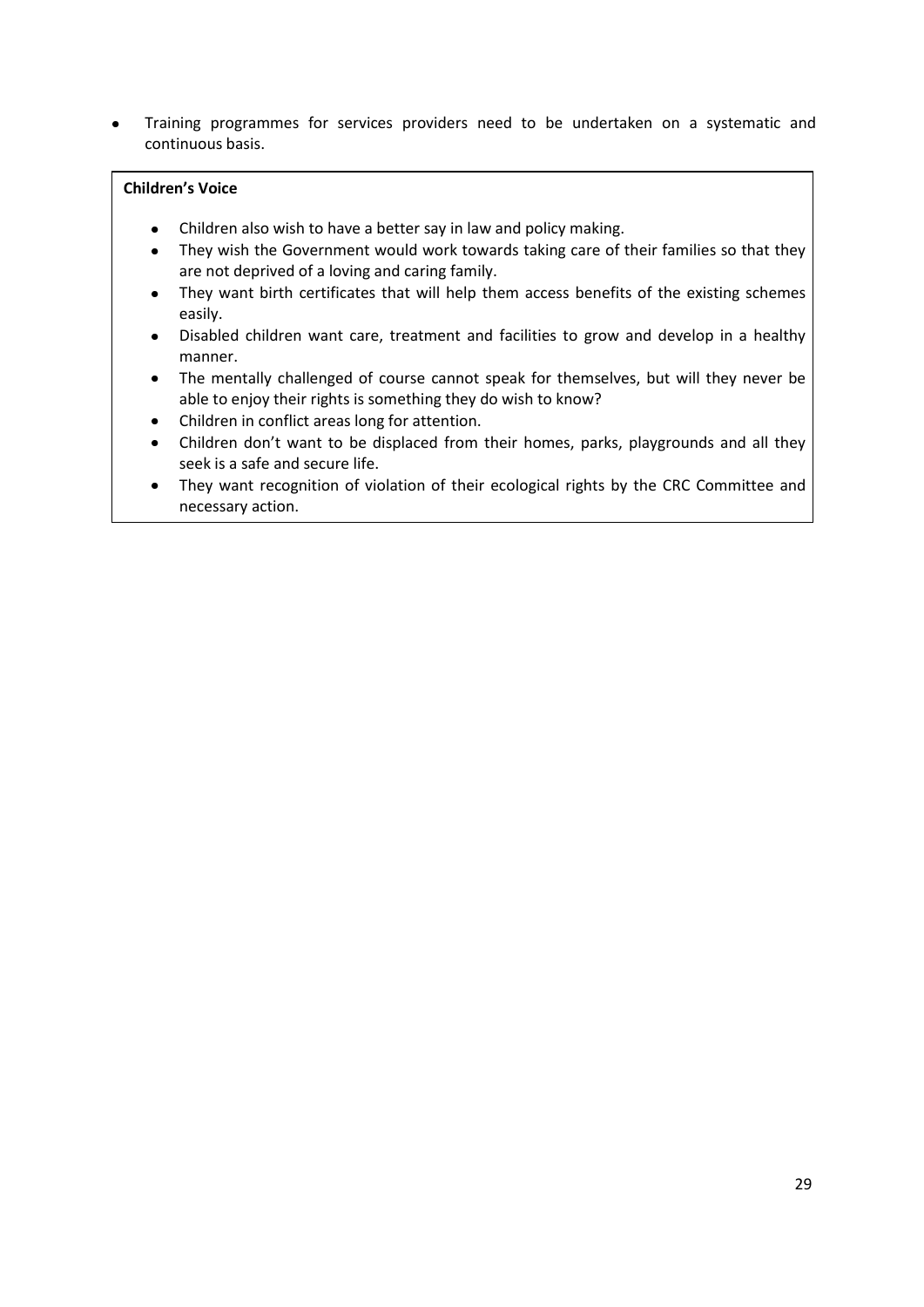### **Annexure 1 CRC20BS Collective**

**The report titled "Twenty Year of CRC: A Balance Sheet" was endorsed by 173 organizations, networks and campaigns and 215 children associated with some of these organizations and networks.** 

- 1. Aangan, Mumbai, Maharashtra
- 2. Aarth-Astha, Delhi
- 3. Agragamee, Orissa
- 4. AIDENT, An Initative for Development and Empowerment, Delhi
- 5. All India Trade Union Congress
- 6. AMAN, Almora, Uttarakhand
- 7. Amhi Amchya Arogyasathi, Nagpur, Maharashtra
- 8. Anandi, Dahod, Gujarat
- 9. Ankur (Society For Alternative in Education), Delhi
- 10. Anyay Rahit Zindagi (ARZ), Goa
- 11. Arunodaya Centre for Working Children, Chennai, Tamil Nadu
- 12. ASARE Rural Women Voluntary Organisation, Kanakapura,Bengaluru, Karnataka
- 13. Association for Development (AFD)- Pratidhi, Delhi
- 14. Association for Stimulating Know How, Gurgaon, Haryana
- 15. Bachpan Bachao Andolan, Delhi
- 16. Bal Sakha, Patna, Bihar
- 17. Balprafulta A Child Rights Advocacy Initiative, Mumbai, Maharashtra
- 18. Belgaum Diocesan Social Service Society (BDSSS), Dharwad, Karnataka
- 19. Bharatiya Gramin Adivasi Vikas Sanstha (BGAVS) Chandrapur, Maharashtra
- 20. Bhartiya Jan Seva Ashram (BJSA), Jaunpur,Uttar Pradesh
- 21. Bhasha, Baroda, Gujarat.
- 22. Bindrai Institute for Research Study and Action, Mines Monitoring Centre, Ranchi, Jharkhand
- 23. BOSCO MANE, Bengaluru, Karnataka
- 24. Butterflies, Delhi
- 25. Campaign Against Child Labour (CACL), Orissa
- 26. Campaign Against Child Trafficking (CACT), Bihar
- 27. Campaign Against Child Trafficking (CACT), Delhi
- 28. Campaign Against Child Trafficking (CACT), Gujarat
- 29. CARE Trust, Coimbatore, Tamil Nadu
- 30. Center for Integrated Development (CID), Gwalior, Madhya Pradesh
- 31. Centre for Action Research and Documentation (CARD), Orissa
- 32. Centre for Child Rights and Development, Chennai, Tamil Nadu
- 33. Centre for Peace and Development, Aizwal, Mizoram
- 34. Centre for Social Education and Development, (CSED), Coimbatore, Tamil Nadu
- 35. Chetna Bharti, Kolkata, Delhi
- 36. CHETNA, Ahmedabad, Gujarat
- 37. Childline India Foundation, New Dehi
- 38. Child In Need Institute (CINI Asha), West Bengal
- 39. Child Rights and You (CRY), Delhi
- 40. Child Rights Resource Centre (CRRC-RAJAGIRI), Kochi, Kerala
- 41. Child Rights in Goa (CRG), Panjim, Goa
- 42. Child Rights Trust, Bengaluru, Karnataka
- 43. Childhood Enhancement Through Training and Action (Chetna), Delhi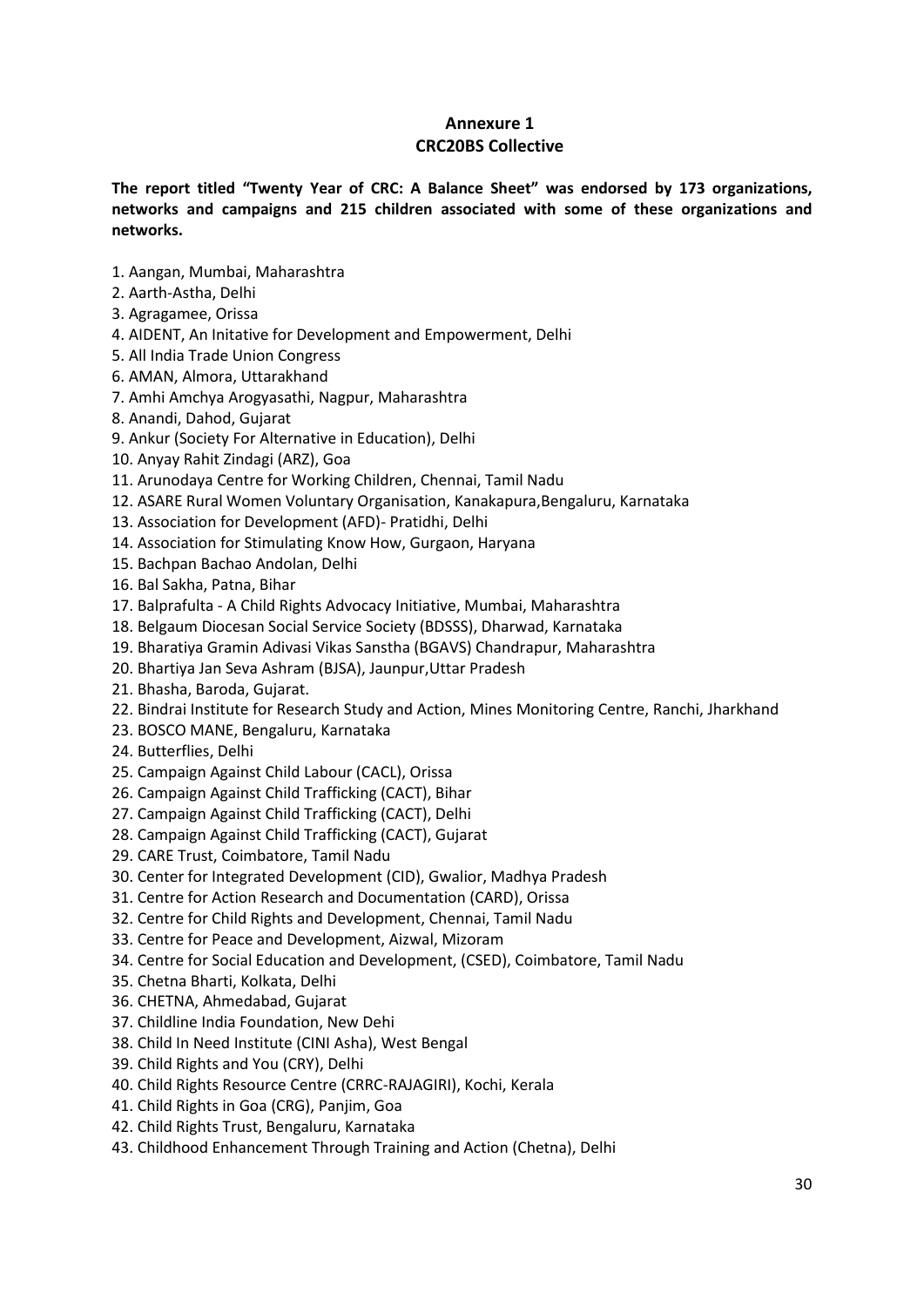- 44. Commonwealth Human Rights Initiative (CHRI), Delhi
- 45. Community Development Foundation (CDF), Bengaluru, Karnataka
- 46. Dalit Sangh, Hoshangabad, Madhya Pradesh
- 47. Deepalaya, Delhi
- 48. Delhi Domestic Worker's Forum, Delhi
- 49. Development through Education (DEED), Hunsur, Karnataka
- 50. Dice Foundation, Kohima, Nagaland
- 51. Don Bosco Anbu Illam Social Service Society, Tiruppur, Tamil Nadu
- 52. Don Bosco Balprafulta, Mumbai, Maharashtra
- 53. Don Bosco National Forum for the Young at Risk, Delhi
- 54. Dr A V Baliga Memorial Trust, Delhi
- 55. Dr Anita Ghai, Associate Professor, Jesus and Mary College, University of Delhi
- 56. Dr Bharti Sharma, Child Rights Activist, Ex-Chairperson, Child Welfare Committee, Delhi
- 57. Dr K Sekar, Professor, Department of Psychiatric Social Work, NIMHANS, Bengaluru
- 58. Dr Vandana Prasad, Community Pediatrician, Delhi
- 59. Environics Trust, Delhi
- 60. Forum for Indigenous Perspectives and Action, Manipur
- 61. Foundation for the Rights of Young Child (FORYOUCHILD), Chennai, Tamil Nadu
- 62. Ganatar, Ahmedabad, Gujarat
- 63. Grameen Vikas Sodh Avam Takniki Kendra, Tonk, Rajasthan
- 64. Grass Roots Advocacy for Community Empowerment (GRACE), Vijaywada, Andhra Pradesh
- 65. HAQ: Centre for Child Rights, Delhi
- 66. Himalayee Paryavaran Shiksha Sansthan (HPSS), Uttarkashi, Uttarakhand
- 67. Holistic Approach For People's Movement, Mudaliarpet, Pondicherry
- 68. Hospet Salesian Society, Bellary District, Karnataka
- 69. Housing and Land Rights Network, Delhi
- 70. Human Education and Action for Liberation (HEAL), Kanyakumari, Tamil Nadu
- 71. Human Rights Advocacy and Research Foundation, Chennai, Tamil Nadu
- 72. Human Rights Alert, Manipur
- 73. Human Rights Law Network (HRLN), Delhi
- 74. Human Welfare Association (HWA), Uttar Pradesh
- 75. Indian National Trade Union Congress
- 76. Jabala Action Research Organisation, Kolkata, West Bengal
- 77. Jan Kalyan Gramodyog Seva Ashram (JKGSA), Sonebhadra, Uttar Pradesh
- 78. Jan Ugahi, Margoan, Goa
- 79. Janachetana, Raichur, Karnataka
- 80. Jammu and Kashmir Association of Social Workers, Srinagar, Jammu and Kashmir
- 81. Kachra Kamgar Union, Delhi
- 82. Kanataka Integrated Development Service (KIDS), Dharwad, Karanatka
- 83. Kiran Jyoti, Child Rights Activist, Delhi
- 84. Kisan Vikas Trust (KVT), Patna, Bihar
- 85. Lake Garden Women and Children Development Centre (LGWCDC), Kolkata, West Bengal
- 86. Life Care Trust, Kanyakumari, Tamil Nadu
- 87. Light for Blind, Dornala, Andhra Pradesh
- 88. Lokpanchayat, Ahmednagar, Maharashtra
- 89. M V Foundation, Hyderabad, Andhra Pradesh
- 90. M P Jan Adhikar Manch, Gwalior, Madhya Pradesh
- 91. M P Voluntary Health Association (MPVHA), Indore Madhya Pradesh
- 92. Manab Adhikaar Seva Samiti (MASS), Orissa
- 93. Manasa Centre for Development & Social Action, Bengaluru, Karnataka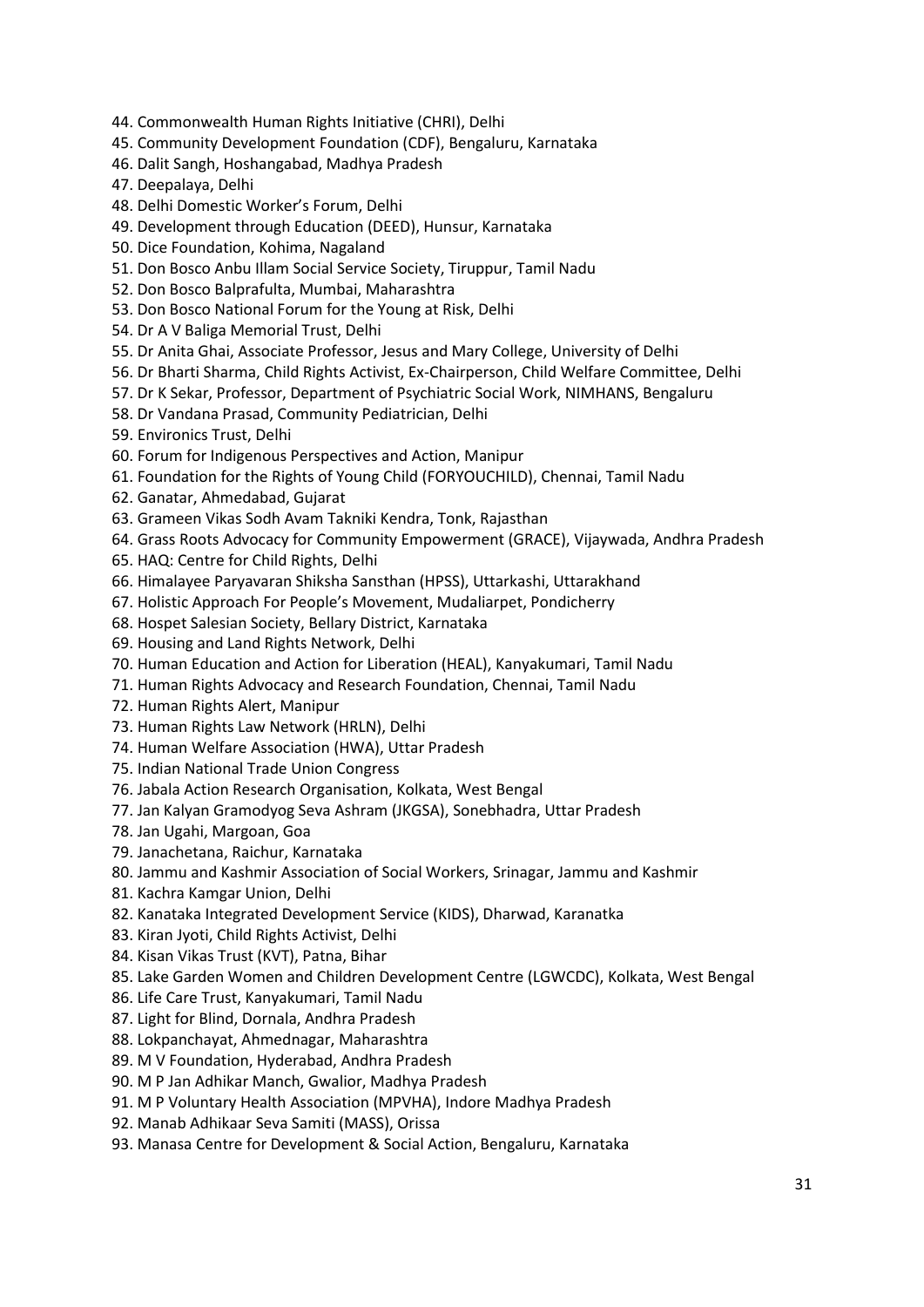94. Manav Sansadhan Evam Mahila Vikas Sansthan (MMVS), Varanasi, Uttar Pradesh

95. Matsya Mewat Shiksha Evam Vikas Sansthan, Alwar Rajasthan

96. mines mineral and People, (mm&P), Hyderabad, Andhra Pradesh

97. Mithila Gram Vikas Parishad (MGVP), Dharbhanga, Bihar

98. Mitwa Mahila Kalyan Evam Sewa Samiti, Bilaspur, Chattisgarh

99. Multiple Action Research Group (MARG), Delhi

100. Nari Prabhodhan Manch, Latur, Maharashtra

101. National Institute of Women Child & Youth Development (NIWCYD) Nagpur, Maharashtra

102. NIRDESH, Muzaffarpur, Bihar

103. Nirmaan Mazdoor Sangathan

104. Nisarga Foundation, Mysore, Karnataka

105. NISHTA, West Bengal

106. Open Learning Systems, Orissa

107. Participatory Action for Community Empowerment (PACE), Lucknow, Uttar Pradesh

108. PATH Welfare Society, West Bengal

109. People Action for Creative Education, Nalgonda, Andhra Pradesh

110. People's Action for Development (PAD), Chennai, Tamil Nadu

111. People's Cultural Centre (PECUC), Orissa

112. Plan India, Delhi

113. Prayas Foundation, Jharkhand

114. Prayas Juvenile Aid Centre Society, Delhi

115. Psycho Trust, Karur, Tamil Nadu

116. Public Health Resource Network, Delhi

117. Purvanchal Gramin Seva Samiti (PGSS), Gorakhpur, Uttar Pradesh

118. Rachanatmak Sangharsh Samiti, Osmanabad, Maharashtra.

119. Right to Food Campaign, Madhya Pradesh Support Group

120. Rohtas Educational & Associated Programmes, Patna, Bihar

121. Rural Development Association (RDA), West Bengal

122. Rural Education & Action Development Society (READS), Bellary, Karnataka

123. Rural Education and Child Health Society of India (REACH), Bijapur, Karnataka

124. Rural Education and Development (READ), Bihar

125. Rural Literacy and Health Program (RLHP) Mysore, Karnataka

126. Rural Organization for Social Education (ROSE), Pudukottai, Tamil Nadu

127. Sajag Society, Delhi

128. Sakhi Trust, Bellary, Karnataka

129. Sakthi-Vidiyal, Madurai, Tamil Nadu

130. Salaam Baalak Trust, Delhi

131. Samagra Shikshan Evan Vikas Sansthan (SSEVS), Bihar

132. Samata Gram Sewa Sansthan, Patna, Bihar

133. Samata, Vishakapatna, Andhra Pradesh

134. Sampurna Gram Vikas Kendra (SGVK), Jharkhand

135. Samruddi, Kanakapura, Bengaluru, Karnataka

136. Sarthak Jan Vikas Sansthan, Surguja, Chhattisgarh

137. Sarvodaya Sant Lallu Dadda Janseva Samiti (SSLDJS), Surpura, Bhind, Madhya Pradesh

138. Sathi – Pune, Maharashtra

139. Save the Children, Delhi

140. Shaishav, Bhavnagar, Gujarat

141. Shelter Don Bosco, Mumbai, Maharashtra

142. Shikhar Yuva Manch, Chhattisgarh

143. Shramjivi Janata Sahayyak Mandal, Satara, Maharashtra